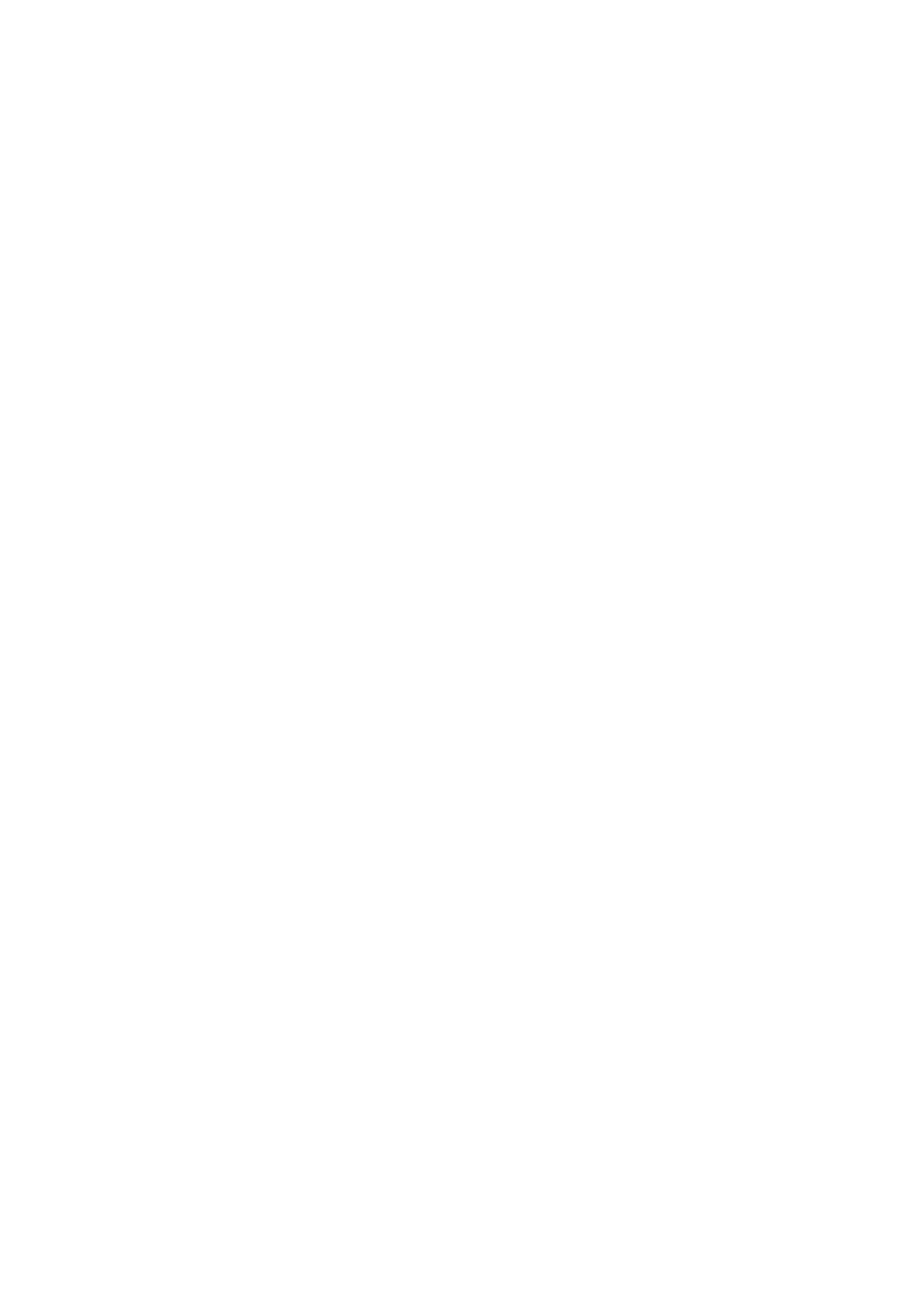

## **The Challenges of Energy and Democratic Leadership**

**Madrid 19-21 October 2006**

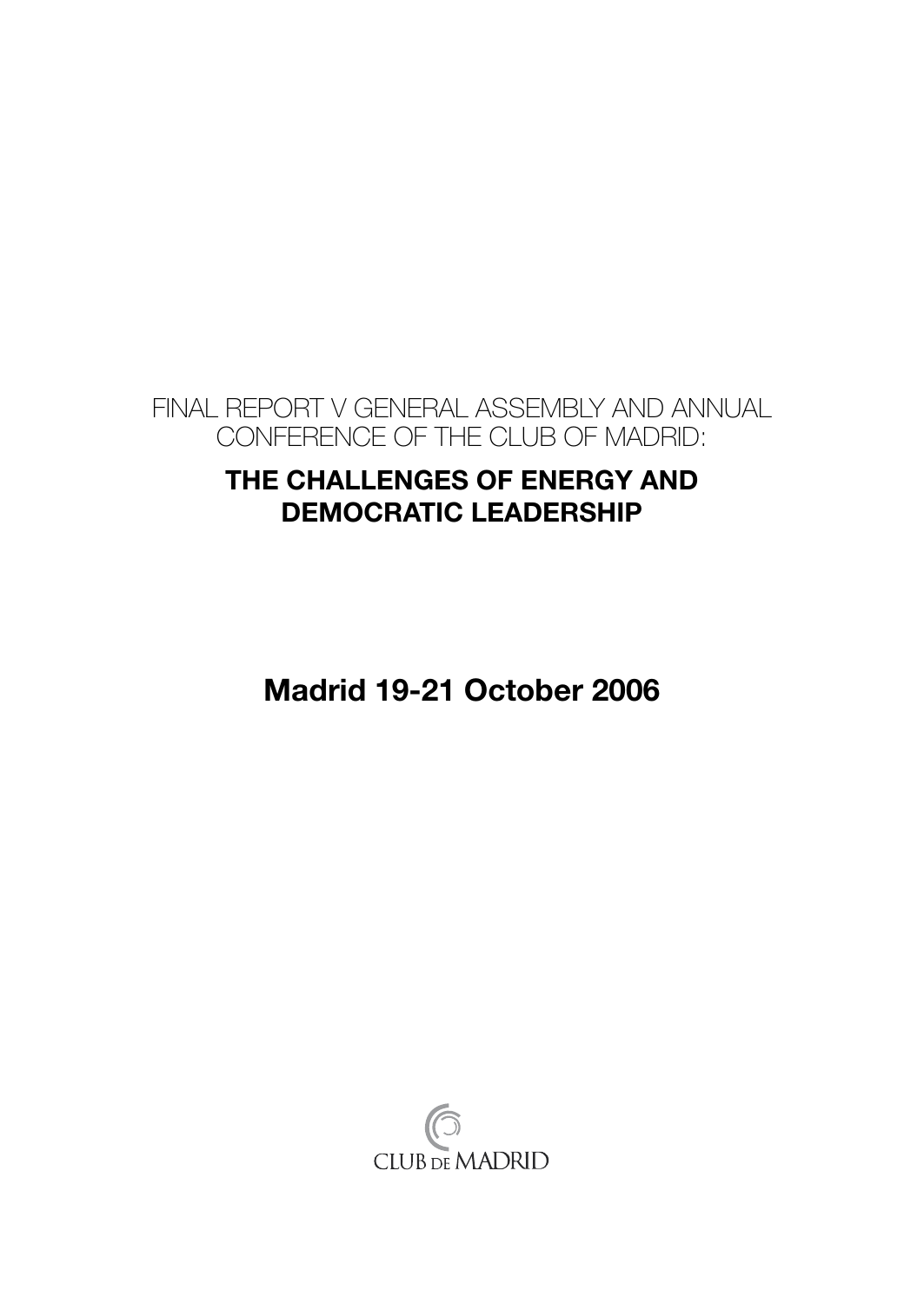© "All rights reserved. No portion of this document may be reprinted without permission of the Club of Madrid"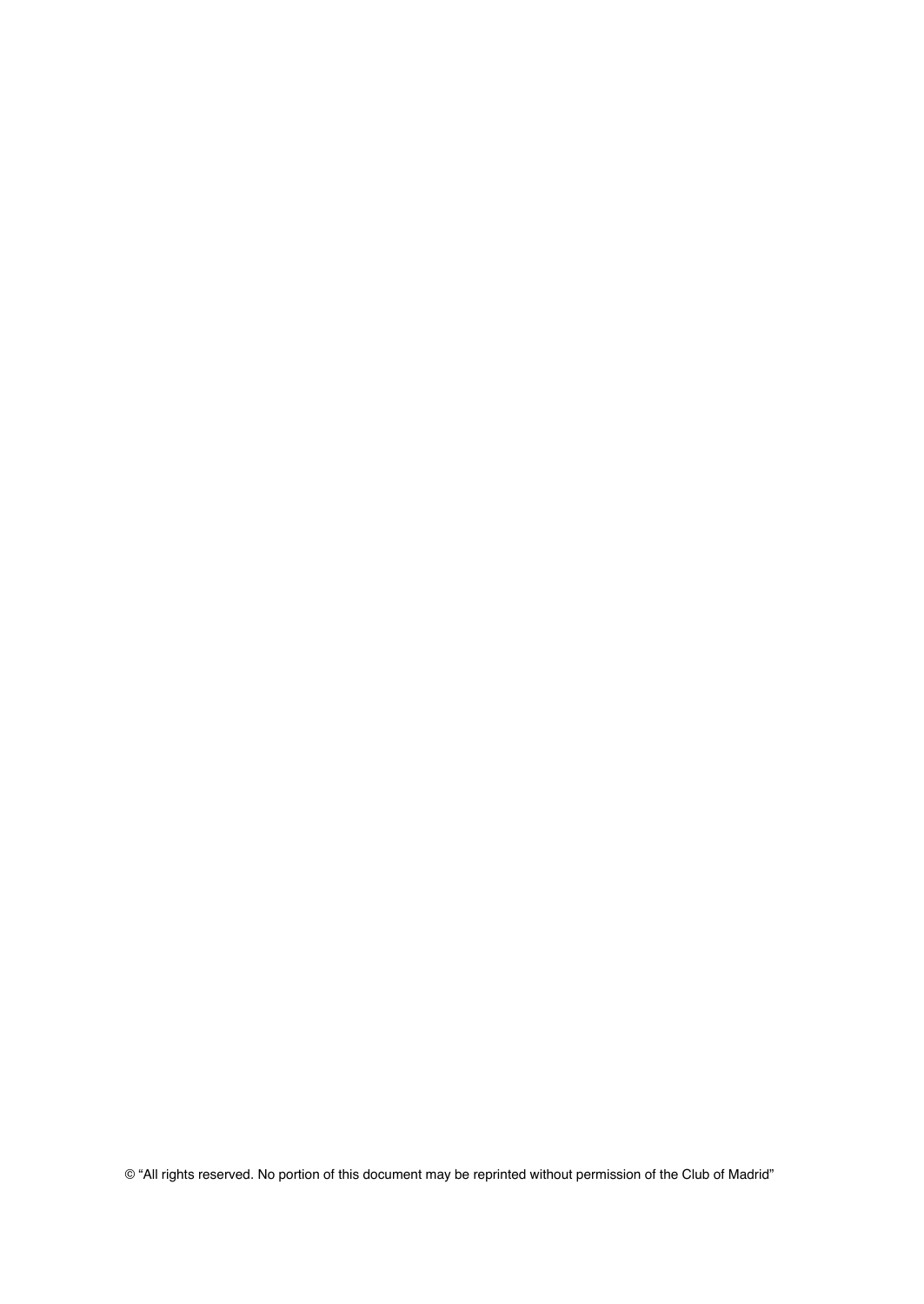## **Contents**

| Letter from Ricardo Lagos                                                                                                                            | 7  |
|------------------------------------------------------------------------------------------------------------------------------------------------------|----|
| <b>Foreword</b>                                                                                                                                      |    |
| <b>Final Statement of the Club of Madrid</b><br><b>V General Assembly:</b><br>'The Challenges of Energy and Democratic<br>Leadership'                | 9  |
| 'Energy and Democracy: the Political Framework'<br>By Jorge I. Domínguez, Rapporteur                                                                 | 13 |
| 'Global Energy Security, Governance and<br><b>Equality in a Changing Climate:</b><br>Executive Summary'                                              | 17 |
| 'Global Energy Security, Governance and<br><b>Equality in a Changing Climate:</b><br><b>Democracy's Challenge'</b><br>A Report by Dr. Robert Skinner | 19 |
| <b>Programme of Annual Conference:</b><br>'The Challenges of Energy and Democratic<br>Leadership'                                                    | 31 |
| <b>List of Participants</b>                                                                                                                          | 35 |
| <b>Club of Madrid General Information</b>                                                                                                            | 39 |
| <b>Past Annual Conferences</b>                                                                                                                       | 41 |
| <b>Club of Madrid Members</b>                                                                                                                        | 42 |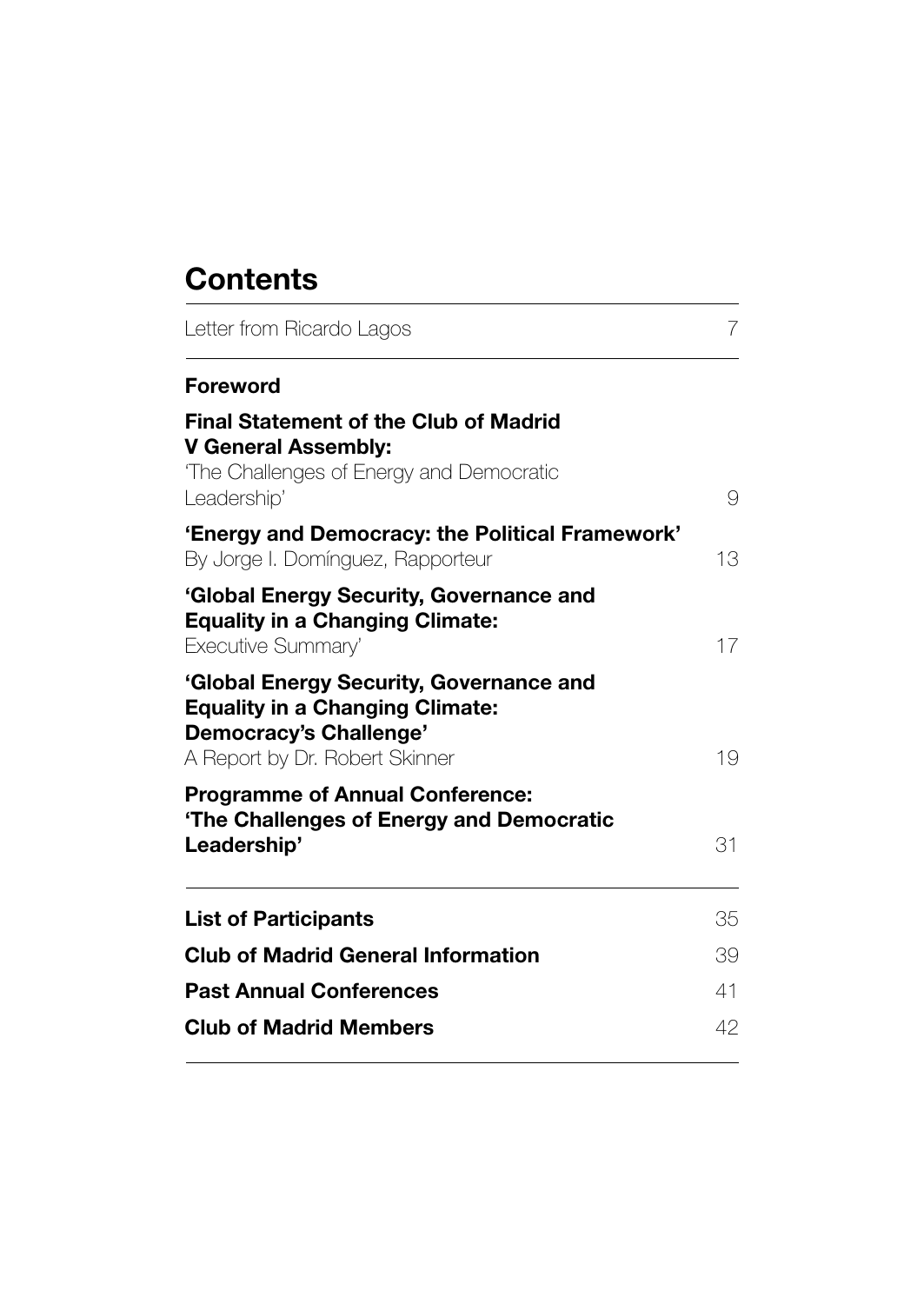# **Letter from Ricardo Lagos,**

**President of the Club of Madrid and former President of the Republic of Chile**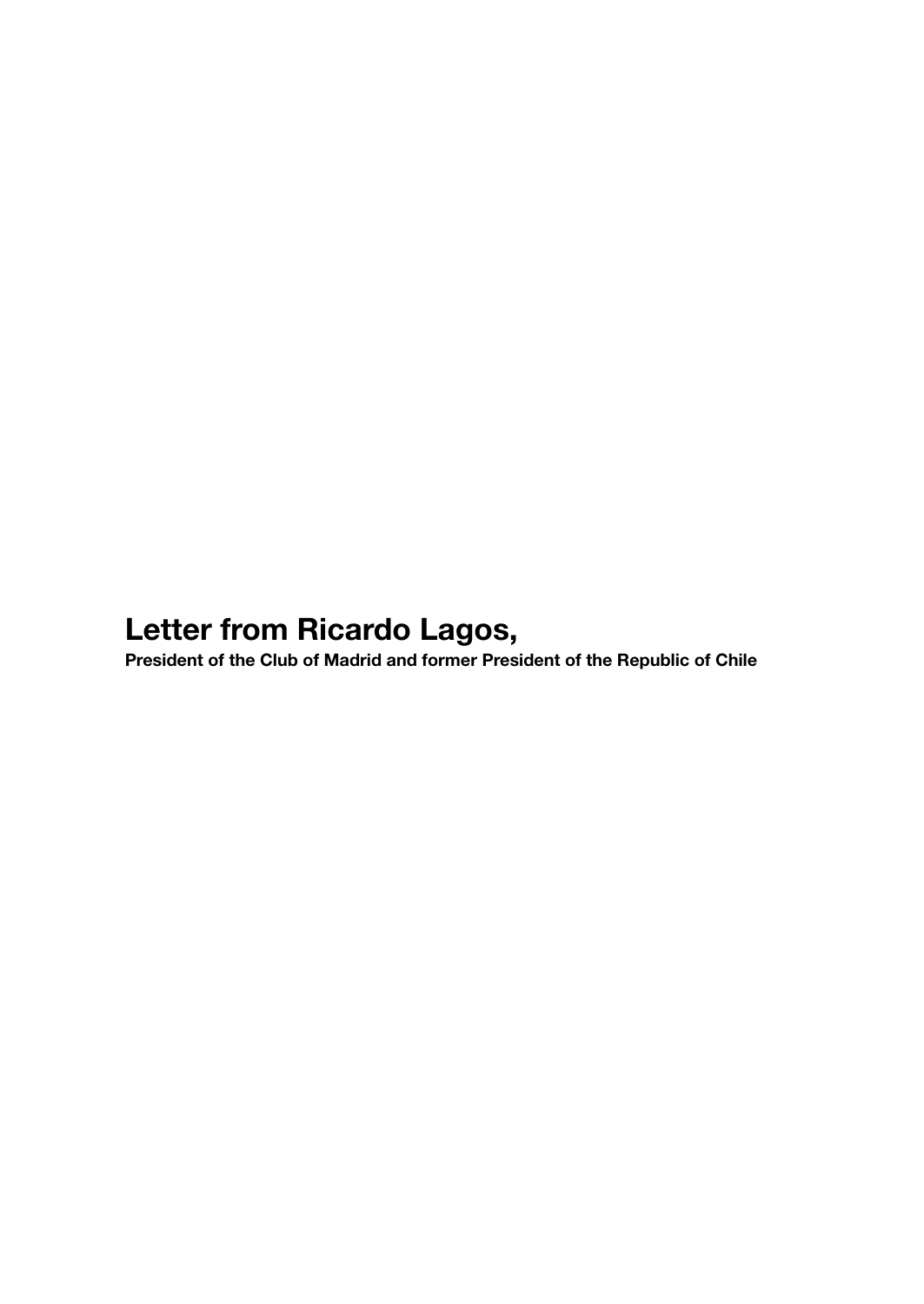#### January 2007

On 20th-21st October 2006, Members of the Club of Madrid – democratic former Heads of State and Government – met in Madrid with renowned scholars, representatives of international organizations and leaders from industry and civil society, to formulate practical responses to the challenges that energy poses to our collective future. The V Annual Conference was thus an important watershed for the Club of Madrid as its Members resolved to use their unique global leadership to focus on this increasingly formidable challenge to democratic governance. This sense of urgency and commitment is evident in the Final Statement emanating from the Conference, which is included here as part of this report.

In underlining the significance of this conference for the Club of Madrid, it is also incumbent upon me to express my profound appreciation of the outstanding expertise and spirit of open engagement which invited participants brought to the proceedings.

In a truly globalized world, international cooperation is an essential *sine qua non* to dealing effectively with the key energy concerns addressed during the V Annual Conference of the Club of Madrid - energy security, resource mismanagement, the development and exchange of alternative fuel technology and the alleviation of energy poverty. Four Working Groups were convened during the Conference to focus on each of these key areas and, in each Working Group, Members of the Club of Madrid shared their own political experience in dealing with these issues with other participants who approached them from notably different perspectives, those of industry, civil society and government.

On behalf of the Club of Madrid, I would like to thank the Conference Content Coordinator Dr. Robert Skinner for preparing this important report on the proceedings of our V Annual Conference. His knowledge and experience of these issues is evident throughout his analysis, as it was in his guidance during the organization of the Conference. Crucially he asks the right questions and concisely sets out the recommendations identified at the conference to meet energy-related problems that affect both consolidated and transitional democracies.

Dr. Skinner does not try to conceal the magnitude or the complexity of successfully overcoming global energy challenges, nor does he suggest that the conclusions and recommendations of our V Annual Conference constitute a panacea for meeting them. Rather, drawing upon the deliberations, he offers us an excellent basis through which the Club of Madrid can further international action – expanding upon and implementing these recommendations and thereby demonstrating that democratic leadership can meet these challenges and actively promote the adoption of far-sighted policies to secure a sustainable future.

A consistent point of concern raised by participants at the Annual Conference was the need for urgent adjustment to meet the threat of climate change. In responding to this key priority, I am pleased to currently chair, in partnership with the President of the UN Foundation, Timothy E. Wirth, a High Level Task Force on Climate Change (HLTFCC), consisting of 12 Members of the Club of Madrid and 10 Eminent Persons, which will engage the G8 process, specifically the G8 Gleneagles Dialogue on Climate Change to promote and facilitate the establishment of a framework for an international agreement post-**2012**. Members of the Club of Madrid will also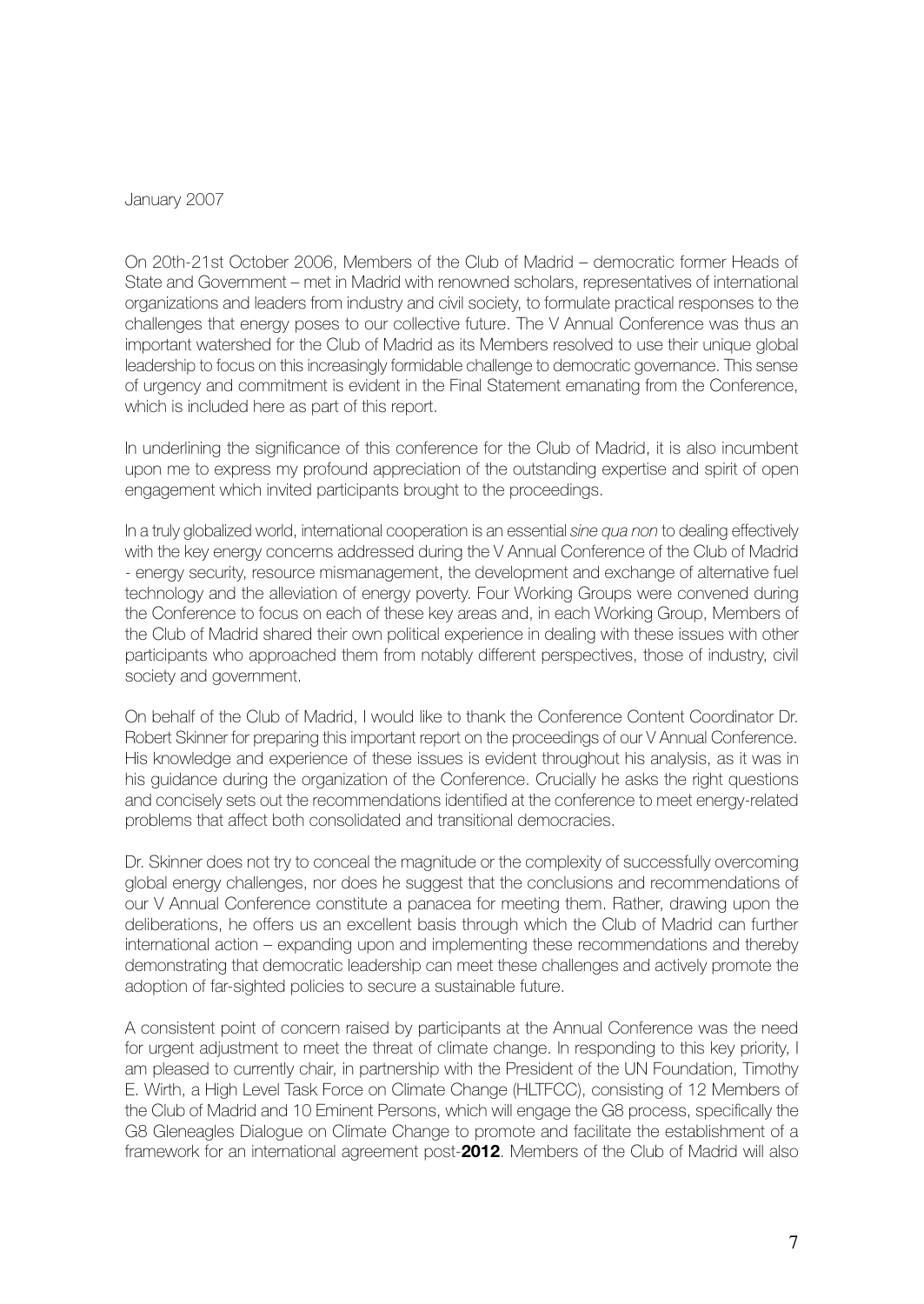begin work to establish a series of guidelines on how energy poverty can be addressed within democracies in the developing world.

In his report, Dr. Skinner concurs with the IEA prognosis that "we face a future where energy supply will be dirty, costly and insecure." Rising costs of energy will also maintain the global *status quo* where the poorest have no access to electricity. "The world is on an energy treadmill and it is both speeding up and getting much steeper." It is now time to step off. We must get to work on establishing a new energy equilibrium.

Mail G/

Ricardo Lagos President of the Club of Madrid Former President of Chile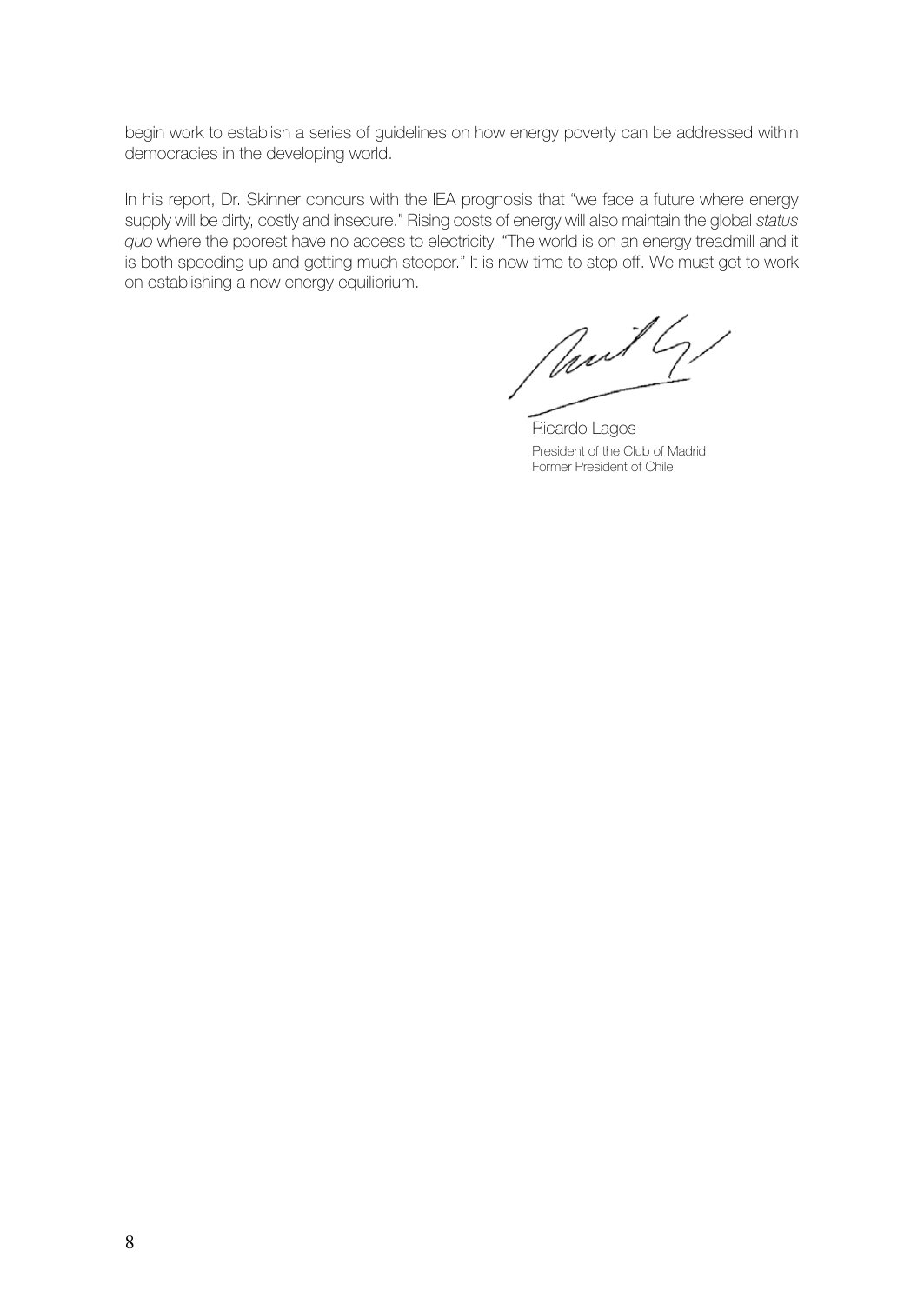# **Final Statement of the Club of Madrid V General Assembly:**

#### **'The Challenges of Energy and Democratic Leadership'**

We, Members of the Club de Madrid, all democratic former Heads of State and Government, came to Madrid to discuss the urgent challenges the world faces regarding energy security, equity, and sustainability and to consider next steps for advancing our common agenda to promote democracy that delivers. Drawing on our personal experiences as political leaders and the insights of leading experts from governments, international organizations, academia, civil society and the private sector, we sought to identify the most critical energy issues facing democracies and to offer practical recommendations to advance an agenda of sustainable, affordable, secure energy for all.

#### **The Coming Crisis and Present Urgency**

The vulnerabilities of energy supply, the dramatic growth of energy demand, the indisputable phenomenon of global warming caused by human activity and the unacceptable levels of energy poverty combine to force us to reach a fundamental conclusion: we have reached a tipping point for humanity. We learned during our meetings about the diagnoses of these problems and a range of concrete responses to address them now and in the future. What is lacking is the political will of leaders and citizens to face up to these truths and take action.

We urge in the strongest possible terms that all responsible actors – leaders from politics, business, civil society, science and technology, finance and academia, as well as citizens from around the world – join forces now to construct a new energy vision for the survival of our planet.

#### **How Democracies Can Deliver Sound Energy Policies**

We are convinced that the ability of democracies to deliver a minimum quality of life for their citizens depends on an understanding that energy is a public good. As such, it is a central issue for democratic politics. It must be approached on the public agenda in an inclusive way, recognizing that we are all mutually dependent on the air we breathe, the water we drink and the energy we consume to survive.

Democratic leadership requires managing risks in a transparent and accountable way. It also demands strengthening checks and balances, operating within the rule of law, encouraging open debate and building consensus, all hallmarks of a democratic system. Democracies also value and practice dialogue and negotiation and therefore need leaders with the capacity to listen, to learn, and as necessary to change our point of view for the common good. These are the operating principles that lead to productive energy policies, stable and stronger economic growth, and a better life for our citizens and our environment.

#### *Energy Security and International Governance*

At current trends, the world's energy system is unsustainable. We face a range of vulnerabilities to energy supply and demand. If current policies do not change, non-renewable fossil fuels, the main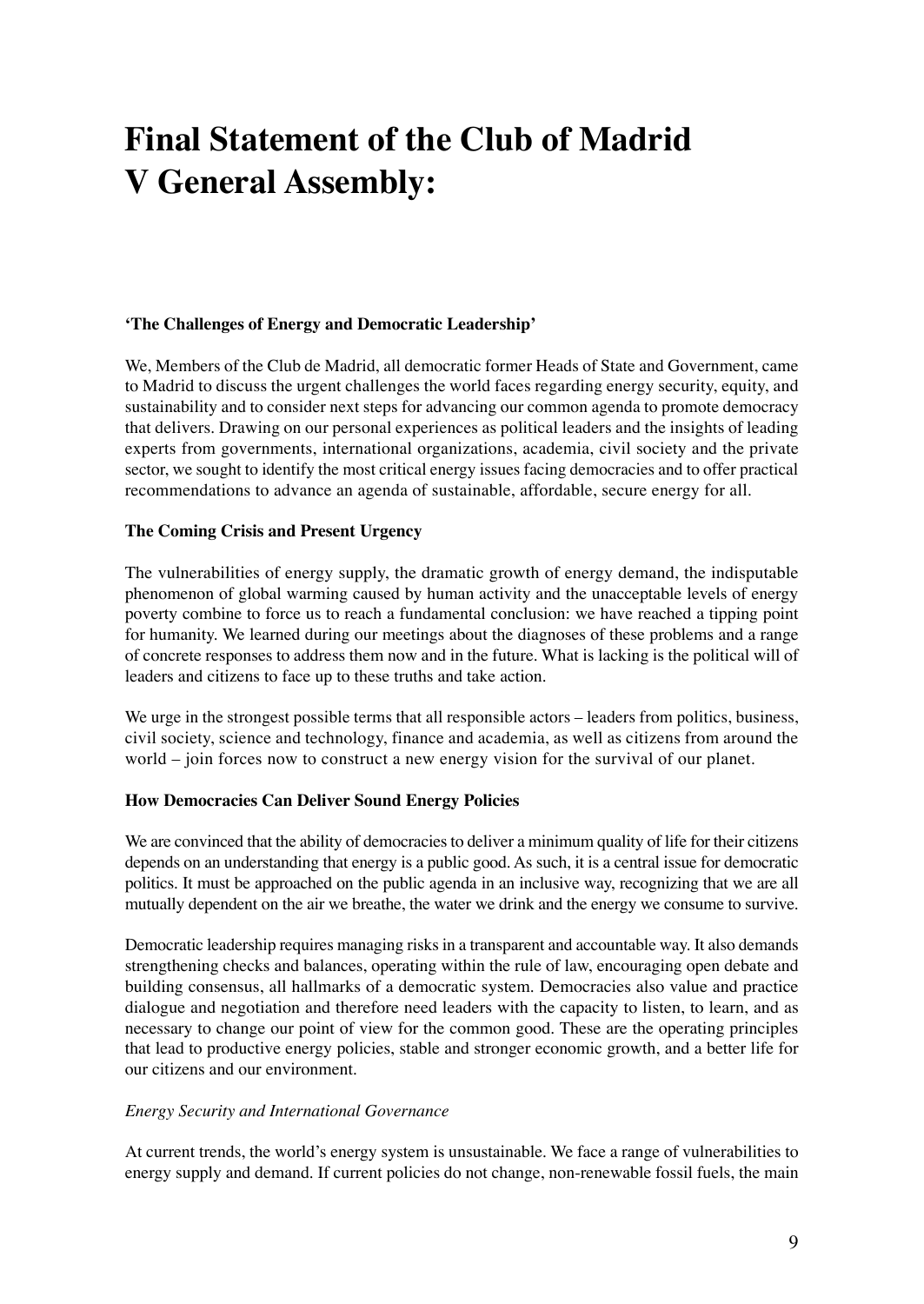contributor to global warming, will constitute 90% of the increase in energy demand between now and 2030. Supply is increasingly under the control of state authorities that do not operate with transparency or accountability.

As oil and gas prices rise, political leaders are tempted to abuse the additional resources they control to suppress democratic development in their own countries and externally. We condemn this trend and call on democratic leaders to act with courage to support defenders of democracy and human rights in authoritarian societies.

While much progress has been made in advancing international dialogue among the main energy consumers and producers, much more work is needed to achieve common understandings and action. Specifically, we call on all countries to increase transparency of energy finance and revenues, strengthen the rule of law, diversify and liberalize energy markets, and develop a road map to enhance the predictability of energy supply and demand. Ratifying the Energy Charter Treaty and concluding negotiations for its Transit Protocol are key steps all eligible countries should take in this direction.

#### *Managing Energy Resources Wisely*

One of the greatest challenges all resource-rich countries face is how to manage their natural resources to ensure that the benefits reach all sectors of society. Too many governments and private companies have fallen into a trap of corruption and mismanagement, depriving citizens of the benefits of resource wealth instead of fighting poverty. Strong democratic institutions, a vibrant civil society and checks and balances are the best ways to address this problem.

We commend the establishment of the Extractive Industries Transparency Initiative as a positive example of cooperation among governments, civil society and the private sector and we call on all states to endorse and implement its standards as quickly as possible. We recognize that experiences of resource revenue management for the common good may differ according to the level of political and economic development. We believe that the establishment of an international mechanism to develop best practices for institutionalizing transparency and monitoring of resource revenue is an important next step in this field.

#### *Alternative Energy and Climate Change*

Given the reality of current trends of climate change and the increasing dependence on fossil fuels, we believe the world faces a stark choice: to act now to transform our energy systems or suffer the consequences of run-away global warming including massive flooding, catastrophic storms and spreading disease. This impending crisis demands bold political leadership and immediate action.

Since energy is a common good, governments have a unique role to play in designing incentives to encourage energy efficiency and dramatically scale up development of renewable energy, such as biofuels, hydropower, solar and wind energy. We acknowledge the need for greater public debate about the costs and benefits that nuclear energy offers to address future energy demands. As new energy systems are developed, it is essential to mainstream energy efficiency standards and thereby leapfrog to a more environmentally responsible energy system.

#### *Access to Energy for All*

Over 1.6 billion people in the world have no access to electricity. About 1.3 million people die each year from smoke-related sources of biomass energy for cooking and heating. This is an unacceptable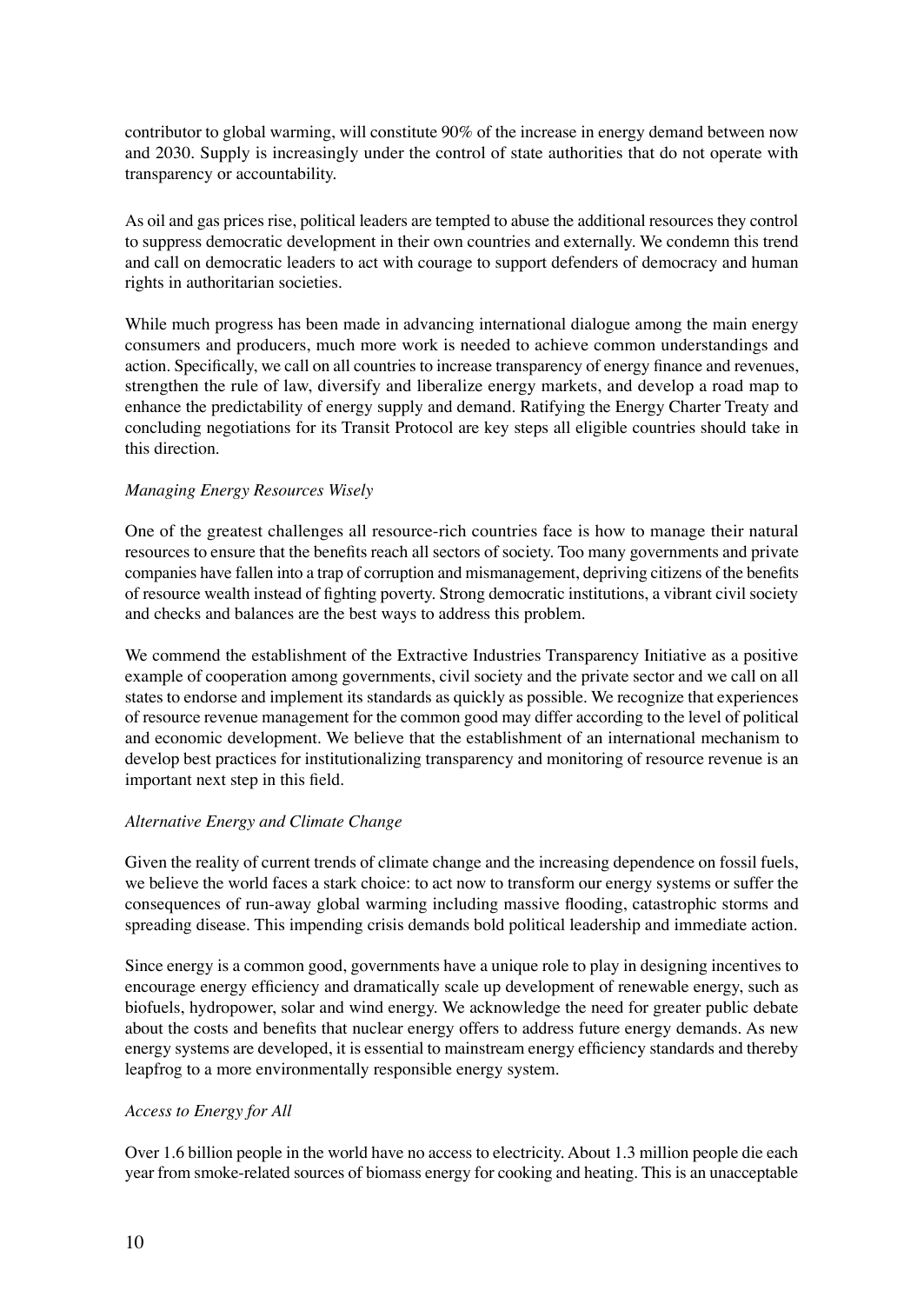situation and demands urgent attention to ensure that hundreds of millions of people can obtain affordable and clean energy in the next ten years. Sound public policies designed to provide appropriate subsidies, energy safety nets, local job creation, and stable investment frameworks are desperately needed. A significant infusion of new development aid and private investment is also required to bring energy to the hundreds of millions of people deprived of the basic elements so vital to human dignity.

Finally, we express our conviction that, while all of us are responsible for addressing our common energy challenges, a special responsibility falls to the highest consuming countries, most of which are democracies. It is time for exceptional political leadership, a serious public debate and concerted action to bring energy supply and consumption into a sustainable balance for the sake of our common humanity. The Club of Madrid intends to dedicate its own leadership capacities to call attention to these urgent problems and press for reforms at the national and international levels.

Madrid, October 21, 2006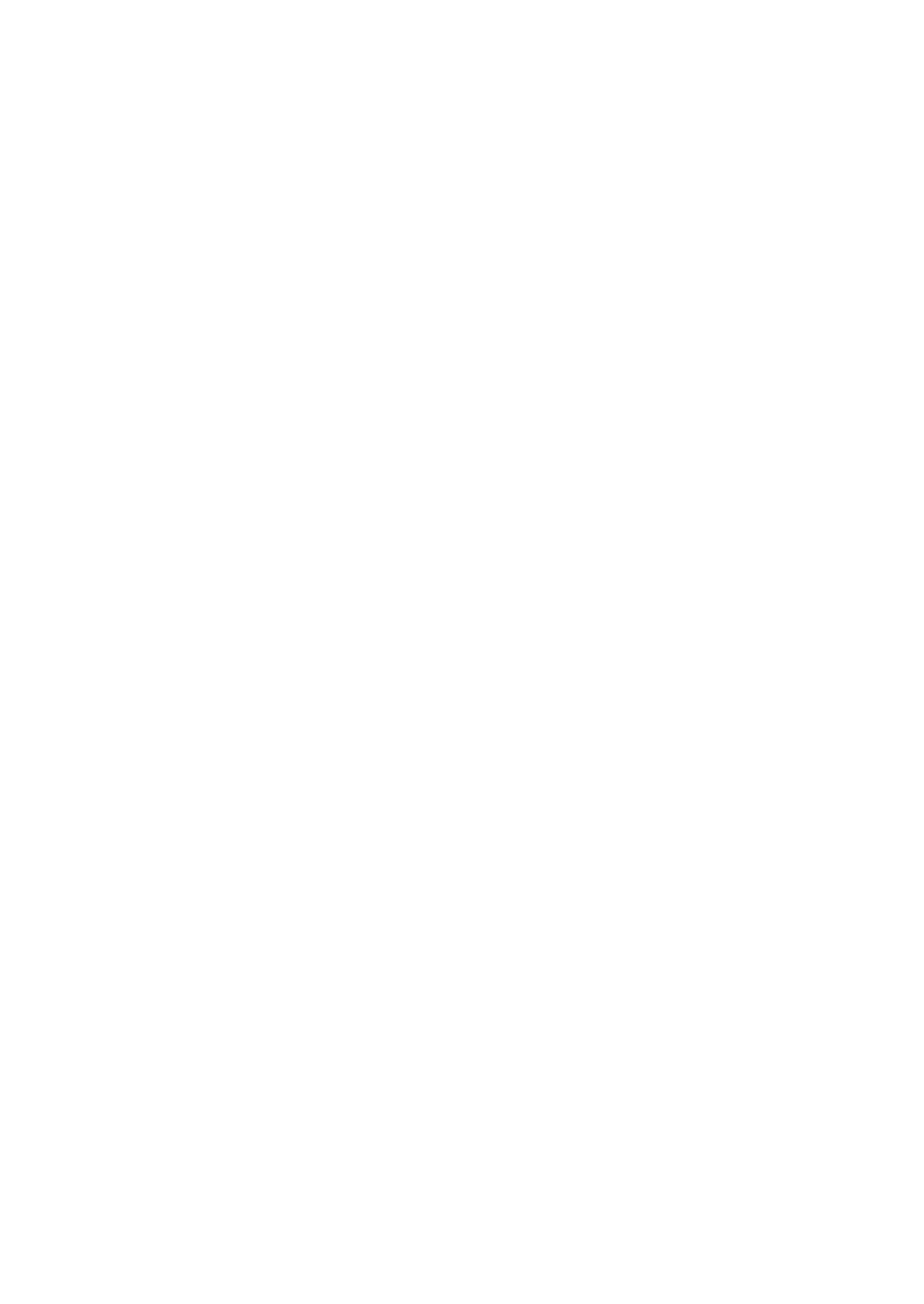## **'Energy and Democracy: the Political Framework'**

*By Jorge I. Domínguez, Rapporteur*

The mission of the Club of Madrid (CoM) is to foster democracies that deliver. From that mission, two broad topics deserve emphasis to understand the relationship between energy policies and practices and democratic politics; in what way does energy policy matter for an effective democracy, and in what way is democracy good for a sound energy policy?

I do not aim to retell what the CoM conference has discussed. Rather, I shall attempt to interpret and synthesize the very eloquent remarks of so many at the conference to help to give form and movement to achieve the mission of the CoM. These paragraphs deliberately emphasize that portion of the conference's discussion that focused on democracy rather than the particulars of the energy industry.

The first topic is: in what way does energy matter for democratic policies and politicians? During the plenary sessions, we heard four different ways in which energy policy matters for democracy. One was identified in a straight-forward way by the former Prime Minister of Spain, Felipe González; namely, it is the impact of energy on economic performance, and the impact of the economy's performance on democratic stability and the capacity of democracies to deliver or not. The other three ways are very important but less commonly discussed.

The second way energy policy may matter for democratic politics is that energy may be considered a public good. People expect that their rights as citizens will ensure them access to sufficient, affordable and reliable energy. Public goods means goods that are not excludable between persons — goods whose enjoyment by you does not diminish my own enjoyment of those goods. Democracy is precisely about non-excludability between citizens; democracy is about inclusion and about widespread participation. That way of thinking makes energy not just one more issue, but also a public good central for the success of democratic politics. In that way, energy policy is an unavoidable part of the democratic agenda.

Thirdly, energy is also more directly a public good than just this general characterization. One example of a public good is the air that we breathe because it is non-excludable between persons, that is, your enjoyment does not deprive me of my enjoyment. In every working group during the conference that I visited, participants affirmed that the environment is a central concern linked to energy and an equally unavoidable topic on any country's political agenda.

Finally, during the opening plenary session Fatih Birol of the International Energy Agency addressed and emphasized the question of the affordability of energy. He reminded us of the statistic regarding energy poverty: 1.6 billion people in different countries lack access to commercial energy. Those who lack access to energy also lack access to many other things that can empower human beings to pursue their own legitimate goals. Many of these energy-poor live in the countries from which Members of the CoM come. Democratic politics cannot afford the exclusion of the poor. Democratic politics is about addressing the absence of access to energy of all our citizens. Democracy must, therefore, focus also on access to, and affordability of, energy.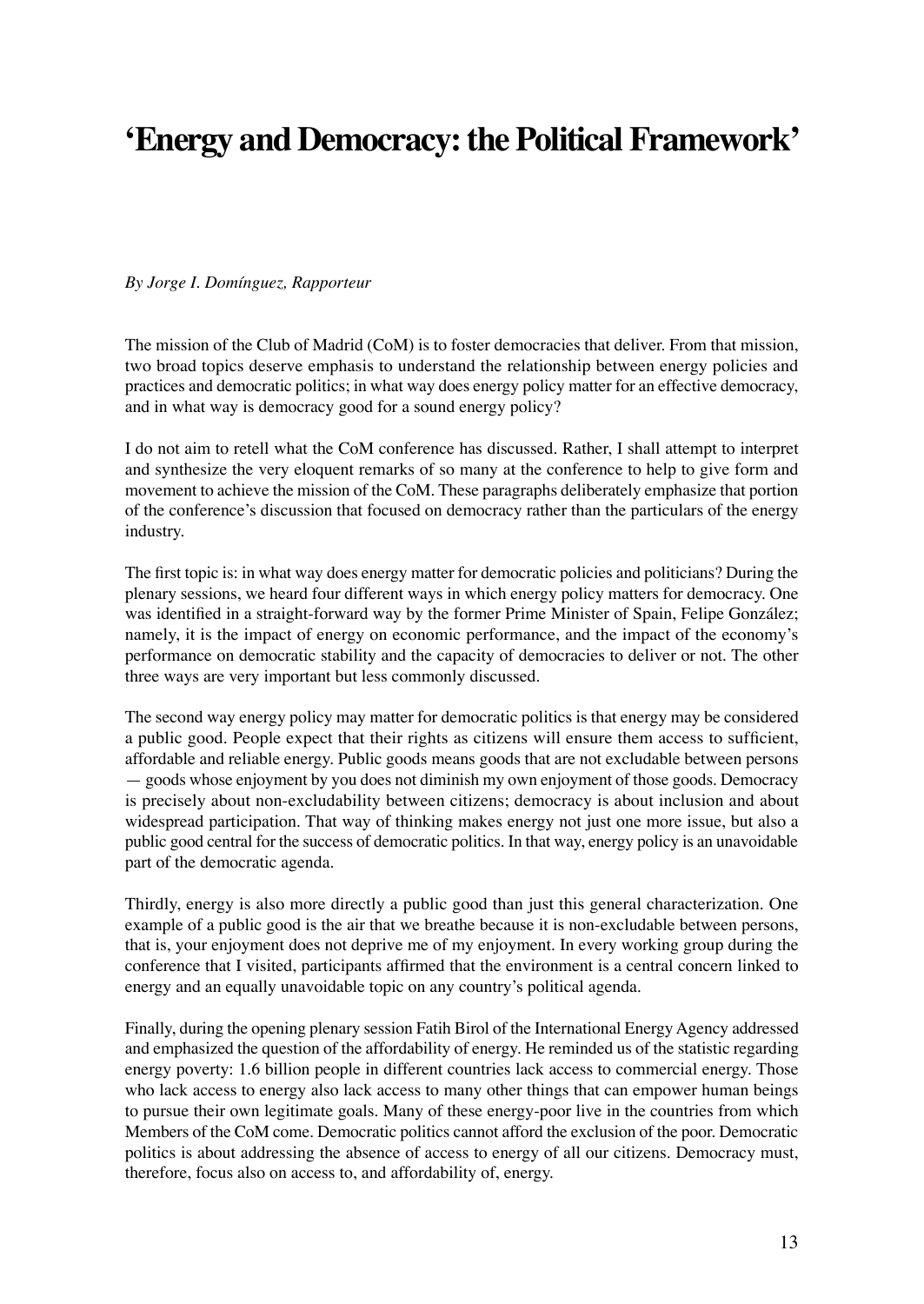The second broad topic to be highlighted is: in what ways may democracy matter for a good energy policy? Let us think of democracy, not just as an item of consumption, important as that is, because we value it for itself, but let us consider democracy as an essential factor of production.

Democracy works best when those who govern us do so transparently and with accountability. That has practical consequences; it is not just an abstract idea. Jannik Lindbaek of Statoil in his remarks during the plenary made the important point that corruption undermines the proper functioning of markets. Because of corruption, business enterprises perform less effectively in advancing their interests or in serving the rest of us. Democracies are not free from corruption, but democracies indeed outperform dictatorships in the likelihood of controlling and reducing corruption. Peter Eigen and his colleagues at Transparency International make the case that the sun shines more effectively in democratic countries than in autocracies. Because they can be more transparent and may display a greater likelihood to control corruption, democracies can be a production factor because they can reduce the cost of doing business.

A second aspect of the same broad topic is how can democracies be productive to give us a sound energy policy. Guillermo de la Dehesa of the Aviva Group expressed scepticism that there could be absolute security of supply with regard not just to energy but any commodity. His and other observations may be rephrased in terms of the management of risk. Democratic politicians are very good at managing risks. Democratic politicians must face the risk that they may be defeated in the next election or that their party may be defeated in the next election. No one is better than a democratic politician in terms of thinking about risk in democracies. Democratic politicians have a greater capacity to inform and educate the public because dictators do not like to engage in such communication and only rarely develop good records with regard to education. Dictators prefer to dictate, not to educate. Democracy values and emphasizes the importance of public debate, including debate about risks and the choices before citizens no matter what they may be. Nuclear power or other matters highlighted during our discussions lend themselves quite well to such public debate about opportunities and risks.

Thirdly, democracy's procedures may also be productive for a sound energy policy. Paul Collier of Oxford University brought this concern to our attention in his remarks regarding the importance of checks and balances for good performance in energy policy and, more generally, in macro-economic management. I will label it the value of democratic constitutionalism, which empowers governments to make choices and politicians and civil society to prevent governments from committing abuses or making choices that the public detests.

The procedures of democracy are superior to the procedures of authoritarian regimes because democracies can commit the many, including political parties, coalitions and politicians — not just the word of a dictator. Any energy company will trust us more if it can rely not just on my word, but on our word, on the word of those who act to make politics possible and effective. Decisions in democracies are to be made slowly, as democracies often proceed, because democracies seek to engage all the potential vital players and are more likely to do that precisely because they are more inclusive. Thus two of our Members, President Frei and President Lagos, can tell you that under democratic politics Chile outperformed the economic growth rates achieved under the Pinochet dictatorship thanks to democracy's superior procedures, namely, the long-term credibility provided by the large governing democratic coalition was more likely to be believable to those outside of the country and to Chilean citizens themselves than the personal dictates of a dictator.

Democracies outperform dictatorships in the same countries because democratic procedures are productive for growth. Democratic politicians at their best choose the wise restraints that make us free in order to liberate the wise actions of economic agents.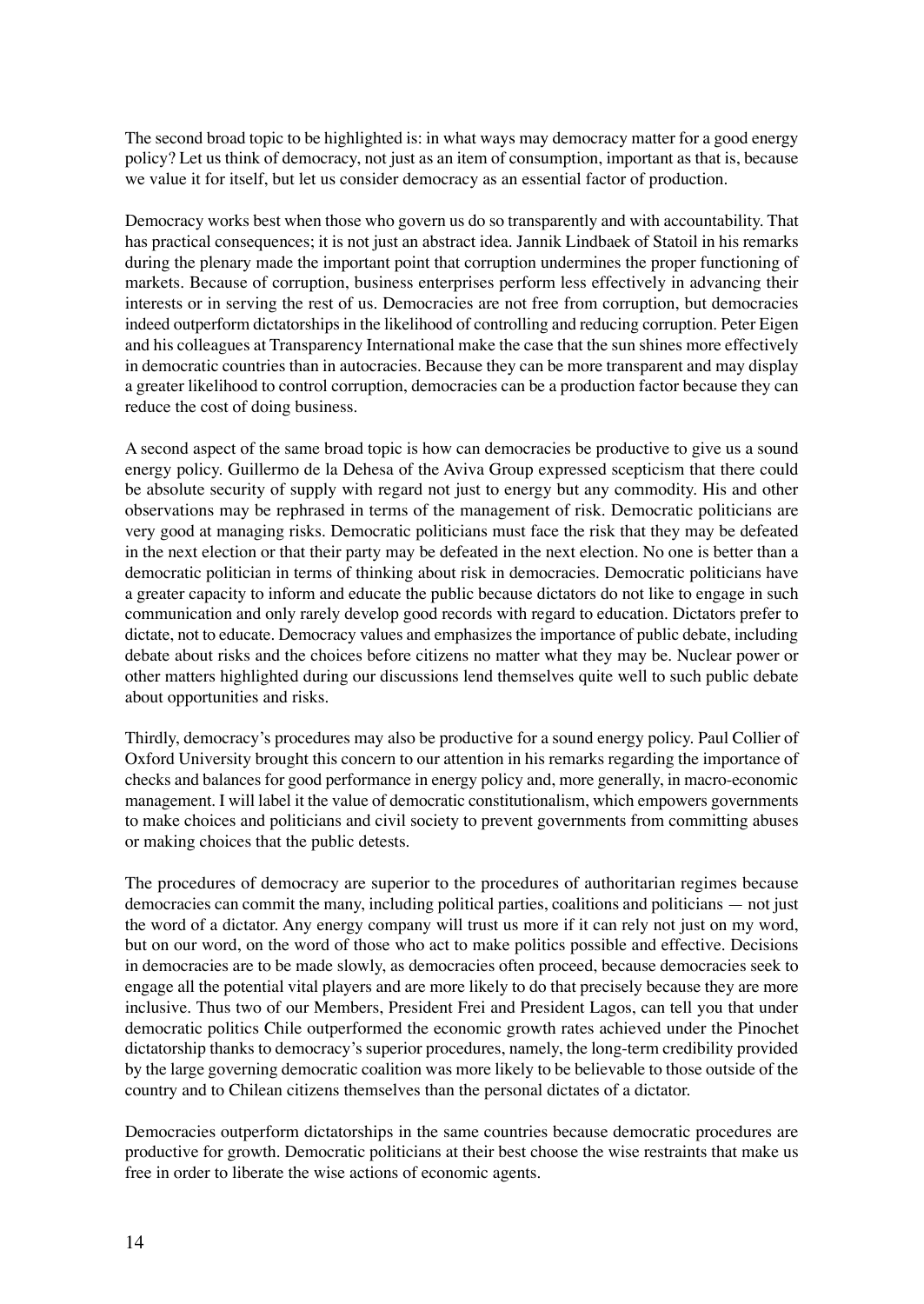Fourth, as Andrei Konoplyanik of the Energy Charter Secretariat argued at our conference, the procedures of democracy emphasize the rule of law, a hallmark of democratic politics at its best, even if democracies sometimes violate the rule of law. Reliable, consistent, transparent rules make it more likely that there will be long-term energy investments, enforceable rules, secure property rights, and courts of law that make those rights valid and defensible. Those are democratic answers toward the best energy policy. You should believe these arguments not just because some energy companies may favour them, but mainly you should believe these arguments because democratic citizens want them.

Finally, the procedures of democracy that are most productive were mentioned from the very start by Ricardo Lagos in his opening of the conference plenary. He addressed the values of dialogue and negotiation, concepts that are consistent with the understanding of democracy as a public good. Dialogue and negotiation are non- excludable because they are intrinsically inclusive of citizens, business enterprises, and civil society. Dialogue and negotiation preclude imposition of views; they mean the capacity to listen, to work, to change our point of view as we engage and connect with others in our countries and in our societies. The capacity to exchange and to negotiate depends on the belief that agreements among many are superior to depending on the will of just one dictator.

Therefore, I conclude by asserting that energy policy matters for democracy, that democracy can be productive for a good energy policy, and that this conference has already delivered for the CoM to empower its Members as democrats to help deliver better performance and how to do so.

Let me cite again Antonio Gutérres, former Prime Minister of Portugal, who compared the utopia of the dreamers and the utopia of the pragmatists.

Let then this conference authorize and inform the CoM to dream of pragmatic responses.

Let then this conference empower democrats everywhere to act pragmatically to deliver on the dreams of citizens everywhere, dreams that were articulated long ago in the American Declaration of Independence, which I cite because they are one way to capture what we have discussed, namely, the dreams of life, liberty, and the pursuit of happiness.

*Jorge I. Domínguez Vice-Provost for International Affairs, Harvard University* Fall 2006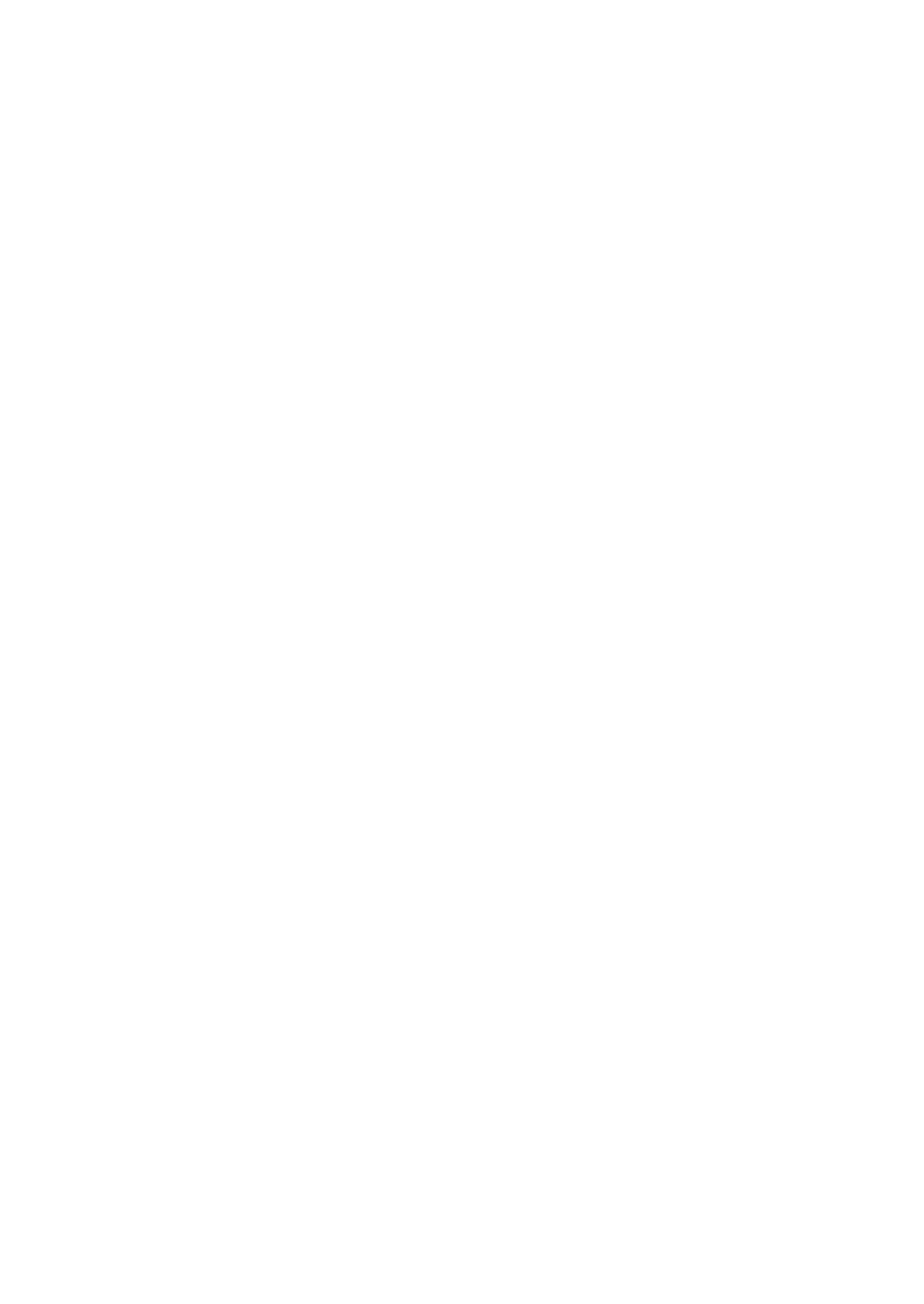## **'Global Energy Security, Governance and Equality in a Changing Climate: Democracy's Challenge'**

### **Executive Summary**

On October 20th and 21st 2006 the Club of Madrid (CoM) – former Heads of State and Government of democratic countries – met in Madrid, Spain, with experts from around the world to discuss the relationship of energy and democratic governance. CoM Members concluded that energy will increasingly be a priority for democratic governments and a key element of their international relations. The CoM has resolved to use its unique leadership capacities to bring attention to the urgent dual problems posed by energy security and climate change and to advocate practical political reforms to meet these challenges.

Drawing on the experience of eight Members who presented country cases, CoM Members addressed the 'energy challenge' in Working Groups, namely: Energy Security, Escaping the Resource Curse, Alternative Energies and Climate Change and Energy Access for All.

#### **Energy Security**

With demand for energy continuing to grow unabated, based predominantly on fossil fuels, with most oil and gas reserves in politically unstable, undemocratic countries, while consumption is dominated by democratic countries and with supply costs rising, CoM Members view energy security as an urgent public policy issue. Governments need to put in place the framework conditions that foster investment in the necessary energy infrastructure and systems while paying particular attention to accelerating improvements all along the energy supply, transport and demand chain.

In addition to diversifying supply, both in terms of fuels and sources, greater international cooperation is needed to strengthen international mechanisms to respond to supply interruptions. CoM Members specifically recommended that the International Energy Agency's (IEA) coordinated response mechanisms be extended to include at least Brazil, Russia, India and China.

Dialogue among producers and consumers is critical and the Riyadh-based International Energy Forum (IEF) plays a vital role in this regard.

CoM Members also emphasised the importance of transparency in energy trade and investment and again urged expanded dialogue as a means of avoiding misunderstandings.

#### **Managing Energy Resources**

The marked decline in recent years of standards of governance and resource mismanagement in many energy-exporting countries is weakening energy security while eroding the prospects for democracy in these countries. As a means of arresting this trend of diminishing standards of governance, the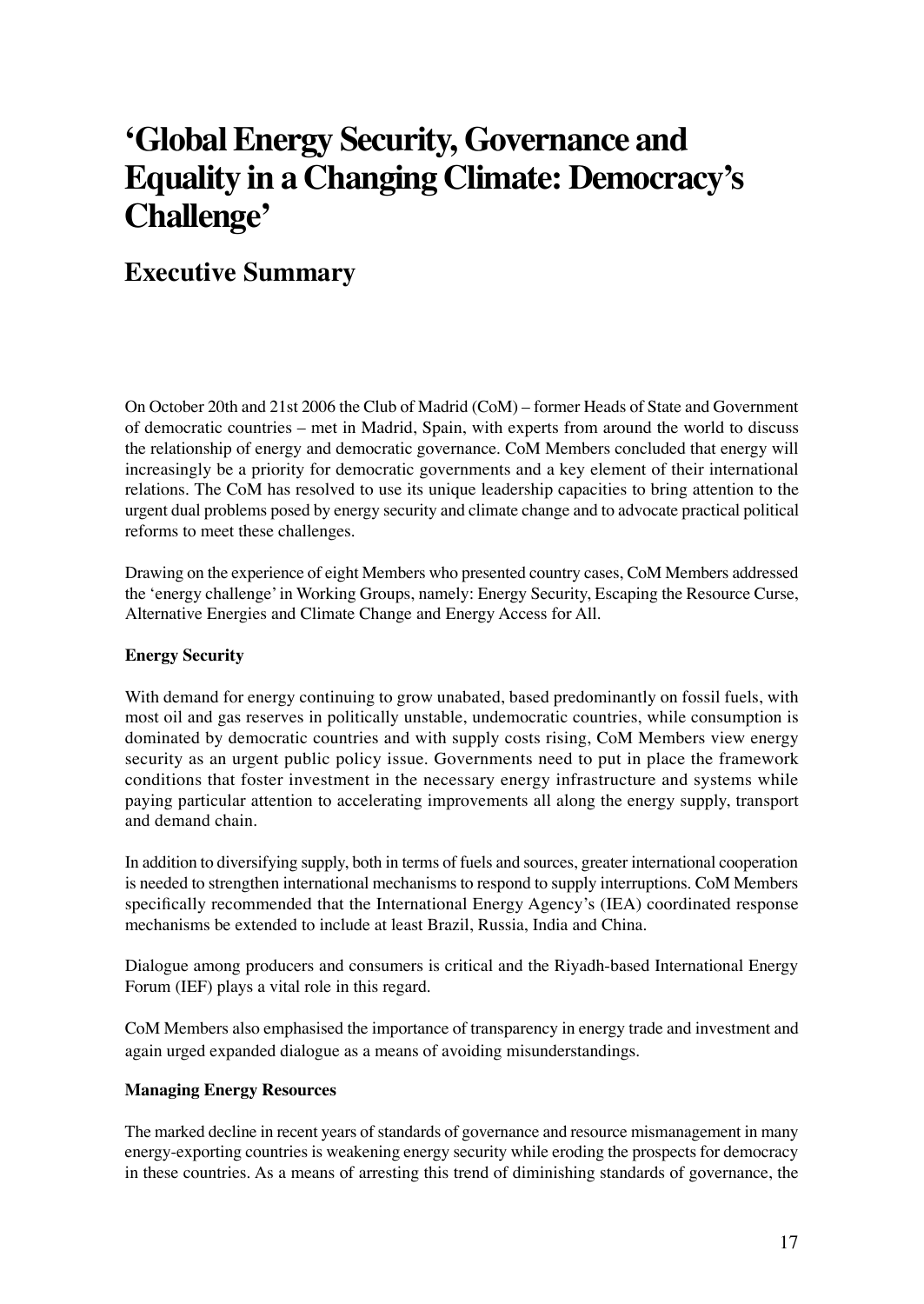CoM Members strongly advocated support for the Extractive Industries Transparency Initiative and encouraged the efforts of Non-Governmental Organisations (NGOs) in holding multinational companies and producing-country governments to account.

CoM Members also urged the development of a handbook of best practices on resource governance and management, accountability and checks and balances.

#### **Promoting Alternative Energy and Combating Climate Change**

Current trends for the consumption of fossil fuels are unsustainable and could prove economically and environmentally ruinous in the long term if energy policies are not changed.

To date there has been a marked deficiency of the necessary political leadership and resolve to tackle climate change effectively. A combination of responses is required to reduce greenhouse gas emissions, including accelerated improvements in energy efficiency and the development of non-carbon based fuels. Greater public debate is also needed on the capacity of nuclear energy to reduce carbon emissions.

All countries must commit to finding ways to reduce global warming, but it is also important to take into account the capability of developing countries to implement them.

#### **Energy Access**

CoM Members viewed the provision of basic electricity service to the 1.6 billion people currently lacking any access to electricity as an essential element of national development policies and the Millenium Development Goals.

CoM Members concluded that access to energy is a basic right of any citizen and that the International Financial Institutions (IFIs) should increasingly focus on this as an urgent priority.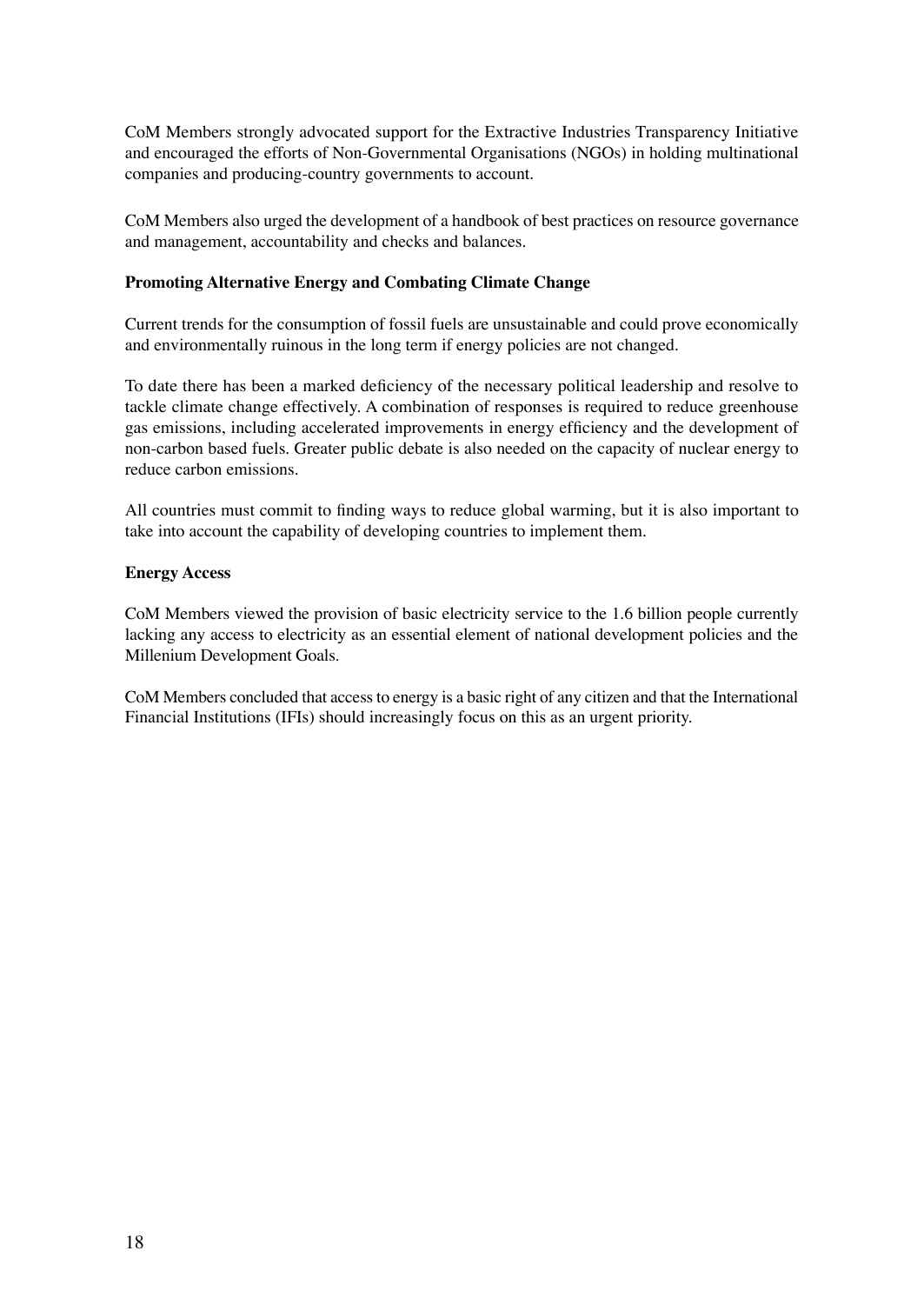## **'Global Energy Security, Governance and Equality in a Changing Climate: Democracy's Challenge'**

*A Report by Dr. Robert Skinner, Associate Fellow of Chatham House*

#### **Introduction**

With the tripling of oil prices since 2003, rising concern about climate change and its link to mankind's dependence on fossil fuels, energy has again become a critical issue for governments. Drawing on their experience as political leaders, Members of the Club of Madrid (CoM) met in Madrid on October 20th and 21st 2006 to debate how democratic leadership can accelerate the implementation of policies to improve energy security, reduce mismanagement of natural resources, accelerate the deployment of alternative energy technologies and policies to address climate change, and redress 'fuel poverty', the shameful inequitable access to basic energy needs.

The following paper examines this set of issues, encapsulated as the 'energy challenge', as debated by Members together with the many international experts they convened in Madrid, and draws upon many of their views, proposals and recommendations. As former leaders of both transitional and mature democracies, the CoM Members focused on how democratic leadership can address the global energy challenge and identify actions and paths that they believe should be pursued.

The views here do not necessarily represent those of all CoM Members or of the various experts and organizations who participated in the discussions. The political framework for debating energy and democracy was set out by Jorge I. Domínguez of Harvard University who served as the rapporteur in the final plenary session.

#### **Four Facets of the Energy Challenge**

The first decade of the 21<sup>st</sup> Century has been marked by rising commodity prices, deteriorating if not collapsing governance in several significant petroleum economies, and the growing realization that humanity's exploitation of the globe's store of natural resources, in particular the means and the rate at which we extract, transform and utilize most of our fuels for energy increasingly appears to be unsustainable.

Energy has therefore once again captured the international political agenda. The G8 and other major international bodies are focusing on energy security and climate change; all express concern about the volatility of energy prices, especially of oil and the consequential impact on poor, oil-importing developing countries. Oil shocks are not new. In the wake of earlier shocks, consumer governments embraced a mixed economy approach and intervened directly in the energy sector. In retrospect,

<sup>•</sup> The opinions expressed by the author(s) in this document, and others distributed, are their exclusive responsibility, and do not necessarily express the views of the Club of Madrid or its Members.

<sup>•</sup> The author would like to acknowledge the significant support and advice received from Jorge Domínguez of Harvard University, Marianne Haug of Forum für Zukunftsenergien and the Secretariat of the Club of Madrid, during the preparation and writing of this report.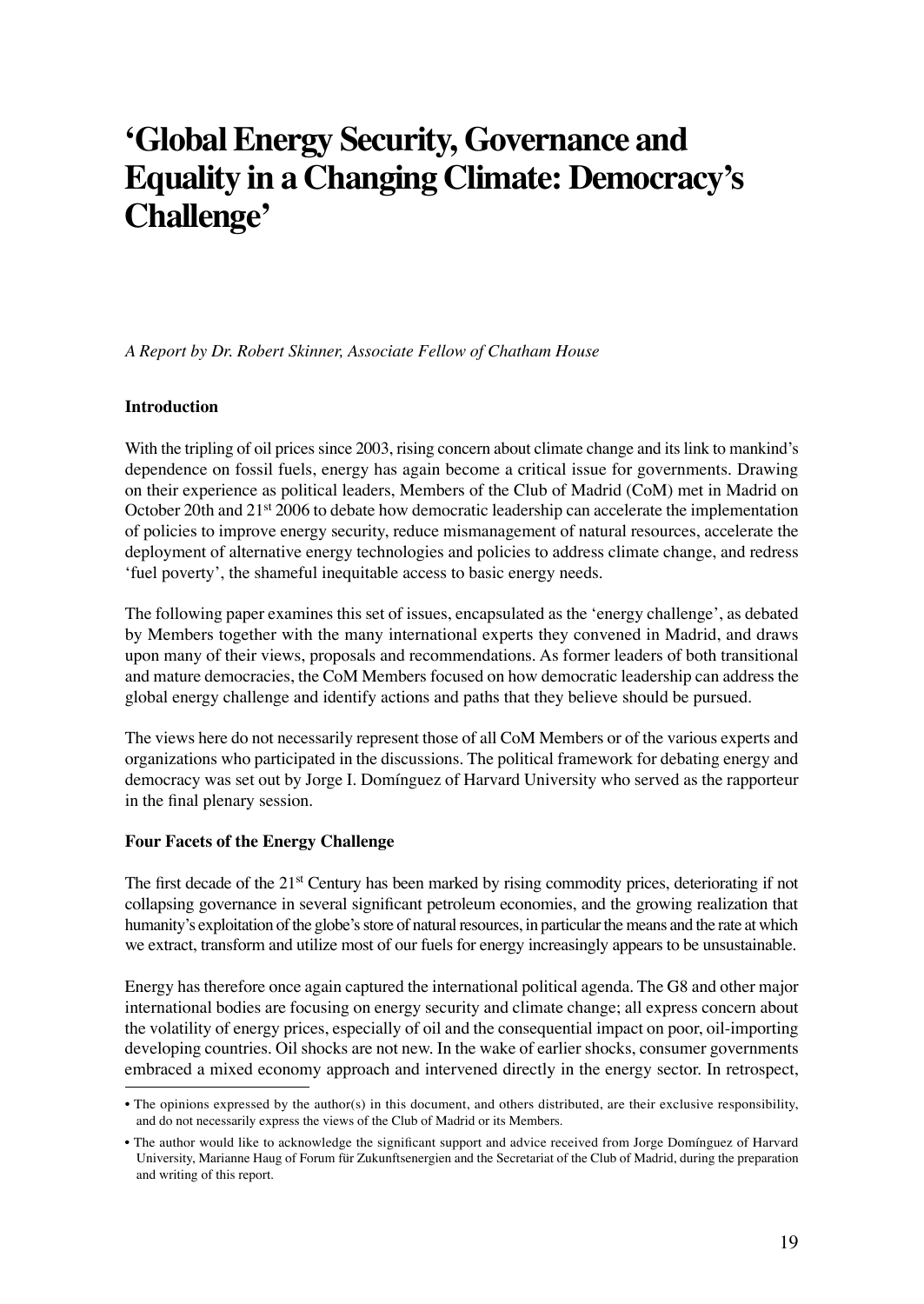while some policies such as efficiency standards helped, structural change in industry and commerce accounted for most of the ensuing reduction in energy intensity of most economies. Following the counter-shock in 1986, when there was excess capacity in most fuel sectors, governments, confident that prices would fall, deregulated energy markets, privatized and restructured industries and placed an emphasis on market forces to determine prices, technology and fuel choice. As a consequence of these economic reforms, the scope today for government intervention is somewhat circumscribed to market-based mechanisms rather than command-and-control measures.

Since the mid-nineties, addressing climate change has served as the proxy for energy policy in most developed economies. But little progress has been made in reducing emissions from transportation and power generation, the major sources of greenhouse gas emissions. With the post-2000 oil price increase, governments confront a more complex challenge: finding the optimal balance between the roles of the state and of markets to enhance energy security, reduce greenhouse gas emissions and yet sustain economic growth. Higher energy prices should induce efficiency, but this takes time; meanwhile, they exacerbate the problem of fuel poverty, an enduring social facet of the energy challenge.

After nearly two decades of inadequate investment during a period of surpluses, with the post-2000 surge in demand, capacity has tightened all along the energy supply chain. This is not only the case for oil where strikes, wars and terrorist attacks have removed the cushion of spare capacity, it applies also to natural gas, uranium and other major commodities such as metals, important to expanding the energy supply system. Besides additions to refining capacity, many governments are confronting the need to approve and construct new power capacity, new power transmission and pipelines, LNG terminals and connecting infrastructure. Yet, in many places—notably in democracies—important energy infrastructure project proposals, irrespective of their supposed technical and economic merits, have failed to meet the test of public acceptability. Debate, the essence of democracy, is often placing far greater importance on individual concerns than on what society in general might need.

In the early seventies the controversial idea of 'limits to growth', while flawed in some ways, spelled out a challenge not unlike that of today: "How to bring about a society that is materially sufficient, socially equitable, and ecologically sustainable, and one that is more satisfying in human terms than the growth-obsessed society of today"1. With two billion more inhabitants and an equivalent number just beginning to transform their increasing incomes into consumption of commercial fuels, we are now entering a period when growth may be constrained; not by inadequate energy resources, but by the lack of access to easy, low cost resources, particularly oil and gas. In time higher costs and resulting higher prices will induce further structural change and bring on new, more efficient technologies, which could reduce the growth of demand. But the production of future liquid fuels for example, based on biomass, oil sands, coal and shale will consume ever-increasing amounts of energy and other resources to transform these difficult feedstocks into usable fuels such as gasoline and aviation fuel and, with the exception of most biofuels, result in significantly greater emissions of CO<sub>2</sub> versus conventional hydrocarbons. Thus, we are not headed towards some abrupt limit to growth, but to a new era of increasingly costly growth; the world is on an energy treadmill and it is both speeding up and getting much steeper.

This picture is further complicated by geopolitics, which go to the heart of energy security concerns. Most oil and gas reserves are far removed from the major consuming regions in countries where many governments are increasingly unstable and often undemocratic and corrupt. Some petroleum-rich countries are currently afflicted by civil wars where the 'spoils' are oil rents. Others are in the grip of regimes led by populist, charismatic leaders, a reaction to the failure of past leaders to ensure socially equitable distribution of the benefits of natural resource extraction.

<sup>1</sup> Meadows, D. H., et al, 1992, "Beyond the Limits to Growth", In Context, Summer 1992.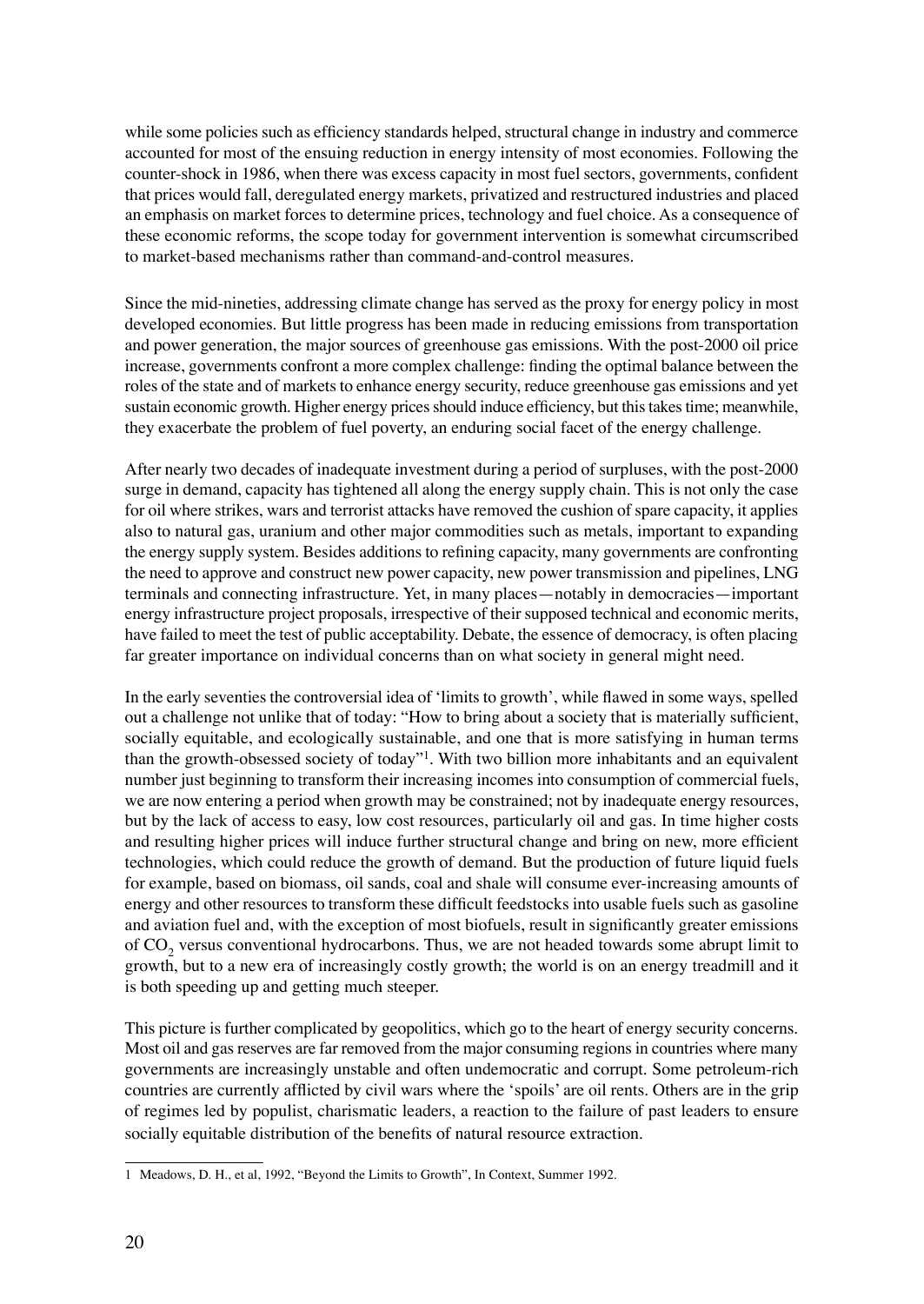We gain some appreciation of the challenges of the path forward when we consider in more detail just a few features of the energy landscape before us:

- The world's annual GDP of \$43 trillion uses 11 billion tonnes of oil equivalent (Gtoe) in primary energy input.
- At current growth rates the world's energy demand increases every year by an amount nearly equal to all the energy consumed on the African continent. Given current trends there will still be 1.4 billion people in 2030 without access to electricity.
- Fossil fuels account for 85% of primary energy; oil accounts for over a third and will remain for the foreseeable future the single most important fuel; two-thirds of the growth in demand for oil will be in the transport sector.
- More than 80% of mankind's greenhouse gas emissions result from burning fossil fuels. If annual emissions remain at their current level, greenhouse emissions will rise to more than treble the pre-industrial level leading to an increase of world temperatures by at least 3° Celsius by 2100, which would have devastating environmental and economic consequences.
- The leading market democracies represented in the Organization of Economic Cooperation and Development (OECD), India and China account for 80% of the globe's economic output and consume more than 70% of the world's energy, yet hold less than 10% of the world's oil and gas reserves. The wealthiest billion people consume half of the world's energy while the poorest billion consume less than 5%.
- The world's largest military power, the U.S., consuming over one fifth of the world's oil, eclipses by more than three times the next largest oil consumer, China; however, China accounts for more than one third of the world's annual net growth in oil demand. China's coal consumption and the U.S.'s oil consumption, nearly a Gtoe each, constitute a daunting conflation of the twin challenges of energy security and climate change.
- Democratic India, the world's largest democracy, with 600 million citizens without electricity, contrasts with autocratic China where 98% of its people enjoy access to electricity.
- The future geopolitics of energy are defined by the geographic mismatch of markets and resources:
	- $\rightarrow$  90% of the world's oil reserves are in countries with non-democratic, authoritarian or 'hybrid'2 regimes, mostly in the Middle East and North Africa (MENA); countries whose economies overwhelmingly depend on oil exports, whose governments are non-transparent, some unstable or where a tenuous stability is bought with resource rent.
	- $\rightarrow$  Of major oil supply disruptions (>2 mb/d) since the Suez Crisis a half century ago, all but one (Venezuelan strike, 2002/3) occurred in the Middle East. Onethird of the world's sea borne oil passes through the Straits of Hormuz.
	- $\rightarrow$  Two thirds of the world's natural gas reserves are in Russia and MENA.

The terms, 'hybrid regimes', 'authoritarian' and 'flawed' are as defined by The Economist's democracy index.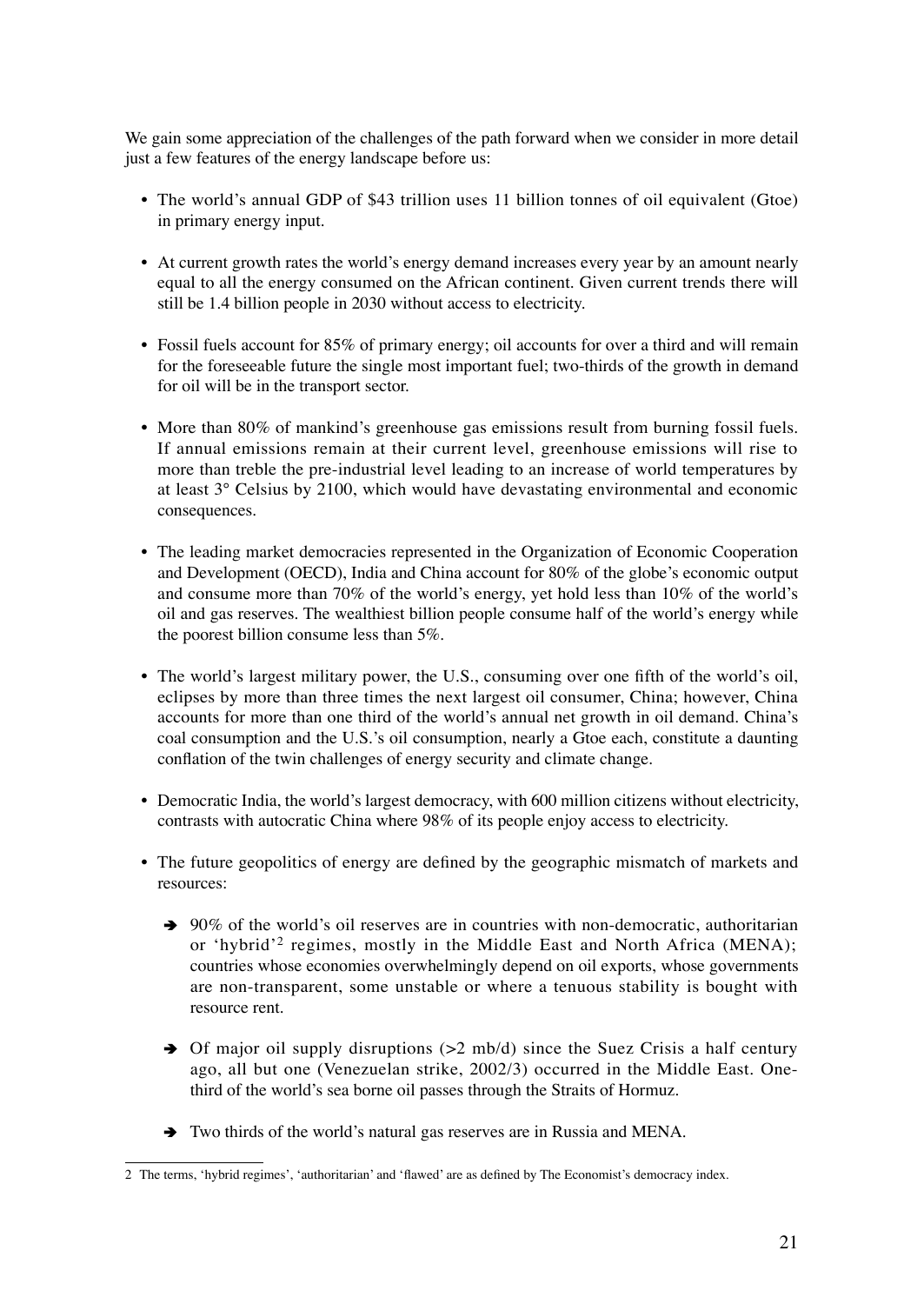- $\rightarrow$  The OECD and China have less than 7% of the world's gas reserves yet consume 55% of the world's current supply. North America, consuming a third, is no longer self-sufficient.
- $\rightarrow$  To underscore the relevance of this mismatch to the climate change challenge, over half of the world's coal reserves are in the U.S., China and India. Together they account for 44% of energy-derived greenhouse gas emissions; in 2005 their burning of coal increased by 7%.

Incomes will grow and with rising incomes energy demand will increase and in the absence of policies to influence choices that can reduce use of fossil fuels, energy-derived greenhouse gas emissions will increase. New technologies continue to improve our access to resources and the efficiency of their extraction, transformation and use. And as noted above, higher prices help to drive these improvements. But the geographical market/resource mismatch, which is the starting point for the political dimension of energy—central to concerns about energy's security of supply—is immutable. It is not a supposition but an inescapable fact that increasing shares of the world's energy requirements will have to come from countries that are undemocratic, in some cases, despotic, mostly unstable or even in the grip of civil war, often over the rents from hydrocarbon development

This is an image of a world stumbling into the dark. It is a prospect summarized by the International Energy Agency in its most recent World Energy Outlook, previewed for the CoM. Namely, unless the world's governments change the policy framework governing energy, we face a future where energy supply will be dirty, costly and insecure.

But the challenge is about more than securing the commercial trade of energy, reducing emissions and providing for the energy poor. The stark geographic asymmetry between resources and markets has a growing strategic element as well. Democratic countries' overwhelming reliance for critical oil and gas supplies on non-democratic regimes, whose very stability depends on increasing that reliance, is a fragile co-dependency. It begs the questions; will this co-dependency instil democracy among the undemocratic suppliers or further entrench authoritarian tendencies? Will the scramble for security of supply weaken democracy among the democratic consumers and reduce the likelihood of democracy taking root in resource-starved countries? The world's largest oil consumers show no sign of reducing their deepening dependence on imported oil. Through their respective agents, whether private or stateowned entities, they are increasingly competing over access to resources in third party countries. US legislators recently reported their finding that "China's strategy of securing ownership and control of oil and natural gas assets abroad could substantially affect U.S. energy security…" and "China's energy policies, taken as a whole, are not consistent with the economic or geopolitical behaviour of a responsible stakeholder; they distort markets and destabilize volatile regions"3, this latter accusation without the slightest hint of irony. Thus, securing their energy supply is becoming a mercantilist contest between the two largest consumers, a contest that risks undermining global peace and security.

CoM Members discussed this set of issues in four Working Groups. Specifically, Members asked how democratic leadership can accelerate national, regional and global action to address four facets of this 'global energy challenge'; namely,

- Securing international energy trade, especially in hydrocarbons;
- Reducing the resource curse;
- Accelerating the use of renewable fuels, and
- Ensuring access to affordable and appropriate energy for all.

<sup>3</sup> From Section 3 of the 2006 Report of the US – China Economic and Security Review Commission, p 95 at http://www.uscc. gov/annual\_report/2006/annual\_report\_full\_06.pdf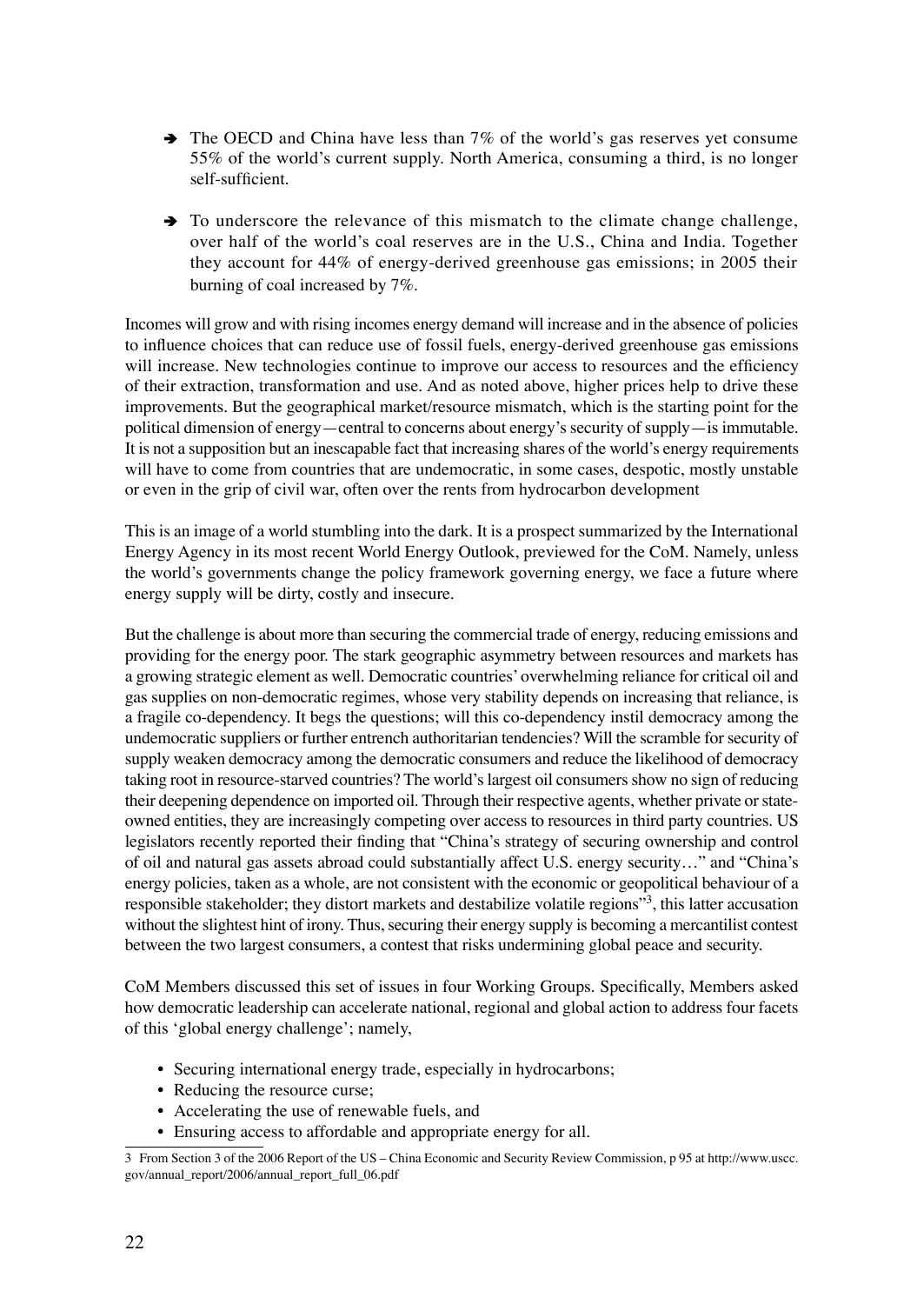#### **Energy Security**

It is taken as a given that food, clean air and water are public goods. CoM Members agreed that energy should also be viewed as a public good. Security of supply of energy can be viewed as equally important to security of supply of food and water. It is of no comfort that democracies do not universally score highly in providing access to these other public goods let alone energy. *Members agreed that at a minimum, governments must put in place the framework conditions that stimulate investment in the necessary energy infrastructure and systems.* But they acknowledged that a 'free' market alone does not assure energy security, environmental protection or equality of access to energy.

CoM Members stressed that as a starting point democratic leadership embodies the responsibility of knowledge and the confidence it gives to leaders not to mislead citizens in fearing false enemies and threats and promoting empty solutions to real problems. Leadership is not subscribing to artificial fears. For example, while the era of easily accessible hydrocarbons is probably finished, the world is not about to reach some peak in production to be followed by a precipitous descent into an apocalyptic scramble for the last drop of oil. Certainly oil is becoming more difficult to access as demonstrated by the labour, water, materials and energy-intensive efforts applied to extracting oil from the Alberta oil sands. While current estimates indicate that there are adequate resources to meet projected energy requirements until at least 2030, CoM Members strongly emphasised the necessity of producing and consuming energy with greater efficiency than in the past. Leadership is also not holding out false hopes. For example biofuels can play an important role and they already are in certain countries blessed with the right conditions for their production. But in some circumstances they require almost as much energy to produce as they provide. The response to this reality is not to stop developing biofuels, but to support research aimed at developing more efficient production technologies and feedstocks that are not food crops.

Market forces alone do not generate a margin of spare capacity to respond to supply disruptions. Responsible leadership will therefore ensure sufficient swing capacity in the energy supply system to accommodate upsets and disruptions for whatever reason. *CoM Members recommended that the International Energy Agency's coordinated mechanisms (notably strategic oil stocks) to respond to interruptions of oil supply include Brazil, Russia, India and China.*

*CoM Members encouraged a continued dialogue between consumers and producers of oil, noting that the Riyadh-based International Energy Forum (IEF) has contributed much to improving understanding of each other's concerns*. They noted the IEF's formulation of the cooperation as a 'shared responsibility' where security of supply for consumers goes hand in hand with security of demand for producers. Dialogue has contributed to greater transparency of investment in new capacity and cooperation to improve availability and reliability of oil market data. But parties to the dialogue need to guard against any tendency to reject the market's own mechanisms for addressing volatility in some false hope that through dialogue, the elusive goal of 'market predictability and stability' could be achieved, for example by contriving some international mechanism or agreements to manage or 'guide' markets, investment and trade.

A particular energy security concern was triggered by the dispute in early 2006 over the pricing of natural gas supplied by Russia to Ukraine. Because this occurred soon after the Ukraine's 'Orange Revolution', viewed as a resounding success for democracy, the Western media and many politicians were quick to hold Russia entirely responsible, accusing it of using its resources to blackmail. This is an example where the easy - polemics - took precedence over the difficult - dialogue. Democratic leadership failed to acknowledge the technical and economic realities of Russia's energy trade, above all its overwhelming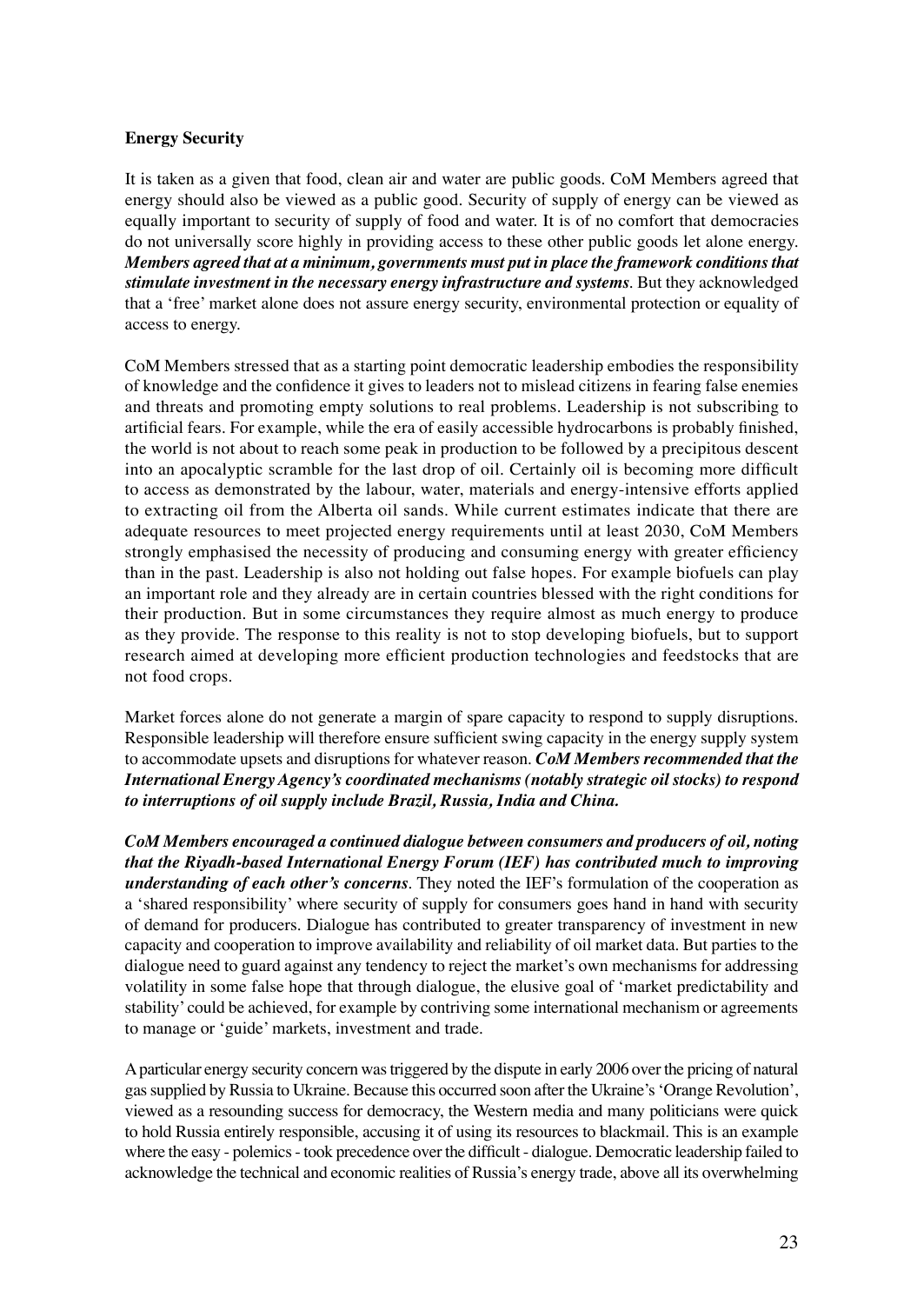reliance on exports to Western Europe.4 *Thus CoM Members, noting that energy trade can only increase, recommended that model agreements to facilitate cross-border energy trade and transit be developed.* They commended the example of the European Energy Charter Treaty and the emphasis on the rule of international law as it embodies both practicality and the democratic principle of universality.

CoM Members acknowledged that the perception of security of energy trade largely depends on the political context of the trading parties' relationship. This, as demonstrated in the case of Russian gas exports, can quickly change. Thus, understanding differing perspectives can assist in improving the political context and thereby strengthen the trade relationship. This again underscores the importance of continued dialogue, multi- and bilateral.

Energy security embodies both an economic concept—supply of a commodity at a price and in quantity—with a feeling, a psychological notion about 'security', which cannot be measured or predetermined. When the majority of governments of source countries of economically strategic oil and, increasingly gas, are perceived to be politically unstable, the feeling of 'insecurity of supply' is compounded. At the root of much of this uncertainty is how resource-rich governments are managing their resource wealth.

#### **Managing Energy Resources**

During the major commodity cycle from 1970 to 1989, countries (mostly in the Middle East) with a high share of GDP based on hydrocarbon export revenue recorded low or no net gain in per-capita GDP by the end of the cycle. The CoM Members discussed the results of recent research showing how governance and democracy are often weakened in countries experiencing a sudden surge in resource revenues. While they might enjoy an economic spurt, it tends to be short-lived. Paradoxical as it may seem, having oil can be a curse—bad for democracy, development and transparent governance and many other criteria by which progress is usually measured. Checks and balances on government tend to wane as the political contest to control the receipt and distribution of resource wealth weighs down on the economy. It has become painfully clear that elections do not make democracy and that these alone are not enough to deliver the transformation and growth expected in resource rich, energy exporting developing countries. However it has also become demonstrably clear that electoral competition, checks and balances, transparency and the holding of governments to account can all enhance democracy, the quality of resource allocation and prospects for economic growth.

Civil wars are tending to increase in resource-rich countries where the strife is essentially a contest over the rents from resource extraction. Another phenomenon is the use of resource rent by regimes led by charismatic leaders, draped in grandiose and anti-foreigner rhetoric, which is aimed at solidifying political support among the poor masses. Essentially 'bought off', citizens tend to become complacent and less critical of their leaders' abuses of power. Small, relatively innocuous transgressions soon give way to major abuses. It may be simply a matter of time before the regime interprets its purchased popularity as justification for dispensing with the inconvenience of opposition parties and eventually concluding that elections and checks and balances are superfluous.

Another feature of the curse is resource nationalism, which tends to increase logarithmically with the rise in commodity prices. Resource nationalism can assume several forms. Use of energy as a diplomatic instrument was discussed above. In other cases resource revenues are used to buy other countries' support for particular world-views. Resource nationalism has other expressions such as unilateral changes to royalty and tax regimes and prevention of (or the threat to prevent) foreign state-owned firms from acquiring so-called strategic firms or assets. Western government leaders

<sup>4</sup> The on-going dispute over gas imports between Russia and Belarus has brought this issue to the fore once again.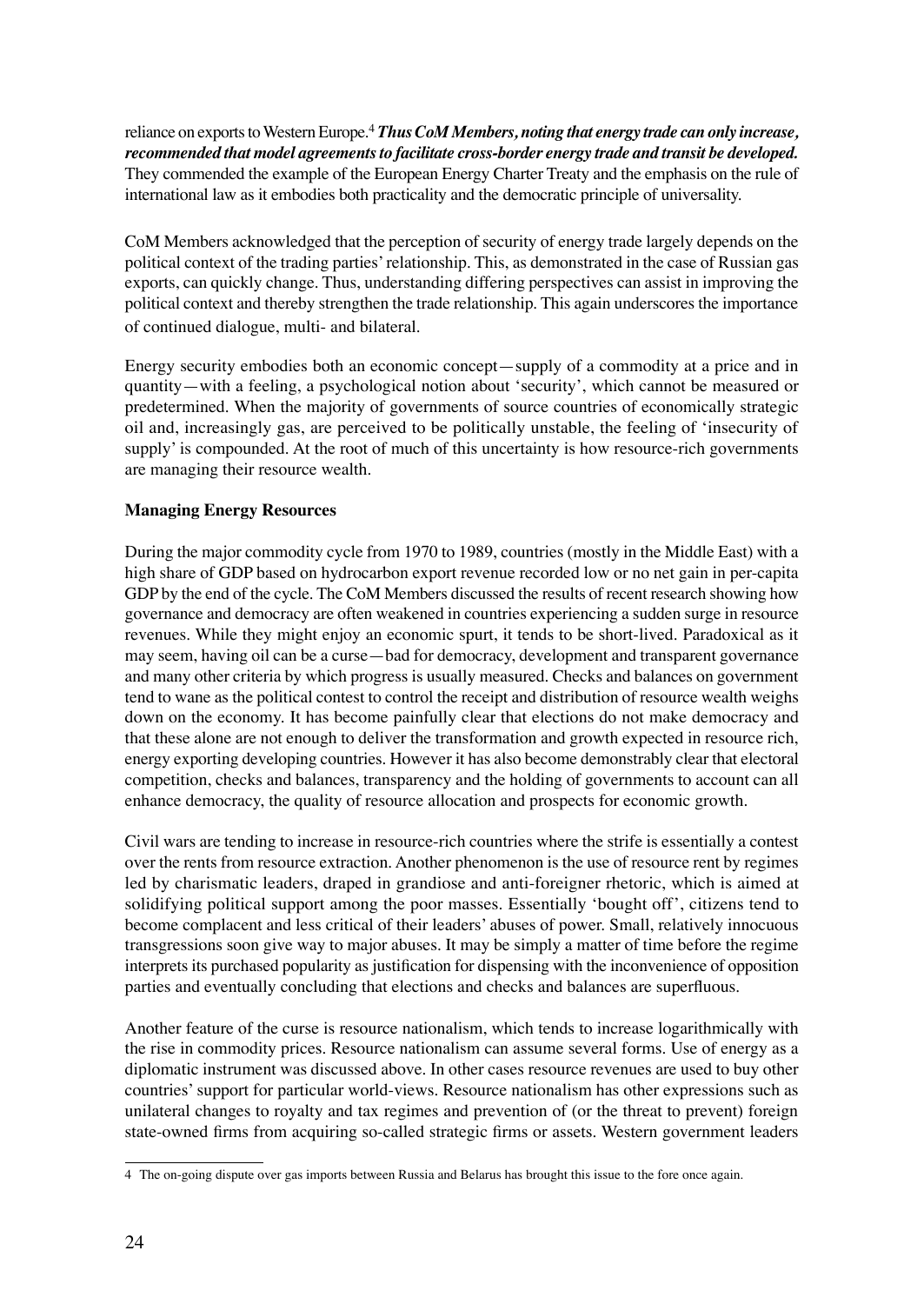are particularly concerned that should foreign state-owned oil companies purchase strategic assets, they could in turn use this asset to exert political leverage. For example, while certain state oil companies pursue oil deals in widely recognized rogue States, the companies' government owners remain reluctant to support UN Security Council resolutions against these odious regimes. Thus the 'resource curse' has many manifestations and not necessarily restricted to developing countries. *CoM Members voiced their deep concern that politicisation of energy investment scares off private industry, further restricting the playing field to state-owned entities. The overall effect is escalating uncertainty, increased risk and therefore less investment, which only adds to the sense of insecurity of energy supply.*

CoM Members examined the cases of Norway and Sudan. The latter has displayed the classic symptoms of having succumbed to the resource curse: initial flush of wealth, displacement of other sectors, predation on rent, rise of a corrupt governing elite wasting and concealing revenues, and a spiralling decline into factionalism and ultimately civil war. To top it off, private western oil firms operating in Sudan, at least attempting some corporate social responsibility, were chased off, only to be replaced by Asian national oil companies accountable only to their governments who have frustrated attempts in the United Nations to hold the Sudanese regime to account for egregious denial of human rights in Darfur.

While Norway's management of its hydrocarbon endowment has been exemplary, it started with a relatively diverse economy, based on hydroelectricity but above all had a long history of strong, accountable, democratic government. Norway's example does not offer a 'bolt-on' model for developing countries with no such traditions or institutions. In particular Norway's well-known set aside fund is not applicable to countries that need finances today for their development. It is how the revenues are managed and allocated (for example for education and infrastructure) that matters. Nonetheless, energy resources can be a vehicle for the promotion of public welfare and need not be a curse.

There are countries besides Norway that have managed to avoid this problem. Norway, Australia and Canada all started with a strong democratic base, with a history of regulation, transparency and accountability. Resource rent was also never the single dominant source of income in these countries. However there are also positive examples among developing countries. Botswana has managed the development of its diamond industry without succumbing to the resource curse, by applying strict and transparent economic criteria to the implementation and development of investment projects.

*CoM Members expressed concern that symptoms of the resource curse were on the increase.* Rising revenues from resource extraction tend to result in reduced taxation, with the attendant risk of paternalism and enfeebling of the fundamental contract of democracy, accountability for taxation. The rise of resource nationalism combined with increased corruption and state theft risked cascading into nationalization of industry by governments without the competent civil administrative capacity to manage and account for the nationalized assets. The less that resource wealth is accounted for, the greater the threat to democracy as the wealth conveys power and once centralized leads ultimately to dictatorial power. *CoM Members strongly recommended support for the Extractive Industries Transparency Initiative viewing it as a potentially powerful tool to bring greater accountability for the management of resource rent. In this regard they recognized the important role that can be played by non-governmental organizations (NGOs) and civil society in holding countries to account.*

CoM Members, in recognizing the important role that civil society can play as part of the system of checks and balances, cautioned that governments must not abdicate their responsibility and accountability to NGOs alone.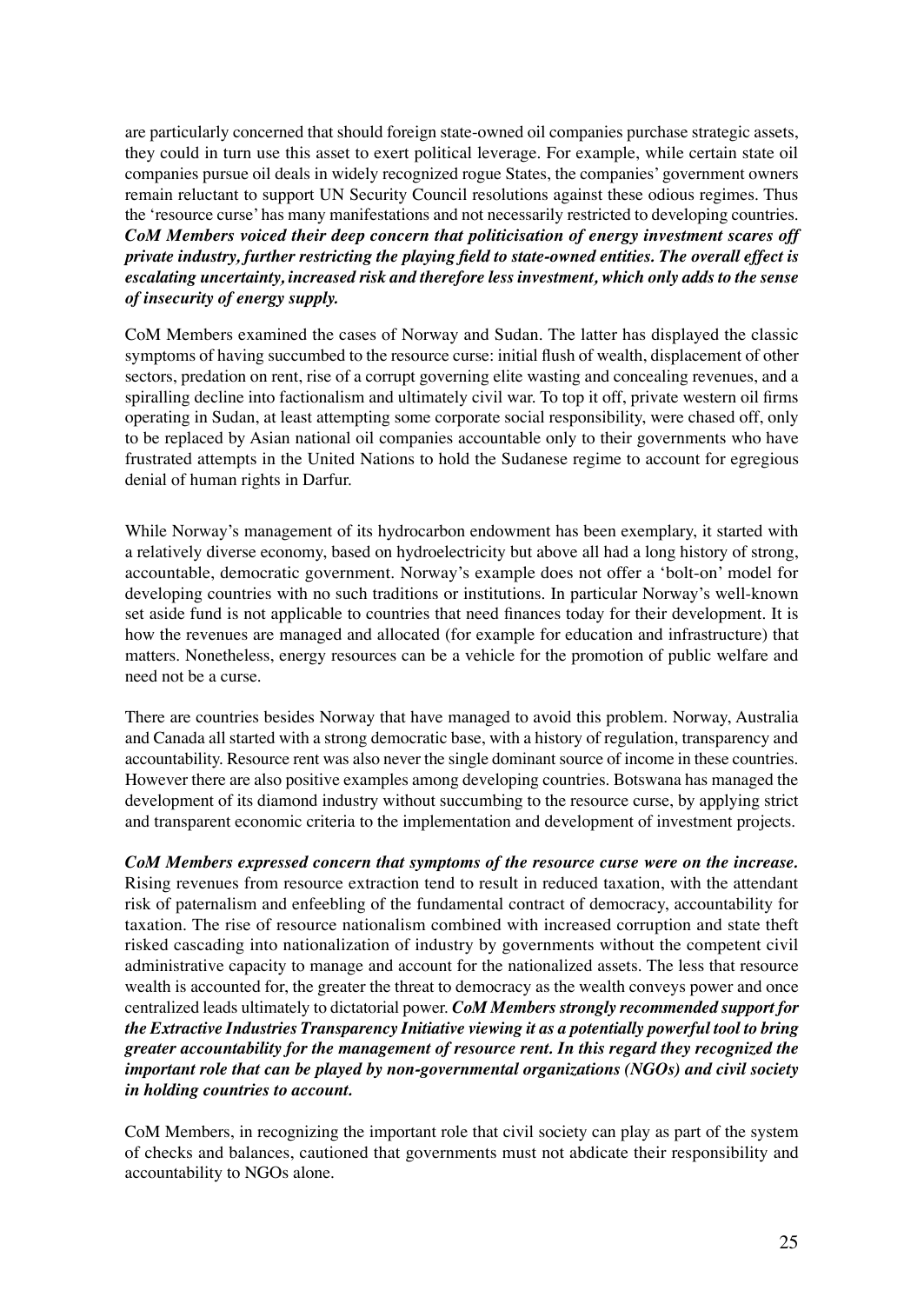*CoM Members agreed that, as part of the international effort to fight corruption and to foster democratic, transparent and accountable government in resource rich countries, international institutions need to identify best practices for resource governance. They therefore recommended that a handbook be developed identifying the features of a resource management regime with checks and balances such as transparent rules; competent, adequately compensated administration; and clear separation of entities encompassing regulation, policy making and enterprise.*

#### **Promoting Alternative Energy and Combating Climate Change**

All energy projections since the early nineties concur that in the absence of major policy changes and the world waits for these changes—primary energy supply will grow at 50 or 60% the rate of GDP growth, that fossil fuels will continue to account for 80% of supply and will account for nearly 90% of the growth (thus projecting not just a fossil fuel future but an *increasingly* fossil fuel future) and that emerging economies, especially Asian, will dominate this growth. This is a future that CoM Members see as unsustainable. *CoM Members concluded that we have reached a tipping point for humanity but leaders lack the political will to lead and citizens have not confronted the need for change.*

CoM Members began their debate on how democratic leadership can accelerate the use of alternative fuels by reviewing the unique experience of Iceland given its special endowment of hydro and geothermal resources, and of Tanzania as it seeks to move from environmentally destructive reliance on biomass to appropriate forms of commercial energy within a developing country context. The lesson from both is that while all countries must share the global goal of reducing climate altering emissions, each country must develop its own approach based on its particular resource endowment and development circumstances*. CoM Members agreed that we cannot simply supply our way out of this problem. Of paramount importance is reducing the rate of demand growth through more efficient end-use technologies and by reducing fossil fuel use through new and efficient technologies and alternative fuels. Technologies exist as many studies have shown. The key is for governments to create the framework conditions that accelerate the necessary investment and take-up of low carbon approaches to meeting our energy requirements.* While this is simply stated, it is implemented with great difficulty.

Global emissions from the energy sector come from three broad end-use sectors: power generation, 42%; transportation, 22%; and direct use by industry and in buildings, 36%. There are many fuels and technologies for generating electricity; the cheapest in many countries is coal, the source of a large share of global greenhouse gases. The best alternative to coal that can provide the same service; namely steady, baseload electricity, is nuclear*. CoM Members pointed to the need for greater public debate on nuclear energy, including safety and security concerns, and how it might contribute to meeting future energy needs while replacing greenhouse gas-emitting power plants.* Great strides have been achieved with biomass, combined heat and power, wind power and solar energy. Hydro confronts its own set of environmental and land-use issues. CoM Members stressed that all existing forms of energy are currently needed, but that we also need to actively promote less harmful sources of energy.

It remains the case in every country that, as incomes increase, vehicle ownership and use also increase. There is a need for greater investment in the research and development of viable alternatives to oil to fuel vehicles. Electricity and transport, accounting for two thirds of energy-derived carbon emissions, are at the heart of the politics of energy use. Policies that impede or increase the price of access to the conveniences offered by the former and the freedom associated with personal mobility are politically fraught. The record of policies aimed at increasing the efficiency of electricity use and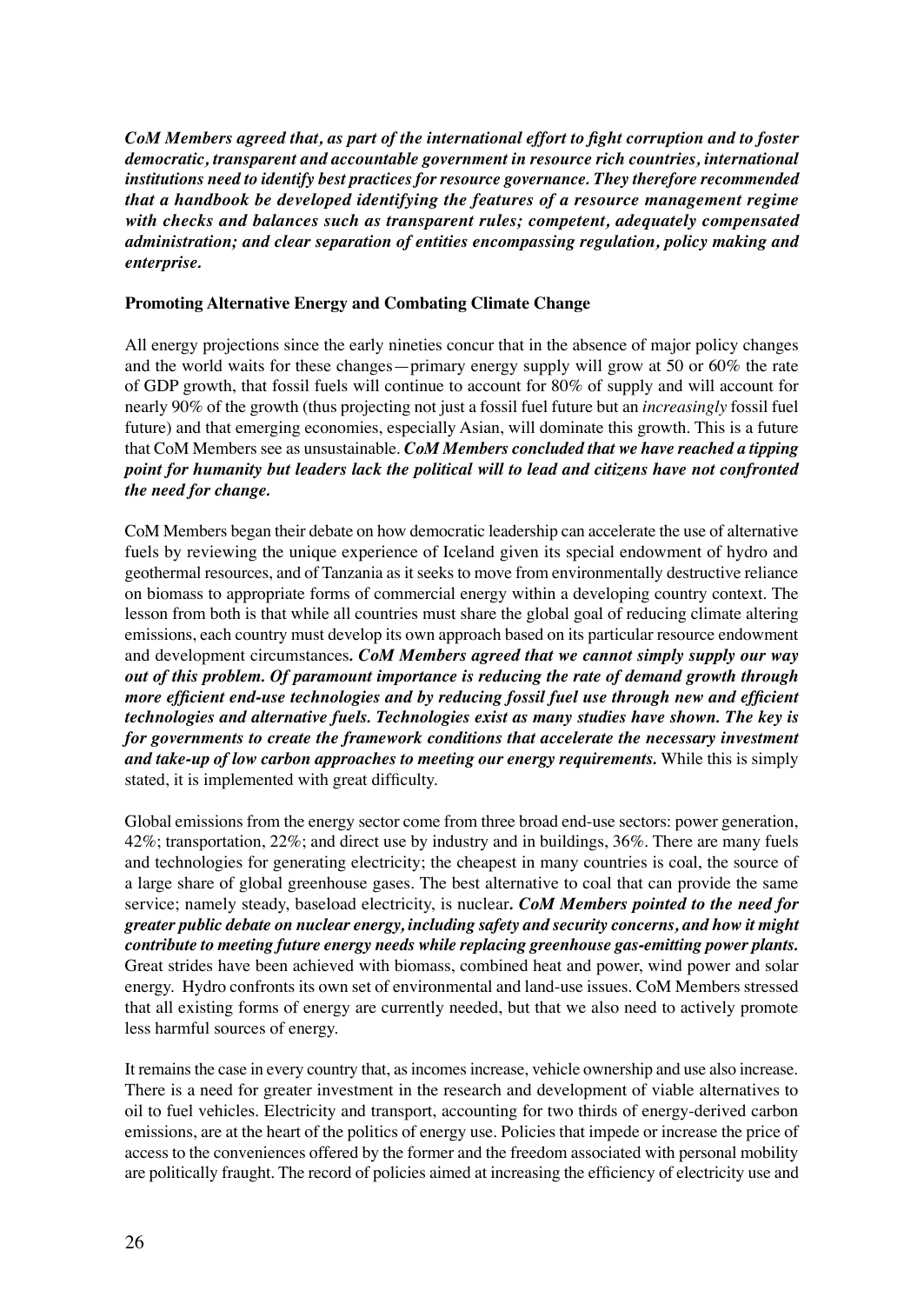of vehicles does not convince us that growth in their demand can be easily reversed. *CoM Members agreed that the increased use of biofuels can contribute to the slowing of emissions from the transport sector, but more must be done by governments to develop mass transit infrastructure and encourage more efficient vehicles.*

In acknowledging that the world must move away from a future dependent on fossil fuels, CoM Members recognized that the alternative path, based on renewable and non-fossil fuels, is a challenge. They therefore recommended that governments give the highest priority to approaches, such as standards, that accelerate the deployment of efficient technologies all along the energy supply and demand chain. International financial institutions (IFIs) and bilateral aid agencies must give greater priority to promoting alternative fuels and energy efficiency. *An international and concerted effort to implement this alternative path is compelling to CoM Members because they believe the world faces the imminent threat of run-away, rapid climate change linked to our reliance on fossil fuels.*

#### **Energy Access**

Worldwide, 2.4 billion people rely on traditional biomass (wood, sticks, grass and dung) as their primary source of fuel. Over a million people die each year from smoke-related diseases owing to improper ventilation of smoke from burning biomass for cooking and heating. The IEA estimates that 1.6 billion people do not have access to electricity.

In September 2000, at the United Nations Millennium Summit, world leaders agreed to a set of time-bound and measurable goals and targets for combating poverty, hunger, illiteracy, gender inequality, disease and environmental degradation. These became known as the Millennium Development Goals (MDGs). While no MDG specifically addresses energy, access to energy services is a critical enabling factor for the achievement of all the goals. Providing education, improving the lot of women (in poor countries almost universally burdened with the task of gathering biomass fuel, fetching water or grinding grain by hand), eliminating smoke from cooking fires in homes and storing essential medicines for villages would be possible with simple electricity generating systems. *CoM Members agreed that practical, appropriate energy technologies are needed and barriers to their deployment must be removed.*

If equality of opportunity is a feature of democracies, then equality of access to energy services is surely a pre-requisite. On this score, energy and democracy do not always sit comfortably together. Nearly 600 million people in India, the largest democracy in the world, do not have access to electricity even though the grid is technically within reach of 90% of the population. In China on the other hand, more than 98% of the population has access to electricity. A truly democratic government would not support some of the approaches taken by China to achieve this result. But the key seems to be to subsidise *access*, rather than subsidise consumption. Long before 'market-based policies' came into vogue, many OECD countries launched rural electrification programmes and other schemes designed to provide equality of access to what was generally viewed as a basic right and the state was obliged to provide it as a public service.

CoM Members heard how Romania in making the transition from a Stalinist model to a marketbased economy had to confront the need for an 'energy social safety net' to subsidize the cost of energy delivery to the poor. The example of Chile underscored the importance of sound long-term policies and again the fact that each country must develop its own approach to improving access to energy for the poor.

Fuel or energy poverty is not just a developing country issue. Most OECD countries have segments of their populations that suffer from fuel poverty (defined as households having to spend more than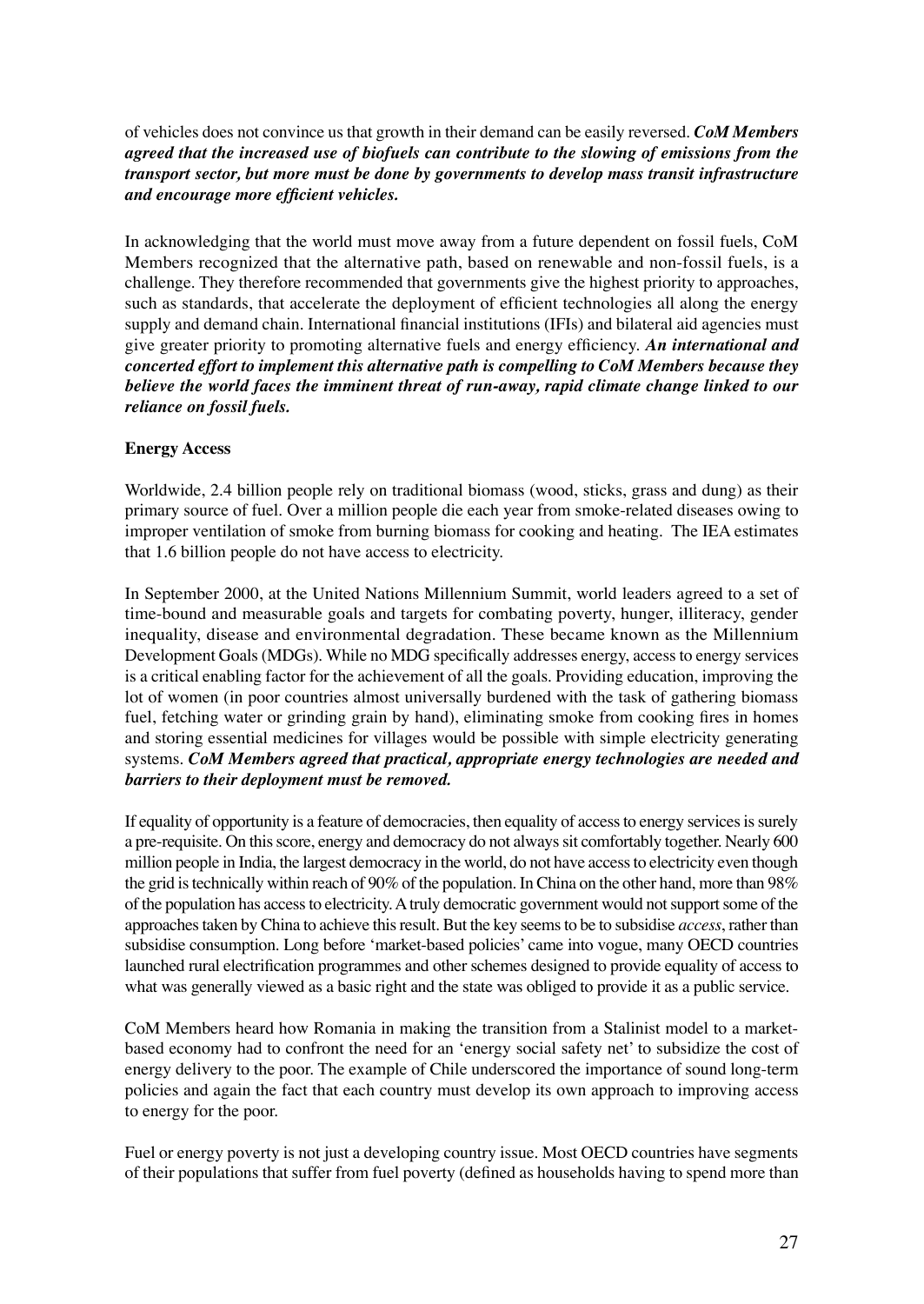10% of household income on energy needs). The recent rise in energy prices has exacerbated this problem prompting policies such as tax rebates and lifeline tariffs for the energy poor, pensioners and people on fixed incomes.

Most energy poor live in rural areas. It is estimated that by the middle of this century nearly 80% of the world's population will live in urban centres. Migration to urban centres is in part flight from energy poverty. But urbanization has its major environmental and social downsides. For example, urbanization adds to the demand for commercial energy; this has been a significant factor in the increased demand for oil in Asian countries since the early nineties. Therefore providing energy services to rural communities using appropriate clean technologies could have many pay-offs.

The CoM Members noted that Romania and Chile are examples of countries that are successfully confronting energy poverty; they urged that a concerted international effort be made to provide energy to the 1.6 billion persons currently without access to any commercial fuel. Ignored, this energy deficit could challenge democracy's claim to any moral or practical superiority. *They concurred that governments must view an adequate supply of energy as a public good. Public policies must be oriented to ensure access to energy and international financial institutions need to ask themselves how their programmes can be oriented to address this challenge. CoM Members saw access to basic electricity services as critical to alleviating poverty and meeting the Millennium Development Goals.*

#### **Conclusion**

The first decade of the twenty-first century has been marked by soaring energy prices and compelling evidence that the world's growing dependence on fossil fuels holds enormous risks for mankind. Thirty years hence, will this decade be regarded as a watershed period—a window of opportunity when we had a choice of the subsequent path taken? Will we be judged for taking the easy route of maintaining the status quo, increasingly relying on fossil fuels for most of our primary energy? Will their supply have become so fraught in every sense—geopolitically, technically, environmentally—that the global economy is enfeebled? Will our successors therefore condemn democratic leadership because it failed to steer the world onto a different course? Will the blame be placed at the foot of what was believed to be one of democracy's central pillars—the periodic electoral contest of competing political programmes, where the choice of difficult actions with long-term benefits for all consistently lost to the easy actions that preserved short term privilege for the few?

CoM Members recognized that the energy and climate challenges are as urgent and compelling as they are daunting and complex. Addressing them requires knowledgeable and bold leadership.

#### *They concurred that the four main goals must be to:*

- *1) Improve efficiency all along the energy supply chain;*
- *2) Increase the rate of deployment of non-carbon emitting fuels and technologies, thereby mitigating climate change;*
- *3) Strengthen political accountability and stability of energy producing countries; and*
- *4) Redress the inequitable lack of access to energy for the world's poor.*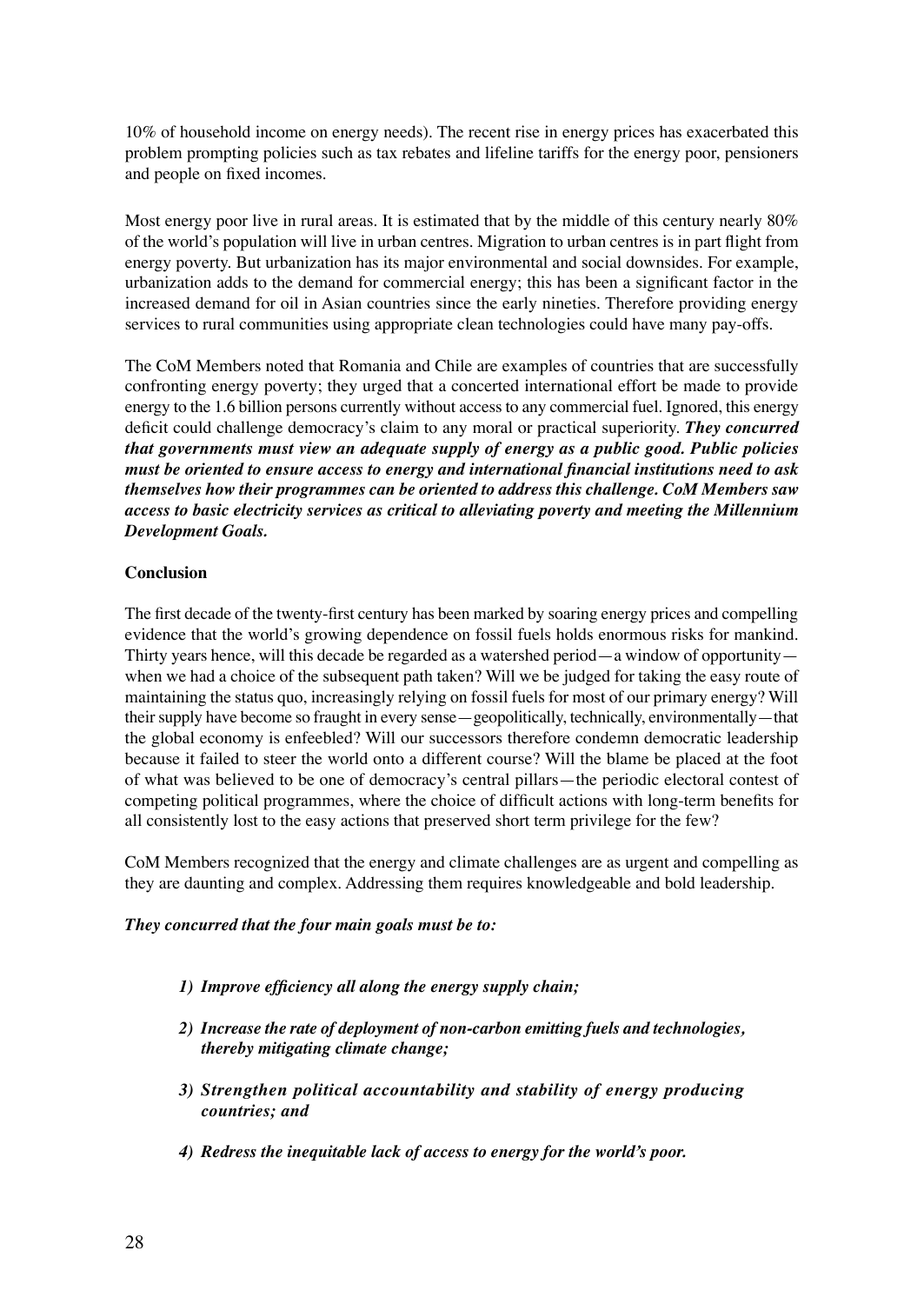#### *They expressed their conviction that leadership and action must come from the rich, industrialized democracies.*

The challenge for democratic leaders becomes more difficult the longer important policy decisions are put off. The challenge will be with mankind for the foreseeable future; in other words, it is not amenable to some quick-fix, one-term adjustment of fiscal or structural policies; it requires the enduring attention of all leaders and citizens throughout the globe.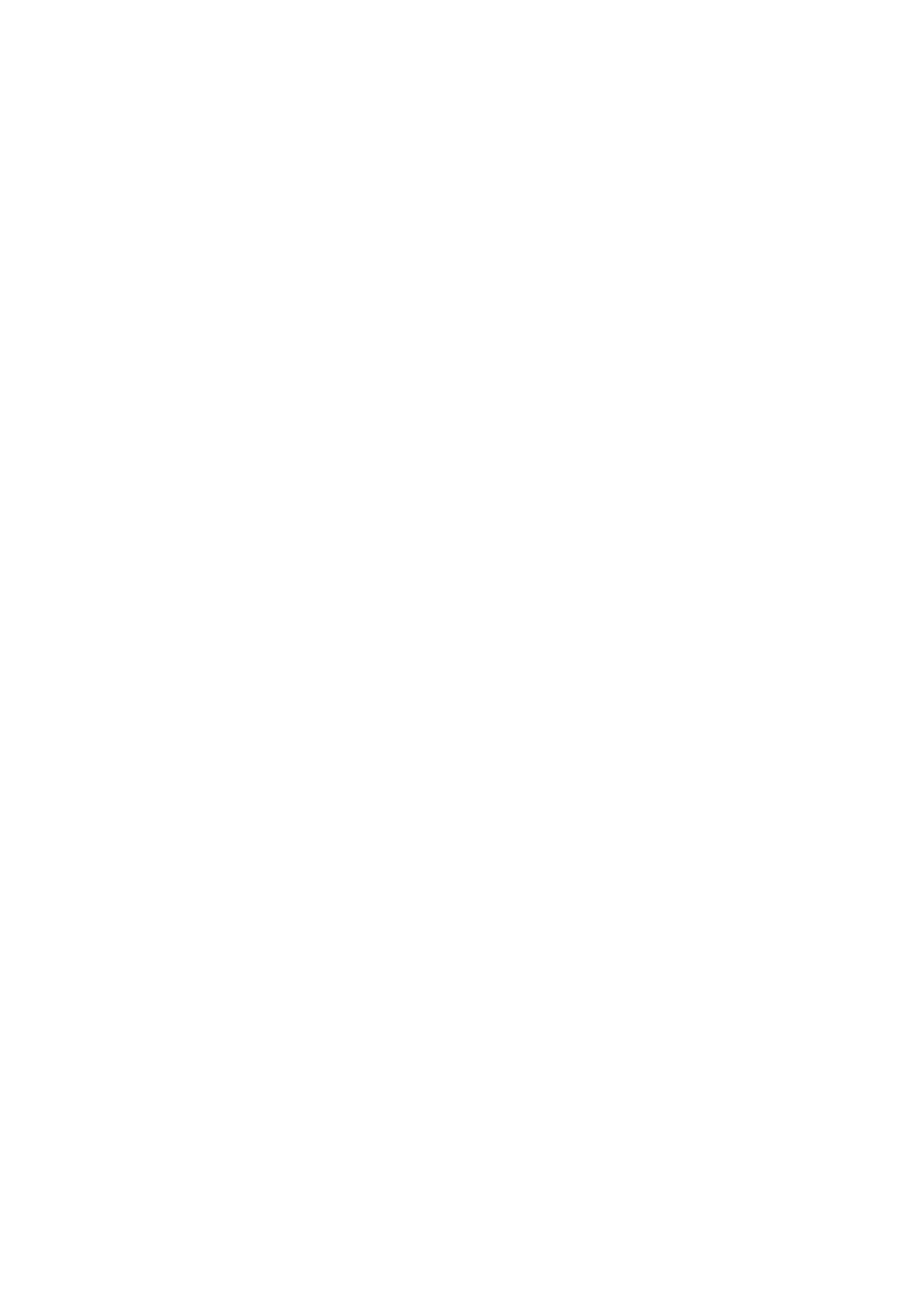# **Programme of Annual Conference**

**'The Challenges of Energy and Democratic Leadership'**

## **Friday 20 October:**

| $09:00 - 09:30$ | Inaugural Session                                                                                                                                                                                                                                                                                                                                           |
|-----------------|-------------------------------------------------------------------------------------------------------------------------------------------------------------------------------------------------------------------------------------------------------------------------------------------------------------------------------------------------------------|
|                 | Javier Rojo, President of the Spanish Senate<br>Ricardo Lagos, President of the Club of Madrid (CoM)<br>Alberto Ruiz-Gallardón, Major of the City of Madrid                                                                                                                                                                                                 |
| $09:45 - 13:30$ | Opening Plenary: Setting the Context - Energy Security, Efficiency,<br><b>Access and Governance</b>                                                                                                                                                                                                                                                         |
| $09:45 - 10:50$ | Government and Intergovernmental Organizations' Perspective:                                                                                                                                                                                                                                                                                                |
|                 | Fatih Birol, International Energy Agency<br>Andrei Konoplyanik, Energy Charter Secretariat<br>Arne Walther, International Energy Forum<br>Edmund Daukoru, OPEC<br>Moderator: Robert Skinner, Former Director, Oxford Institute for<br>Energy Studies and Content Coordinator of the Conference<br>Discussant: César Gaviria, Former President of Colombia   |
| $11:00 - 11:50$ | Industry's Perspective:                                                                                                                                                                                                                                                                                                                                     |
|                 | Jannik Lindbaek, STATOIL<br>Guillermo de la Dehesa, Goldman Sachs<br><b>Antonio Merino, Repsol</b><br>Moderator: Marianne Haug, Forum für Zukunftsenergien<br>Discussant: Felipe González, Former Prime Minister of Spain                                                                                                                                   |
| $12:00 - 12:50$ | Academia and Civil Society's Perspective:                                                                                                                                                                                                                                                                                                                   |
|                 | <b>Paul Collier, St. Anthony's College</b><br>Peter Eigen, Extractive Industries Transparency Initiative (EITI)<br>Mohamed El-Ashry, UN Foundation<br>Moderator: David Sandalow, Environment and Energy Project at<br>the Brookings Institution<br>Discussant: António Guterres, Former Prime Minister of Portugal<br>and UN High Commissioner for Refugees |
|                 | Opening Plenary Rapporteur:<br>Jorge Domínguez, Harvard University and CoM Advisor                                                                                                                                                                                                                                                                          |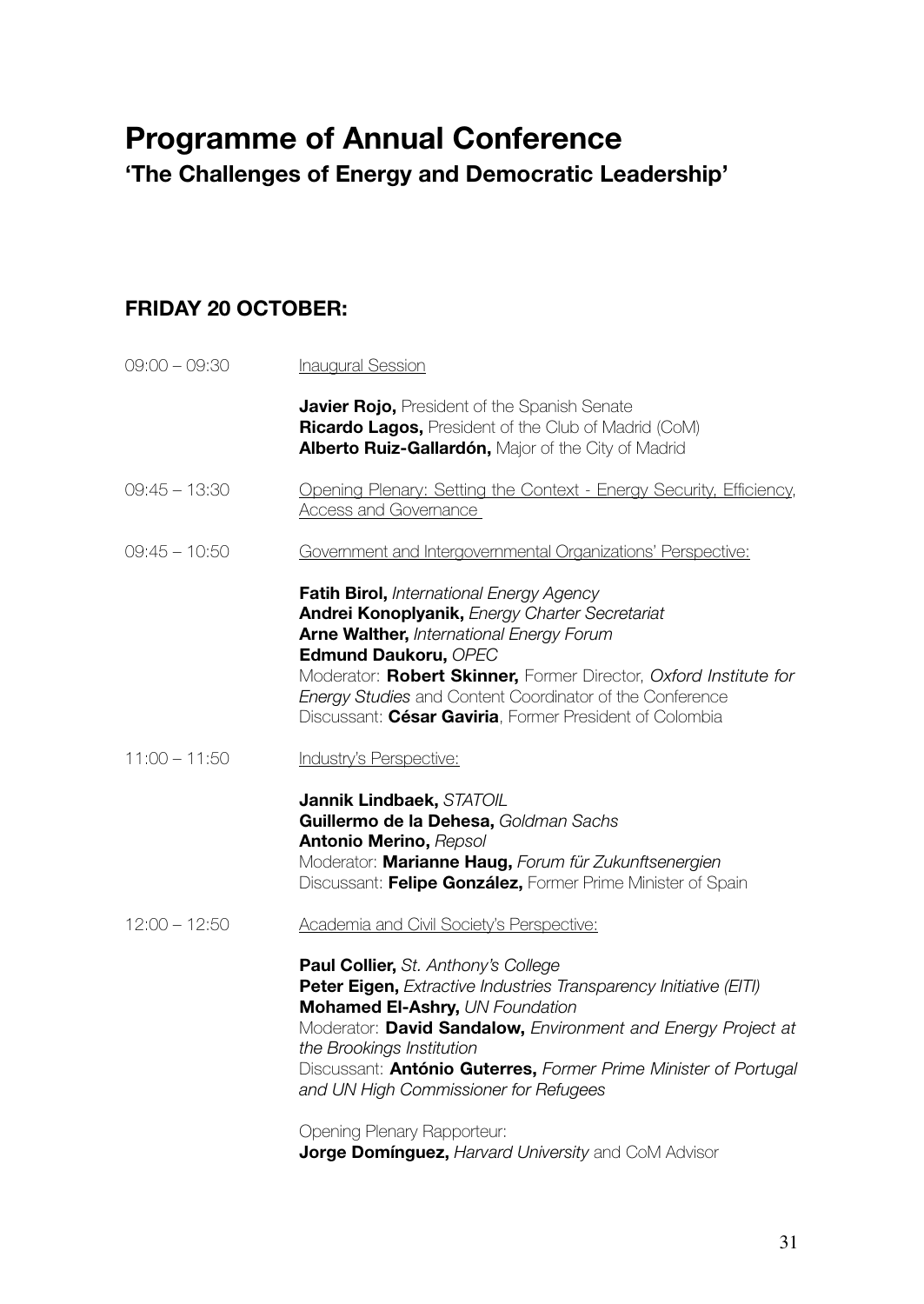#### 13:00 – 13:30 Introduction to Working Groups Sessions

 **Robert Skinner,** Former Director, Oxford Institute for Energy Studies and Content Coordinator of the Conference

15:45 – 18:15 Working Group Session I: Country Cases from a Topic Stream **Perspective** 

> WORKING GROUP I: Energy Security - Supply/Demand Balance, Stability and International Governance

> Ecuador: **Osvaldo Hurtado**, Former President of Ecuador and **Abelardo Pachano**, *Produbanco*

Canada: **Kim Campbell**, Former Prime Minister of Canada and **Paul Boothe**, *Institute for Public Economics, University of Alberta* Moderator: **Valdis Birkavs**, Former Prime Minister of Latvia Rapporteur: **John Roberts**, *Platts Energy Group* 

WORKING GROUP II: Escaping the Resource Curse – Revenue Management for Sustainable Development

Sudan: **Sadig Al Mahdi**, Former Prime Minister of Sudan Norway: **Kjell Magne Bondevik**, Former Prime Minister of Norway and **Leiv Lunde**, *Norwegian Agency for Development Cooperation (NORAD)* 

Moderator: **Cassam Uteem**, Former President of the Republic of **Mauritius** 

Rapporteur: **Rut Diamint,** *University Torcuato Di Tella, Argentine Ministry of Defence*, and CoM Advisor

WORKING GROUP III: Alternative Energies and Climate Change Iceland: **Vigdis Finnbogadóttir**, Former President of Iceland, and

**Grímur Björnsson**, Engineer at *Orkuveita Reykjavikur*

**Benjamin Mkapa**, Former President of Tanzania, and Hassan Kibelloh, Ministry of Foreign Affairs and International Cooperation of Tanzania

Moderator: **José María Figueres**, Former President of Costa Rica Rapporteur: **Mohamed El-Ashry**, *UN Foundation* 

WORKING GROUP IV: Energy Access for All

Chile: **Ricardo Lagos**, Former President of Chile and  **Genaro Arriagada**, *Universidad de las Américas* Rumania: **Petre Roman**, Former President of Rumania and **Virgil Musatescu**, *Romanian Association for Energy Policies* Moderator: **Jorge Quiroga**, Former President of Bolivia Rapporteur: **Andrés Rigo**, International Arbitrator and CoM Advisor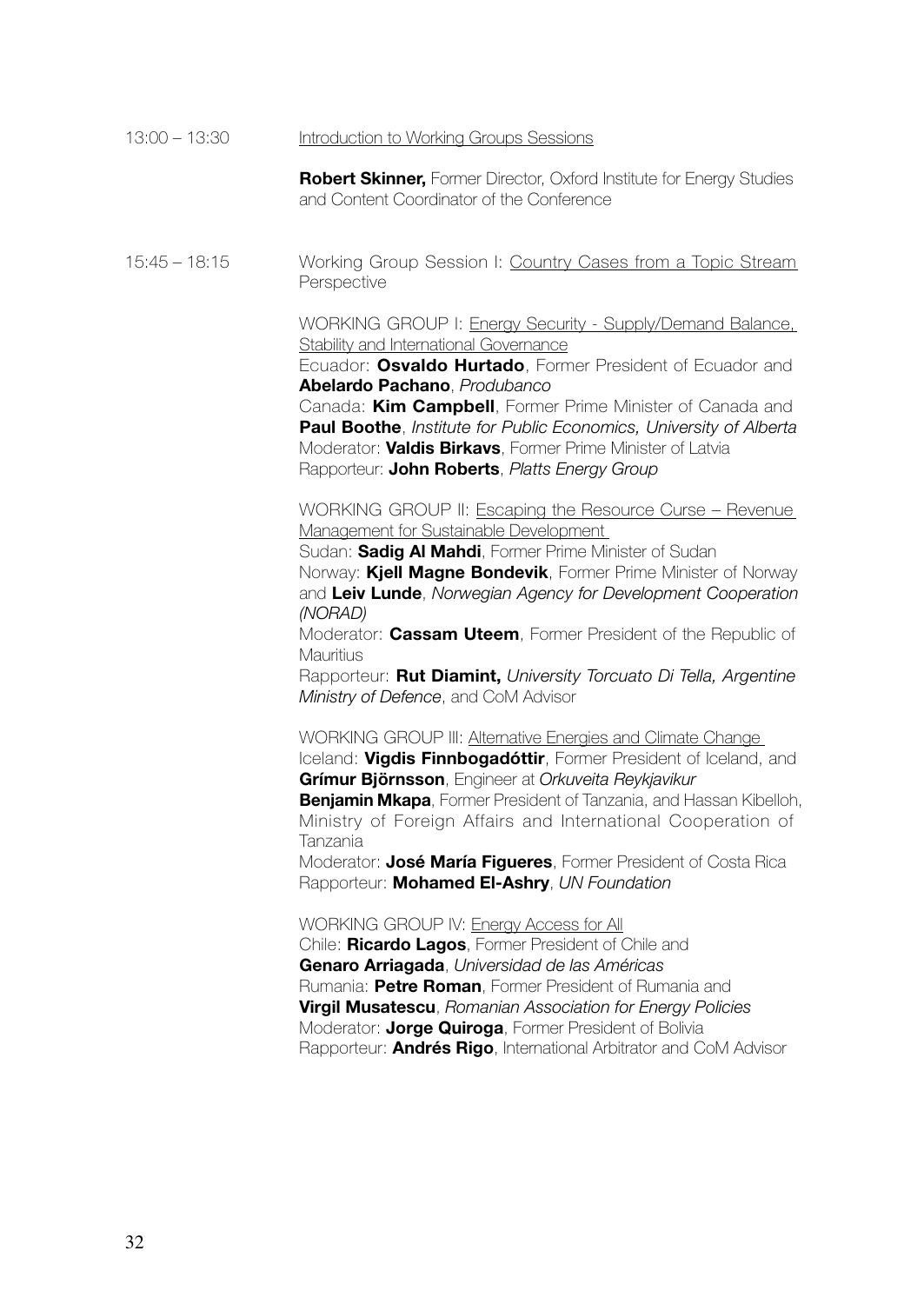### **Saturday 21 October:**

09:00 – 11:15 Working Group Session II: Underline "Discussion" and "Recommendations" in "Topic Stream Discussion: Analysis and Recommendations" WORKING GROUP I: Energy Security - Supply/Demand Balance, Stability and International Governance Thematic Expert: **Narsi Ghorban**, *International Institute for Caspian Studies* Thematic Discussant: **John Roberts***, Platts Energy Group*  WORKING GROUP II: Escaping the Resource Curse – Revenue Management for Sustainable Development Thematic Expert: **Charles McPherson**, *Oil and Gas Policy Division, World Bank*  Thematic Discussant: **Ana Palacio**, First Vice-President and General Consultant to the World Bank and **Karin Lissakers**, Revenue Watch Service WORKING GROUP III: Alternative Energies and Climate Change Thematic Expert: **Olav Kjorven**, *Energy and Environment Group UNDP* Thematic Discussant: **David Sandalow**, *Environment and Energy Project at the Brookings Institution* WORKING GROUP IV: Energy Access for All Thematic Expert: **Fatih Birol**, *International Energy Agency* Thematic Discussant: **Simon Taylor**, *Global Witness* 11:30 – 12:45 Plenary: Working Group Conclusions Rapporteurs of: Inaugural Plenary: **Jorge Domínguez**, *Harvard University* and CoM Advisor WKGI: **John Roberts**, *Platts Energy Group* WKGII: **Rut Diamint**, *University Torcuato Di Tella, Argentine Ministry of Defence* and CoM Advisor WKG III: **Mohamed El-Ashry**, *UN Foundation*  WKG IV: **Andrés Rigo**, International Arbitrator and CoM Advisor Moderator: **Robert Skinner**, Former Director, Oxford Institute for Energy Studies, Content Coordinator for the Conference and Associate Fellow of Chatham House Discussant: **Alain Délétroz**, *International Crisis Group* 13:00 – 14:00 Closing Round Table: Global Challenges for the XXIst Century - Climate Change, Energy and Democratic Leadership

 **Ricardo Lagos**, President of the CoM **Javier Solana**, EU High Representative for COMMON FOREIGN AND SECURITY OFFICE (CFSP)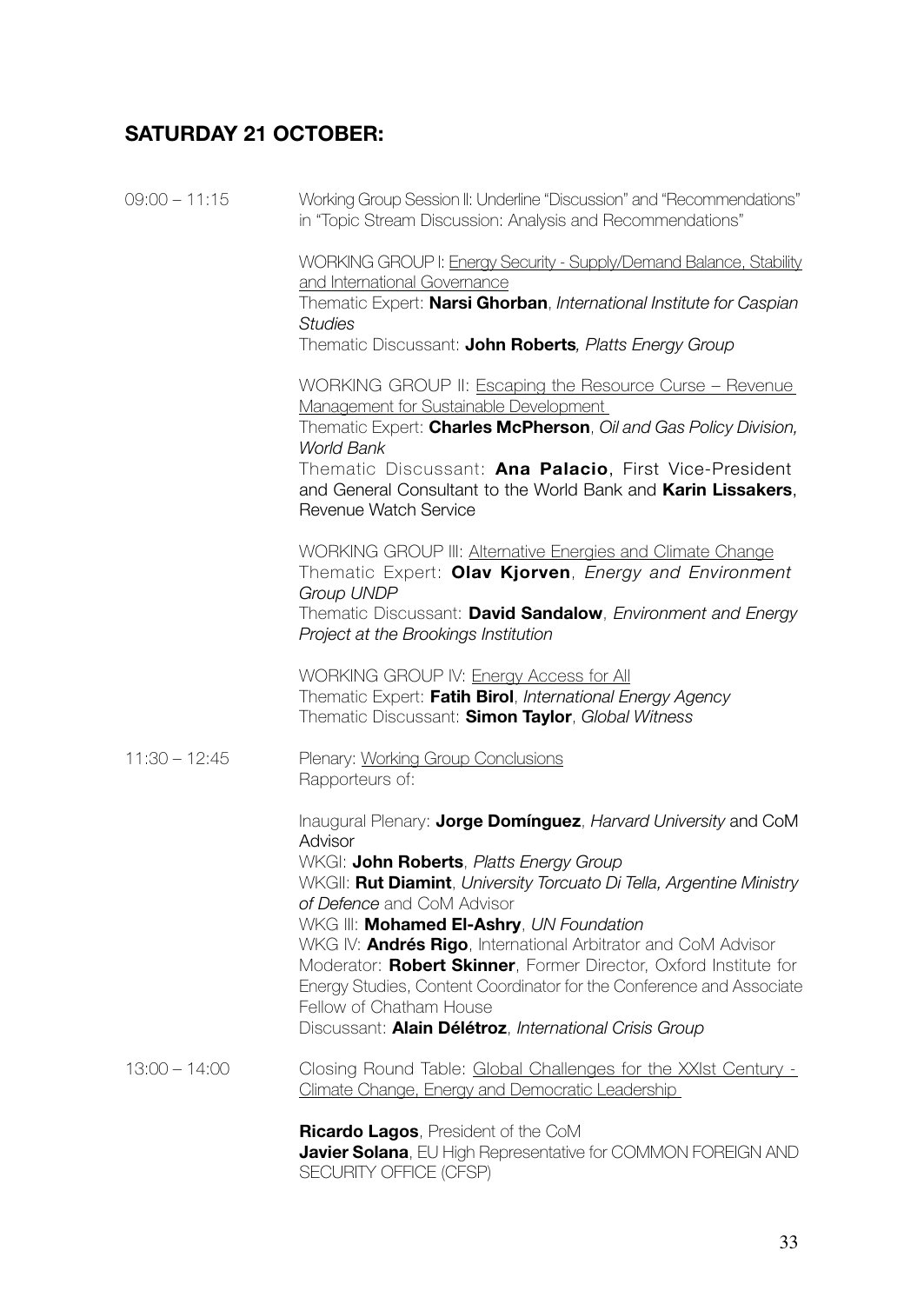**Enrique Iglesias**, Secretary General, *Secretaría General Iberoamericana*  **Angel Gurría**, Secretaría General Iberoamericana  **Spencer Weart**, *Center for History of Physics, American Institute of Physics*  **Feng Gao**, Deputy Executive Secretary, *UNFCCC (UN Framework Convention on Climate Change)*

14:00 – 14:30 Closing Ceremony

**Isidre Molas**, First Vice-President of the Senate **Ricardo Lagos**, President of the CoM **Kim Campbell**, Secretary General of the CoM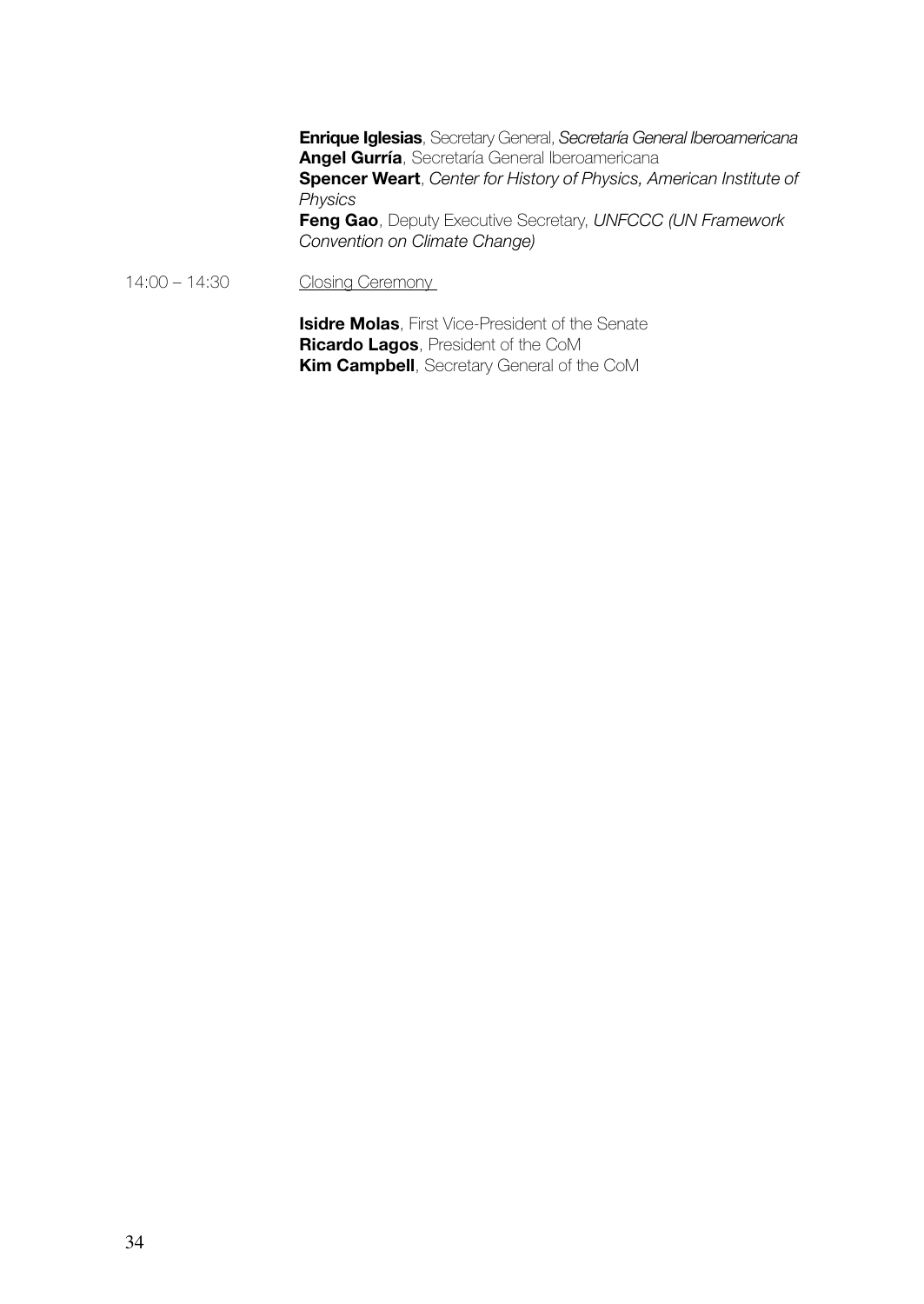## **List of Participants at Annual Conference**

#### *Members of the Club of Madrid*

**Lagos, Ricardo**, former President of Chile and President of the Club of Madrid **Robinson, Mary**, Former President of Ireland and Vice-President of the Club of Madrid **Campbell, Kim**, Former Prime Minister of Canada and Secretary General of the Club of Madrid **Alfonsín, Raúl**, Former President of Argentina **Al-Mahdi, Sadig**, Former Prime Minister of Sudan **Betancur, Belisario**, Former President of Colombia **Birkavs, Valdis**, Former Prime Minister of Latvia **Bondevik, Kjell Magne**, Former Prime Minister of Norway **Dimitrov. Philip**, Former Prime Minister of Bulgaria **El-Eryani, Abdul-Kareem**, Former Prime Minister of Yemen **Figueres, José María**, Former President of Costa Rica **Finnbogadóttir. Vigdís.** Former President of Iceland **Frei Ruiz-Tagle, Eduardo**, Former President of Chile **Gaviria, César**, Former President of Colombia **González Márquez, Felipe**, Former Prime Minister of Spain **Guterres, António**, Former Prime Minister of Portugal, High Commissioner UNHCR **Hurtado, Osvaldo**, Former President of Ecuador Kučan, Milan, Former President of Slovenia **Lacalle Herrera, Luís Alberto**, Former President of Uruguay **Lagumdzija, Zlatko**, Former Prime Minister of Bosnia and Herzegovina **Mascarenhas Monteiro, Antonio**, Former President of Cape Verde **Meidani, Rexhep**, Former President of Albania **Mkapa, Benjamin**, Former President of Tanzania **Pastrana, Andrés**, Former President of Colombia **Quiroga, Jorge Fernando**, Former President of Bolivia **Roman, Petre**, Former Prime Minister of Romania **Shipley, Jennifer Mary**, Former Prime Minister of New Zealand **Uteem, Cassam**, Former President of Mauritius

#### *Members of the Constituent Foundations of the Club of Madrid*

**Hidalgo, Diego**, President of Fundación para las Relaciones Internacionales y el Diálogo Exterior (FRIDE)

**Jones, T. Anthony**, Executive Director of the Gorbachev Foundation of North America (GFNA)

**Matthews, George**, Chairman of the Gorbachev Foundation of North America (GFNA)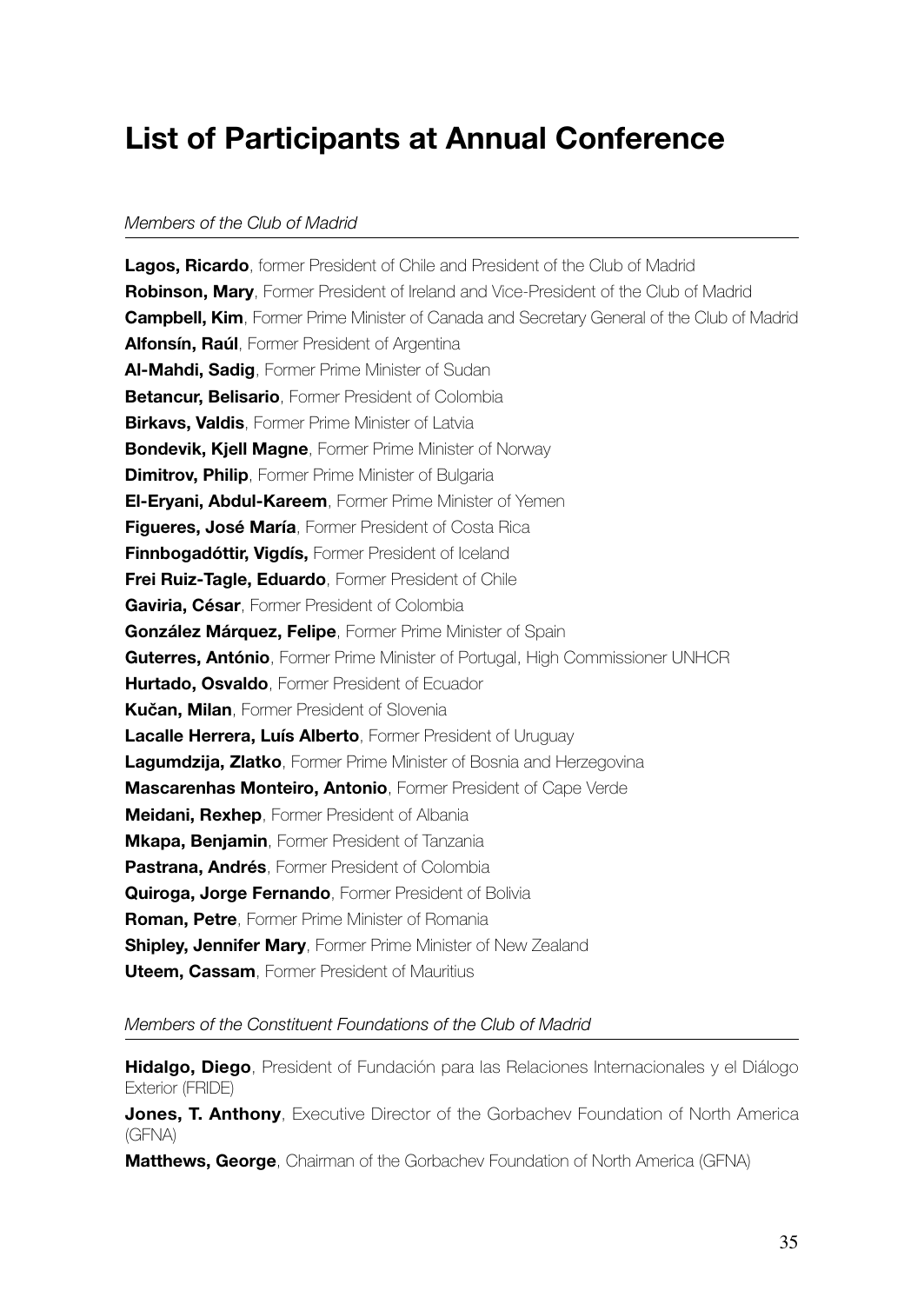**Romero Moreno, José Manuel**, Vice-President of Fundación para las Relaciones Internacionales y el Diálogo Exterior (FRIDE)

#### *Advisory Committee of the Club of Madrid*

**Costa, Tarcísio**, Commercial Counselor, Embassy of Brazil in Spain

**Diamint, Rut**, Professor of Political Science, Universidad Torcuato Di Tella, and Argentine Ministry of Defence

**Domínguez, Jorge I.**, Vice-Provost for International Affairs, Harvard University.

**Ekiert, Grzegorz**, Professor of Political Science, Center for European Studies, Harvard University **Muñoz, Lucinio**, Deputy General Director, State Auditor, Ministry of Economy and Finance of **Spain** 

**Neumann, Peter**, Director of the Centre for Defence Studies of King's College London **Ottone, Ernesto**, Deputy Executive Secretary, CEPAL

**Rigo, Andrés**, Former Vice President to the General Counsel of the World Bank

#### *Annual Conference Experts, Panellists, Rapporteurs & Moderators*

**Arriagada, Genaro**, Former President of the High Council, Universidad de las Américas **Birol, Fatih**, Chief Economist and Head of the Economic Analysis Division, International Energy Agency

**Björnsson, Grímur**, Geothermal Reservoir Engineer at Orkuveita Reykjavikur (Reykjavik Energy) **Boothe, Paul**, Professor of Economics and Fellow, Institute for Public Economics at the University of Alberta.

**Collier, Paul**, Professor of Economics, St Anthony's College, Oxford University

**Daukoru, Edmund**, OPEC Secretary General and Nigerian Minister of State for Petroleum **Resources** 

**Dehesa de la, Guillermo**, Goldman Sachs

**Déletroz, Alain**, Vice-President Europe, International Crisis Group

**Eigen, Peter**, Former Chairman and Founder of Transparency International

**El-Ashry, Mohamed**, Senior Fellow, United Nations Foundation

**Gao, Feng**, Deputy Executive Secretary, UNFCCC (UN Framework Convention on Climate Change)

**Ghorban, Narsi**, Director, International Institute for Caspian Studies (IICS)

**Gurría, Angel**, Secretary General, OECD

**Haug, Marianne**, Chairman of the Board, Forum für Zukunftsenergien

**Iglesias, Enrique**, Secretary General, Secretaría General Iberoamericana

**Kibelloh, Hassan**, Ambassador of the Republic of Tanzania in France

**Kjørven, Olav**, Director, Energy and Environment Group, UNDP

**Konoplyanik, Andrei**, Deputy Secretary General, Energy Charter Secretariat

**Lindbaek, Jannik**, Chairman of the Board, STATOIL

**Lissakers, Karin**, Executive Director, Revenue Watch Institute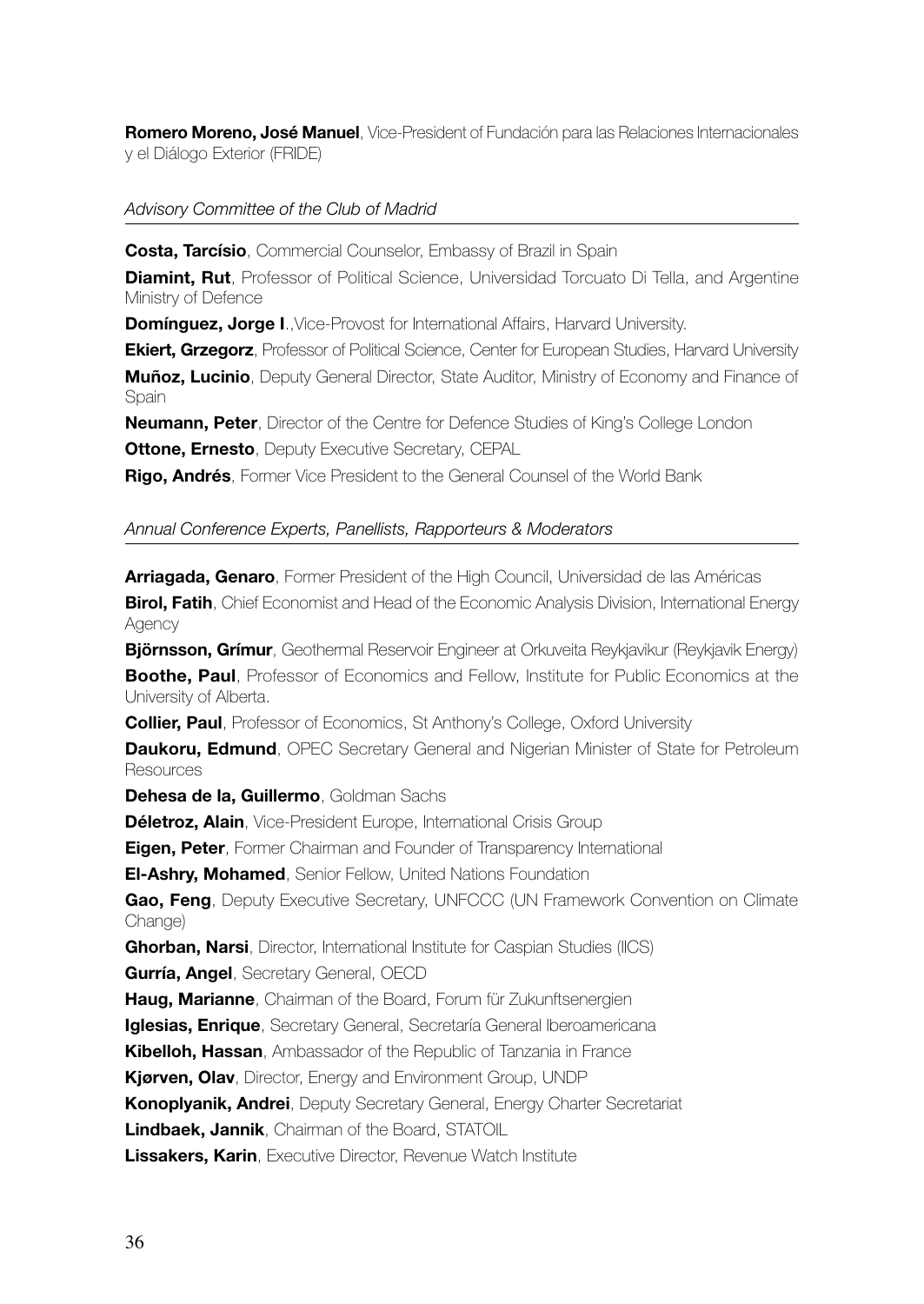**Lunde, Leiv**, Project Manager, Norwegian Oil for Development Programme, NORAD **McPherson Charles**, Senior Advisor Oil and Gas Policy Division, World Bank **Merino, Antonio**, Chief Economist, REPSOL **Musatescu, Virgil**, President, Romanian Association for Energy Policies **Pachano, Abelardo**, President of Produbanco **Palacio, Ana**, First Vice-President and General Consultant of the World Bank **Roberts, John**, Energy Security Specialist, Platts Energy Group **Sandalow, David**, Director of the Environment & Energy Project at the Brookings Institution **Sarkissian, Armen**, Former Prime Minister of Armenia and Director of the Eurasia Programme, University of Cambridge **Skinner, Robert**, Former Director, Oxford Institute for Energy Studies, Content Coordinator for the Conference and Associate Fellow of Chatham House **Solana, Javier**, High Representative for the CFSP **Taylor, Simon**, Director, Global Witness **Walther, Arne**, Secretary General, International Energy Forum **Weart, Spencer**, Center for History of Physics, American Institute of Physics

#### *Other Participants*

**Albistur, Xavier**, Senadores Nacionalistas Vascos Parliamentary Group **Alvarez González, D. Juan Manuel**, Secretary General, Spanish Commitee of the World Energy Council **Baltasar, Basilio**, Director of Institutional Relations, Grupo PRISA **Blakey, Simon**, Senior Director, European Energy, Cambridge Energy Research Associates **Bojilov, Svetoslav**, Co-Founder, The Tipping Point Foundation **Borislavova, Tzvetelina**, Co-Founder, The Tipping Point Foundation **Bravo Angel, Ana María**, Genencor Corporation **Burjanadze, Nino**, Chairperson of the Parliament of Georgia **Butta, Ryan**, Blue Hackle **Caccia, Charles**, Senior Fellow, Institute of Environment, University of Ottawa **Casilda Béjar, Ramón**, President of the Commission for Ibero American Relations, Confederación Española de Directivos y Ejecutivos (CEDE) **Castro Rabadán, José**, Socialist Senator **Díaz, Belén**, Chair of the Programme Bonne Gouvernance/PRSP au Tchad, Intermón Oxfam **Dunlop, Nicholas**, Secretary-General, E- Parliament **Echagüe, Ana**, Junior Researcher, FRIDE **Esser, Charles**, Energy Analyst, International Crisis Group **Gil Lozano, Jorge**, CEO American Express-España **González Arias, Orlando**, ERA España – Fajardo Limited **Halling Bernd**, Democracy Advisor to Cecilia Malmström MEP **Helgesen, Malin**, Attorney-at-Law, Vinge law firm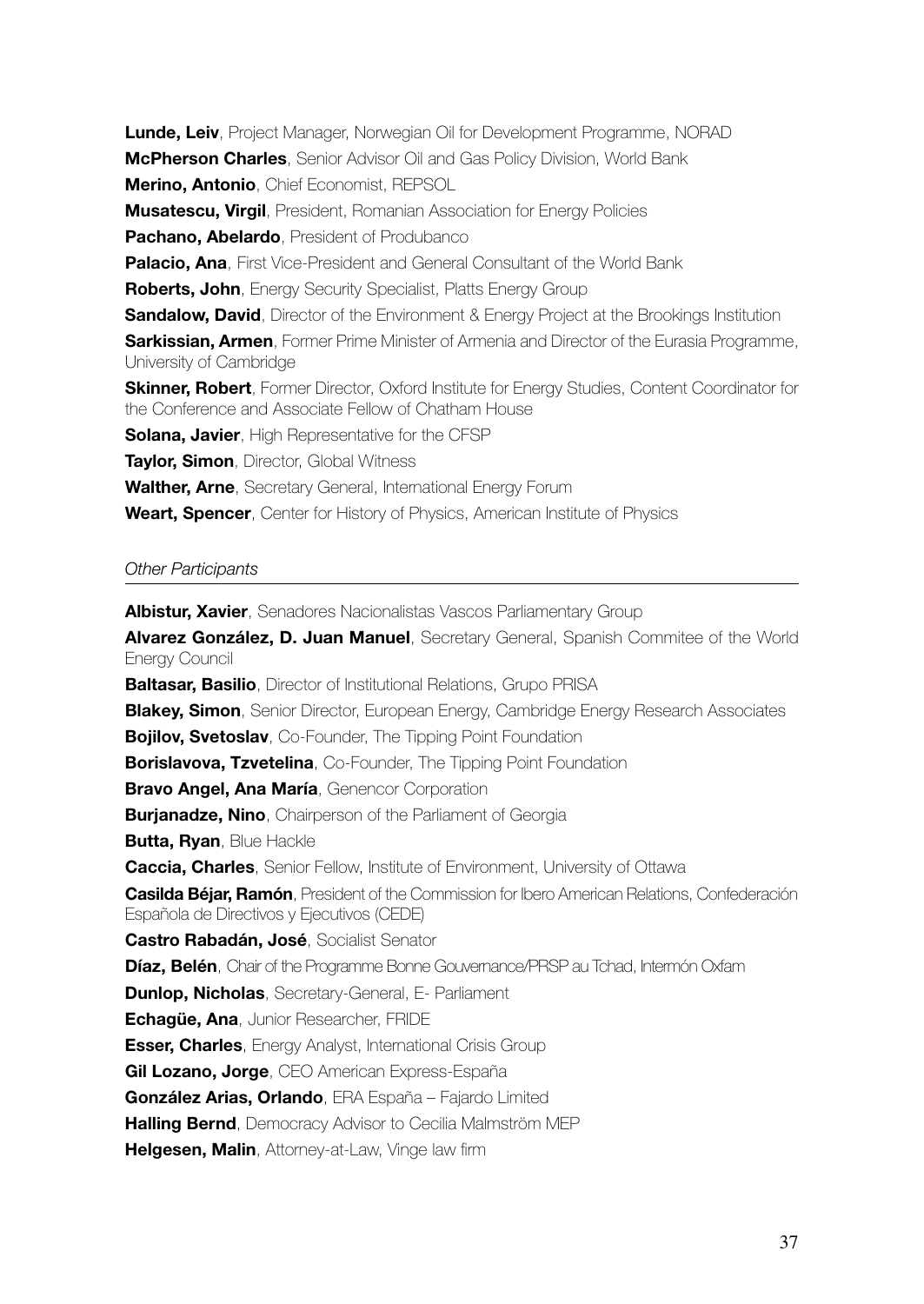**Helgesen, Vidar**, Secretary General, International IDEA

**Hidalgo, Silvia**, Chair and co-founder, DARA

**Hunt, Suzanne**, Project Manager, World Watch Institute

**Isbell, Paul**, Economy and international Trade analyst, Director of the Energy Program, Real Instituto Elcano

**Halling, Bernd**, Democracy Advisor to Minister of EU Affairs, Sweden

**Janning, Josef**, Vice-President, Bertelsmann Stiftung

**Laborda, Juan José**, Former President of the Spanish Senate.

**Lemmers, Jos**, Head of the Democracy Department, Directorate-General of Political Affairs, Council of Europe

**Liswood, Laura**, Secretary General, Council of Women World Leaders

**Litovsky, Alejandro**, Senior Advisor, AccountAbility

**Lowenthal, Abraham F**., Professor of International Relations, University of Southern California

**Mabey, Nick**, Director, Third Generation Environmentalism (E3G)

**Manzano, Cristina**, Chief Editor, Foreign Policy Spanish Edition

**Martínez-Soliman**, Magdy Executive Head of the United Nations Democracy Fund

**Mayordomo, Yolanda**, Chief, International Relations, IBERDROLA.

**Melchior Navarro, Ricardo**, Senator, Coalición Canaria

**Mendelson Forman, Johanna**, Senior Associate, Center for Strategic and International Studies, and Senior Advisor to the SRSG, UN Mission to Haiti, MINUSTAH

**Mezoui, Hanifa**, Chief, NGO Section, Dept of Economic and Social Affairs, United Nations

**Micó, Plácido**, Secretary General of the main opposition party, Guinea

**Miguel de, Ramón**, Consejero de Iberdrola, President of the European Bioethanol Fuel **Association** 

**Mounzeo, Christian**, President of Rencontre pour la Paix et les droits de l´homme (RPDH) **Nason, Christopher**, Blue Hackle

**O' Regan, Sean**, Horizontal and Emerging Security Issues, Policy Planning and Early Warning Unit, General Secretariat of the Council of the European Union

**Ortiz Antelo, Oscar**, Senator, Chief PODEMOS, Bolivia

**Ramírez Pomatta**, President of Mutua Madrileña

**Rodríguez, Jesús**, Member of the Argentine Parliament

**Scheuer, Marc**, Director of Political Advice and Cooperation, Council of Europe

**Segrelles García, Jorge**, Director, Fundación REPSOL

**Segui Díaz, José**, Senator, Grupo Popular

**Serra, Narcís**, Former Vice President of the Spanish Government, President of Caixa Catalunya

**Singh, Naresh**, Executive Director High Legal Commission on Legal Empowerment

**Stevens, Paul**, BP Professor of Petroleum Policy, Centre for Energy, Petroleum and Mineral Law and Policy

**Tomowski, Arno**, Director, Environment and Infrastructure, GTZ

**Zaballa, Juan José**, Fundación Empresa y Crecimiento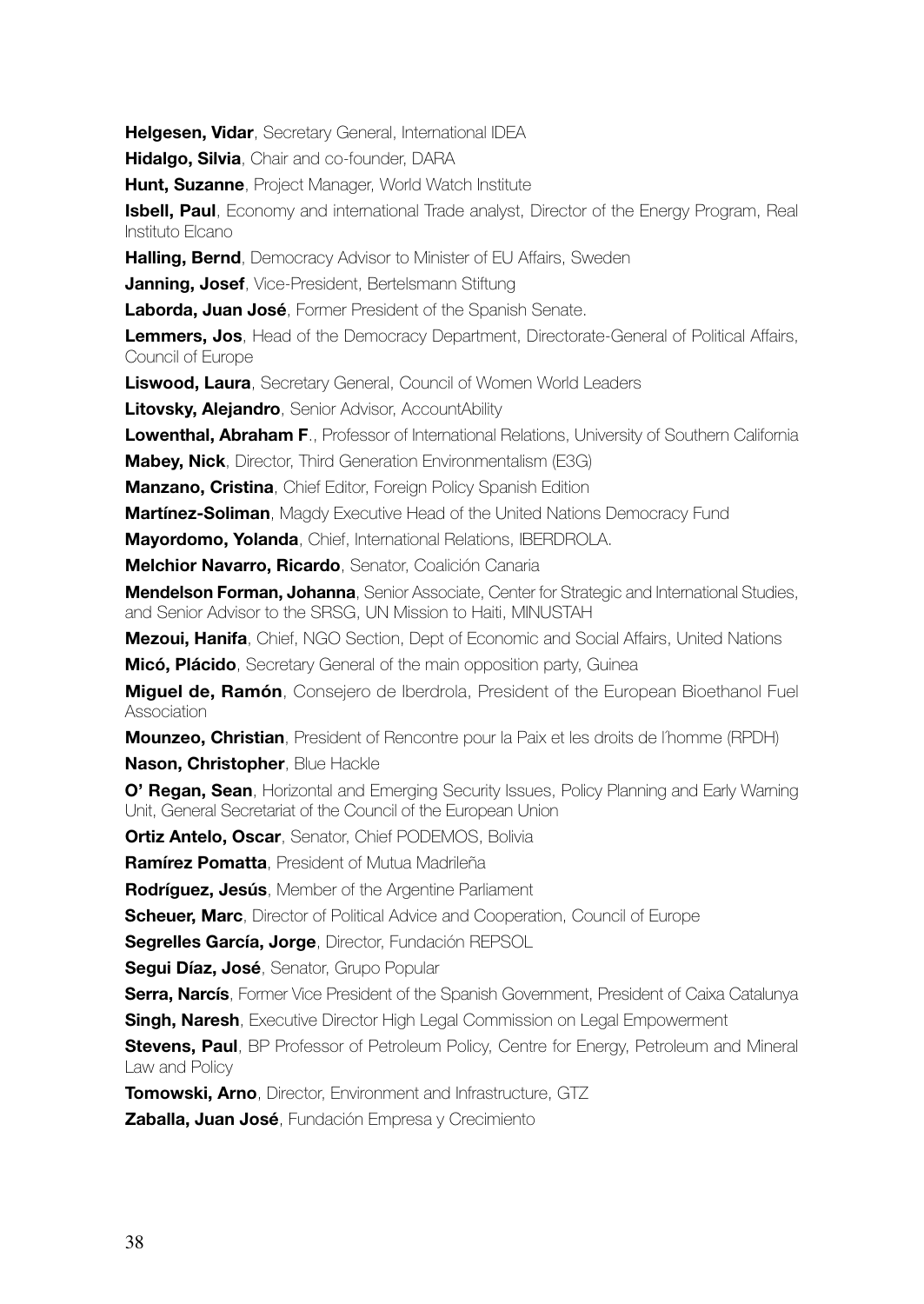# **CLUB OF MADRID GENERAL**

## **Information**

The Club of Madrid (CoM) was launched following the Conference on Democratic Transition and Consolidation (CDTC), held in Madrid, Spain, in October 2001. At this unprecedented gathering, 35 heads of state and government from Europe, the Americas, Asia and Africa, met with more than 100 of the world's most respected scholars and policy experts to discuss the problems of building democracy from both a theoretical and practical point of view.

The CoM is an independent organization dedicated to strengthening democracy around the world by drawing on the unique experience and resources of its Members – democratic former heads of state and government. In partnership with other organizations and governments that share its democracy-promotion goals, the CoM provides peer to peer counsel, strategic support and technical advice to leaders and institutions working towards democratic transition and consolidation.

The CoM's primary asset is its Membership, which includes 66 distinguished former heads of state and government of democratic nations. The CoM seeks to use as leverage the first-hand experience of its Members to assist countries with critical elements of their democratic transition or consolidation. A distinguished group of scholars, former policy makers and political leaders provides additional advice and assistance on a wide range of issues. The CoM brings three principal resources to its work:

- A unique and extraordinary mix of former Heads of State and Government and leading practitioners and experts in the workings of democratic governance.
- A committed focus on democratic transition and consolidation.
- Programs with a practical approach and measurable results.

The CoM's President is Ricardo Lagos, former President of Chile. The Secretary General is Ambassador Fernando Perpiñá-Robert. The General Secretariat of the organization is based in Madrid, with offices in Brussels and Washington.

Since its creation the CoM has developed projects at the regional and national level in all five continents, with missions in Bolivia, Ecuador, Georgia, Ghana, Mali, Mauritania, Serbia and Montenegro, and Timor-Leste, amongst others. These projects have had the financial backing of various institutions, including the Agencia Española de Cooperación Internacional and the Ministry for Foreign Affairs (Spain), the City and Regional Governments of Madrid, the Corporación Andina de Fomento (CAF), the State Department (USA), Casa Asia (Spain), the European Commission, the Rockefeller Brothers Fund, UNDP and the governments of Sweden, Luxembourg and Norway.

In March 2005, in commemoration of the terrorist attacks that struck Madrid the year before, the CoM organized an International Summit on Democracy, Terrorism and Security with more than 1,200 participants, amongst them 200 experts, 17 Heads of State and Government, the Secretary General of the United Nations and many other leaders from international organizations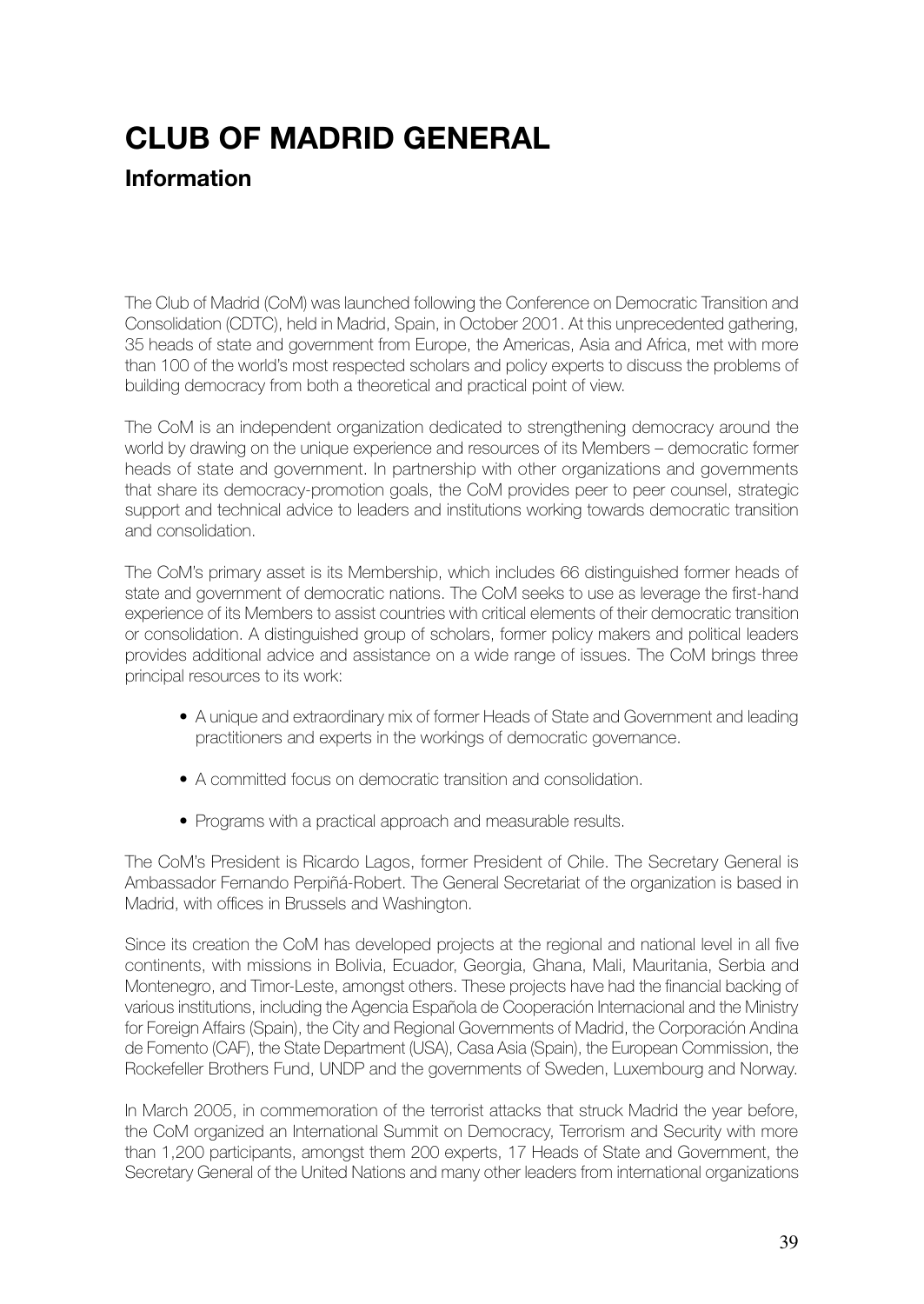and delegations from more than 70 countries. As a result of the Summit, the Members of the CoM created the Madrid Agenda, together with practical recommendations on how to confront terrorism within a framework of democratic values.

The CoM celebrates annually its General Assembly with the participation of its Members, who also participate in the Annual Conference that is organised in parallel, to analyse in depth an issue relevant to the mandate and objectives of the CoM.

In 2007, following the V General Assembly and Annual Conference on "Energy and Democratic Leadership", the Members of the Club of Madrid established a High Level Task Force on Climate Change (HLTFCC) which will seek to provide the necessary leadership to establish a framework for an international agreement on climate change post-2012, working to engage the G8 process in 2007/2008. The Members also resolved to work on issues relating to energy poverty alleviation, seeking to provide a series of guidelines that will mitigate the drastic effects energy poverty has upon the developing world.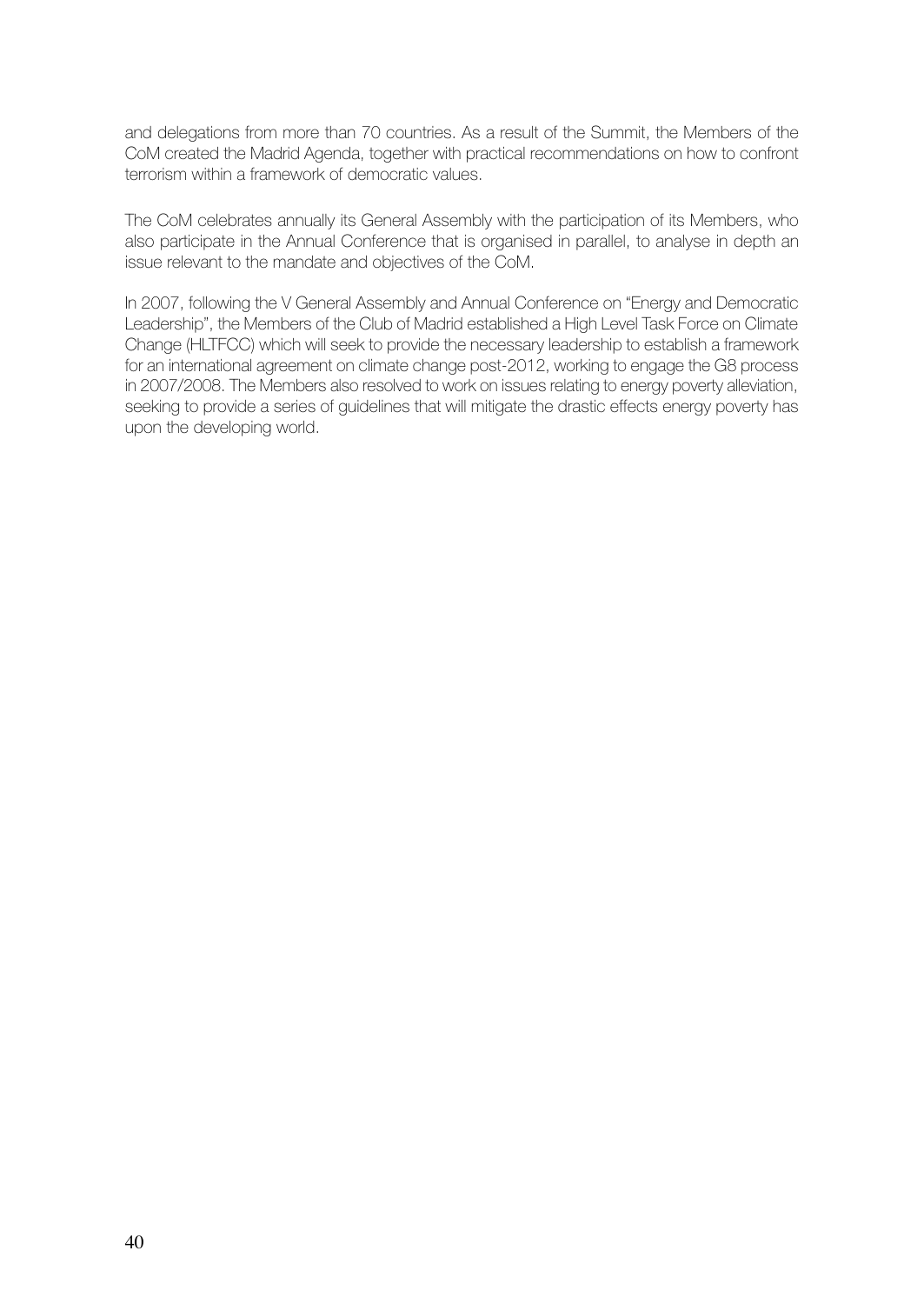## **Past Annual Conferences**

### **IV Annual Conference, 10-12 November 2005, Czech Ministry of Foreign Affairs, Prague**

Under the title "Democracy in the Post Communist World: Unfinished Business. What has been learned and how can it be applied?", the CoM assessed the trajectories and contrasting outcomes of transitions to democracy in the former communist countries of Central, Eastern and Southern Europe, as well as in post-Soviet Central Asia.

### **III Annual Conference, 12-13 November 2004, National Congress, Madrid**

The III Annual Conference focused on an analysis of the threats that increasingly afflict both emerging and consolidated democratic systems – "Democracies in danger: Diagnoses and Prescriptions". These threats to democratic governance, both external and internal, were examined in depth and a series of concrete recommendations were formulated towards their mitigation and the application of future preventive measures.

### **II Annual Conference, 1-2 November 2003, Palace Hotel, Madrid**

The theme of the II Annual Conference for discussion was "The role of the International Monetary Fund (IMF) and its Contribution to Democratic Governance". Participants used the experiences of Brazil, Poland and Korea as case examples in three respective Working Groups, drawing general conclusions from these collective experiences. The recommendations of the Working Groups were analyzed and debated in a Roundtable discussion on the relations of the IMF with the G7 and other developed countries, and their influence on the definition of IMF policies and programs.

### **I Annual Conference, 26 October 2002, Palace Hotel, Madrid**

At the first Annual Conference of the Club of Madrid, Members declared their commitment to defend and consolidate democratic practices and institutions, to foster and support transitions to democracy, and to encourage those people for whom democracy remains an aspiration rather than a reality. This commitment remains the raison d´être of the Club of Madrid.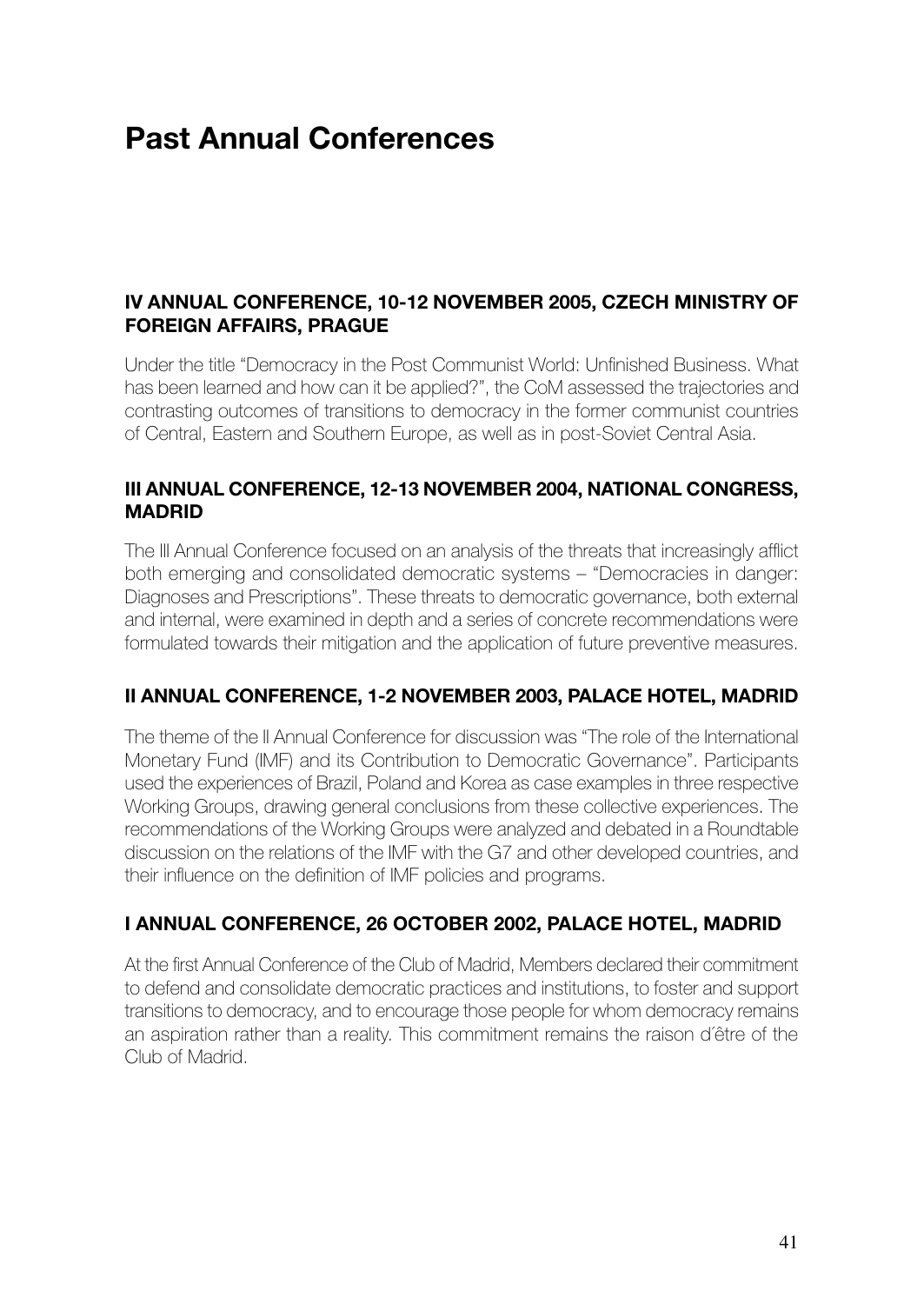## **Club of Madrid Members**

**Adamkus, Valdas** - (on leave) - President of Lithuania **Aho, Esko** - Former Prime Minister of Finland **AHTISAARI. MARTTI-Former President of Finland Alfonsín, Raúl** - Former President of Argentina **Al Mahdi, Sadig** - Former Prime Minister of Sudan **Arzú, Alvaro** - Former President of Guatemala **Aylwin, Patricio** - Former President of Chile **Aznar, José María** - Former Prime Minister of Spain **BETANCUR, BELISARIO**- Former President of Colombia **BILDT, CARL** - Former Prime Minister of Sweden **BIRKAVS, VALDIS** - Former Prime Minister of Latvia **Bondevik, Kjell Magne** - Former Prime Minister of Norway **BRUNDTLAND, GRO HARLEM** - Former Prime Minister of Norway **Calvo Sotelo, Leopoldo** - Former Prime Minister of Spain **CAMPBELL, KIM** – Former Prime Minister of Canada<sup>1</sup> **CARDOSO, FERNANDO HENRIQUE** - Former President of Brazil **Cavaco Silva, Aníbal** (on leave) - President of Portugal **Chissano, Joaquim** - Former President of Mozambique **Clinton, William J.** - Former President of the United States of America, Honorary Co-Chair of the Club of Madrid **DIMITROV, PHILIP** - Former Prime Minister of Bulgaria **EL ERYANI, ABDULKARIM** - Former Prime Minister of Yemen **FERNÁNDEZ, LEONEL** (on leave) - President of the Dominican Republic **Figueres, José María** - Former President of Costa Rica **FINNBOGADOTTÍR, VIGDÍS** - Former President of Iceland **FREI RUIZ-TAGLE, EDUARDO** - Former President of Chile **GAVIRIA, CÉSAR** - Former President of Colombia **González Márquez, Felipe** - Former Prime Minister of Spain **GORBACHEV, MIKHAIL** - Former President of the Soviet Union **GUJRAL, INDER KUMAR** - Former Prime Minister of India **GUTERRES, ANTÓNIO** - Former Prime Minister of Portugal **Havel, Václav** - Former President of Czechoslovakia and of the Czech Republic **HURTADO, OSVALDO** - Former President of Fouador **JOSPIN, LIONEL** - Former Prime Minister of France **Kohl, Helmut**- Former Chancellor of Germany **Kok, Wim** - Former Prime Minister of the Netherlands **Konare, Alpha Oumar** - Former President of Mali **KUČAN, MILAN** - Former President of Slovenia

The Rt. Hon. Kim Campbell was Secretary General of the Club of Madrid during the V Annual Conference. Her term of office came to an end December 31<sup>th</sup> 2006, whereupon she was succeeded by Ambassador Fernando Perpiñá-Robert.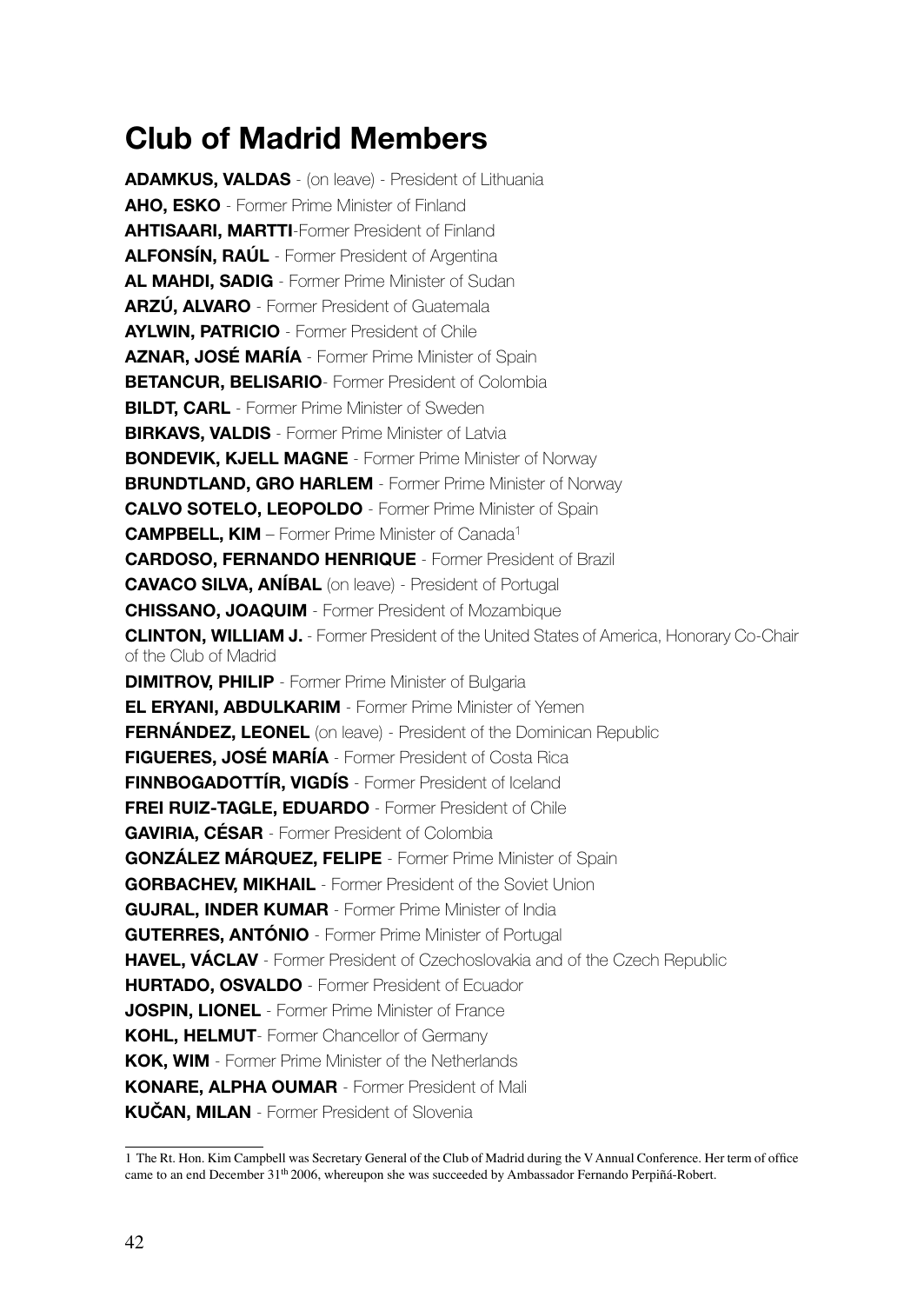**LACALLE HERRERA, LUIS ALBERTO - Former President of Uruguay Lagos, Ricardo** - Former President of Chile, President of the Club of Madrid **LAGUMDŽIJA, ZLATKO** - Former Prime Minister of Bosnia and Herzegovina **Lee, Hong Koo** - Former Prime Minister of Korea **Mascarenhas Monteiro, Antonio M.** - Former President of Cape Verde **Masire, Ketumile** - Former President of Botswana **Mazowiecki, Tadeusz** - Former Prime Minister of Poland **Meidani, Rexhep** - Former President of the Republic of Albania U **Meri, Lennart** - Former President of Estonia **MKAPA, BENJAMIN** - Former President of Tanzania U **Paniagua, Valentín** - Former President of Peru **Panyarachun, Anand** - Former Prime Minister of Thailand **Pastrana, Andrés** - Former President of Colombia **Pérez de Cuéllar, Javier** - Former Prime Minister of Peru **PRODI, ROMANO** - (on leave) Prime Minister of Italy **QUIROGA, JORGE** - Former President of Bolivia **Ramos, Fidel Valdes** - Former President of the Republic of the Philippines **Rasmussen, Poul Nyrup** - Former Prime Minister of Denmark **Robinson, Mary** - Former President of Ireland, Vice-President of the Club of Madrid **Roman, Petre** - Former Prime Minister of Romania **SAMPAIO, JORGE FERNANDO BRANCO DE – Former President of Portugal SÁNCHEZ DE LOZADA, GONZALO** - Former President of Bolivia **SANGUINETTI, JULIO MARÍA** - Former President of Uruguay **SHIPLEY, JENNIFER MARY** - Former Prime Minister of New Zealand **SOARES, MARIO** - Former President of Portugal **SUÁREZ, ADOLFO** - Former Prime Minister of Spain **SUCHOCKA, HANNA** - Former Prime Minister of Poland **UTEEM, CASSAM** - Former President of Mauritius **Zedillo, Ernesto** - Former President of Mexico

### **IN MEMORIAM**

**MERI, LENNART, FERNANDO (1929-2006)**- Former President of Estonia **PANIAGUA, VALENTÍN (1936-2006)**- Former President of Peru

### **SECRETARY-GENERAL OF THE CLUB OF MADRID**

**PERPIÑA-ROBERT, FERNANDO**, Former Deputy Secretary of the Ministry of Foreign Affairs of Spain, Former Ambassador of Spain to Germany and Hungary and Former Consul General in Paris.

### **Honorary Members**

**DELORS, JACQUES** - Former President of the European Commission **CARTER. JIMMY** - Former President of the United States of America